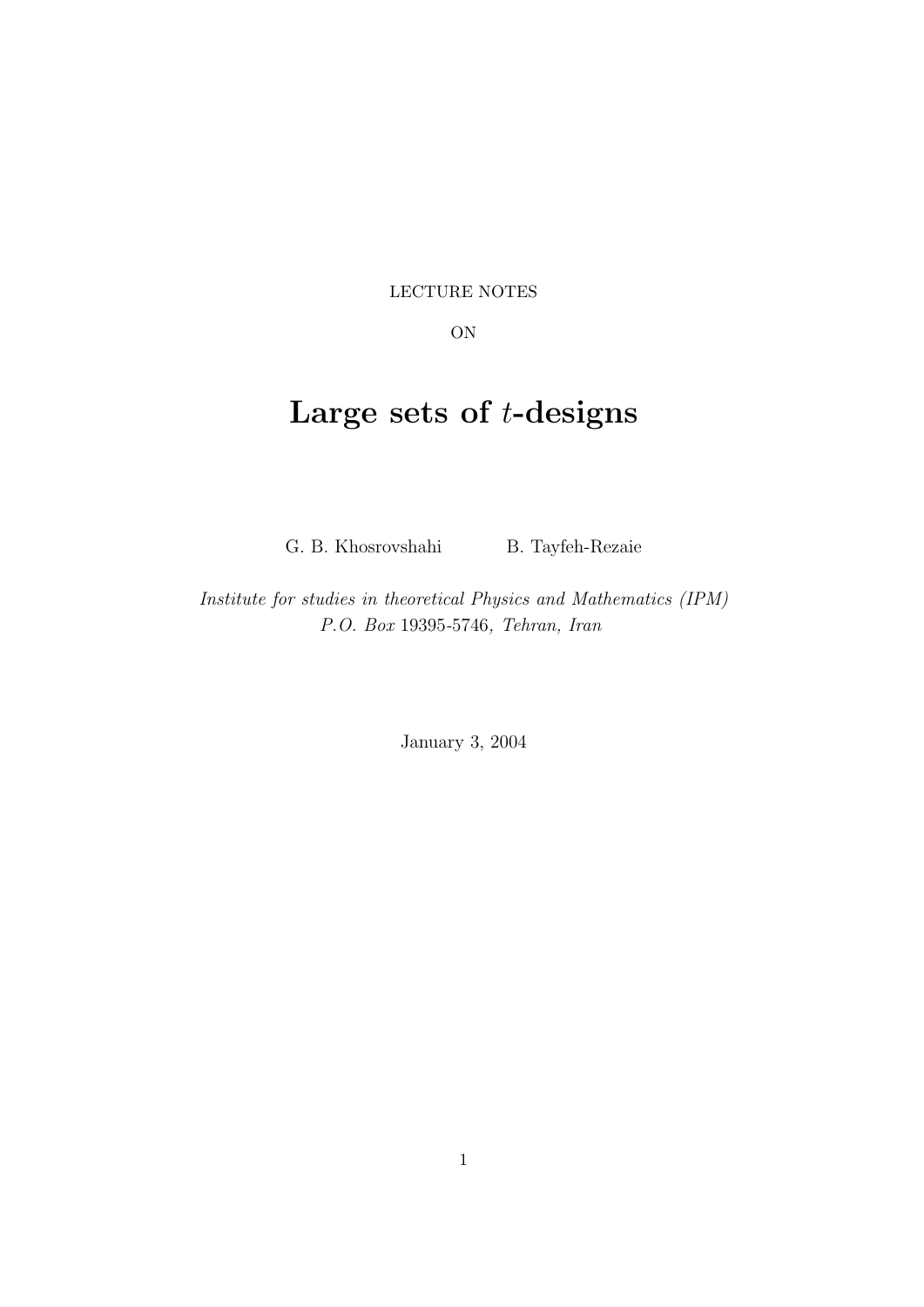### Preface

The method of partitionable sets for constructing large sets of t-designs have now been used for nearly a decade. The method has resulted in some powerful recursive constructions and also existence results especially for large sets of prime sizes. Perhaps the main feature of the approach is its simplicity. In these notes, we describe the method and show how it is employed to obtain large sets. We will present almost all of the existence results and recursive constructions which have been found by this method.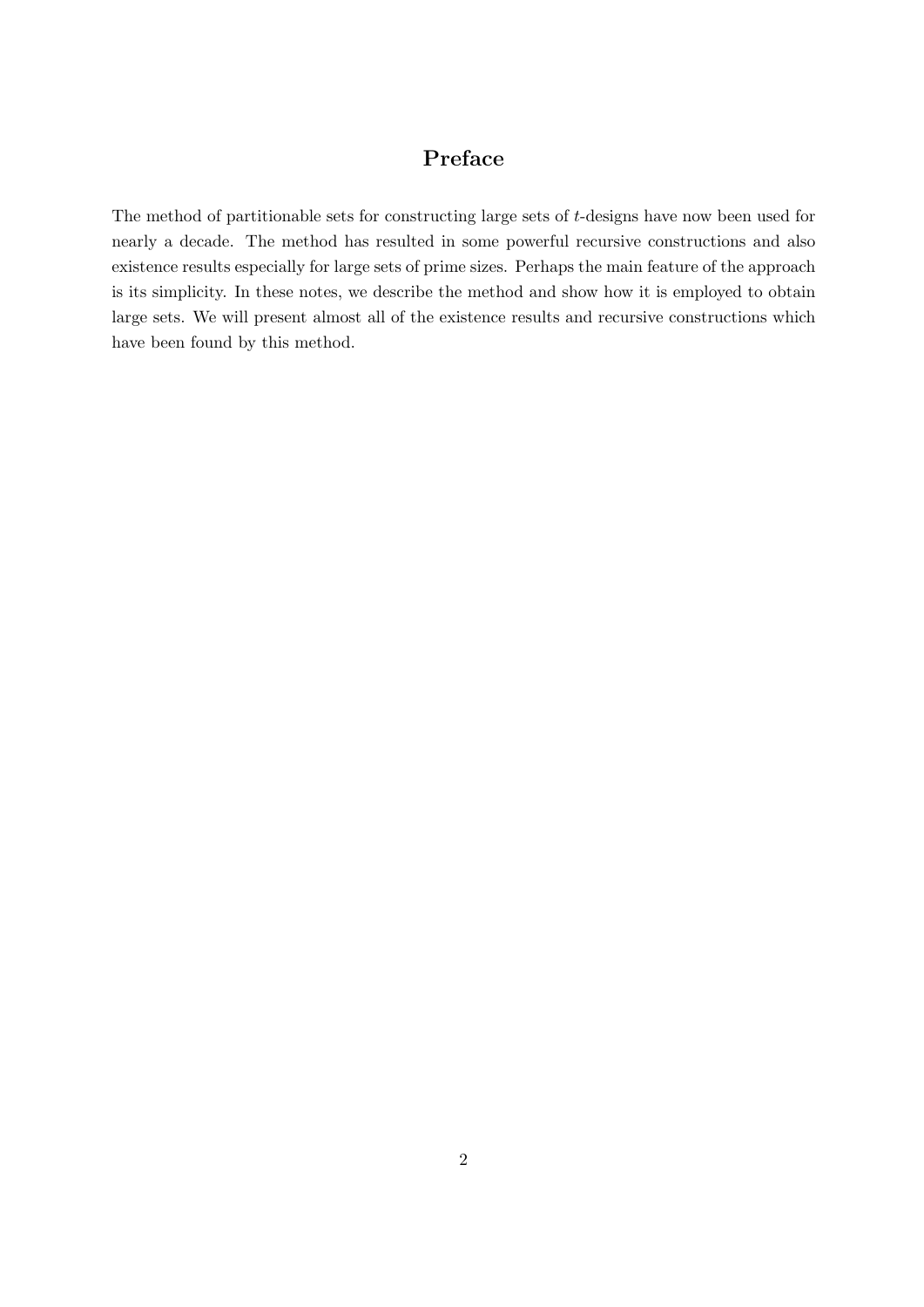## Contents

| 1. Introduction                                                   | $\overline{\mathbf{4}}$ |
|-------------------------------------------------------------------|-------------------------|
| 2. Definitions and Preliminaries                                  | $\mathbf{5}$            |
| 3. Review of the known large sets                                 | $\overline{7}$          |
| 4. A theorem of Alltop                                            | 8                       |
| 5. The necessary conditions                                       | 10                      |
| <b>6.</b> The approach of partitionable sets                      | 12                      |
| 7. General recursive constructions                                | 17                      |
| 8. Two general theorems for large sets of prime sizes             | 18                      |
| 9. Large sets of prime sizes                                      | 20                      |
| 10. Root cases of large sets of prime sizes                       | 22                      |
| 11. More results on large sets of sizes 2 and 3                   | 23                      |
| 12. Another classes of root cases for large sets of sizes 2 and 3 | 25                      |
| 13. Existence results                                             | 25                      |
| 14. Open problems                                                 | 29                      |
| 15. A table of small large sets                                   | 29                      |
| 16. References                                                    | 35                      |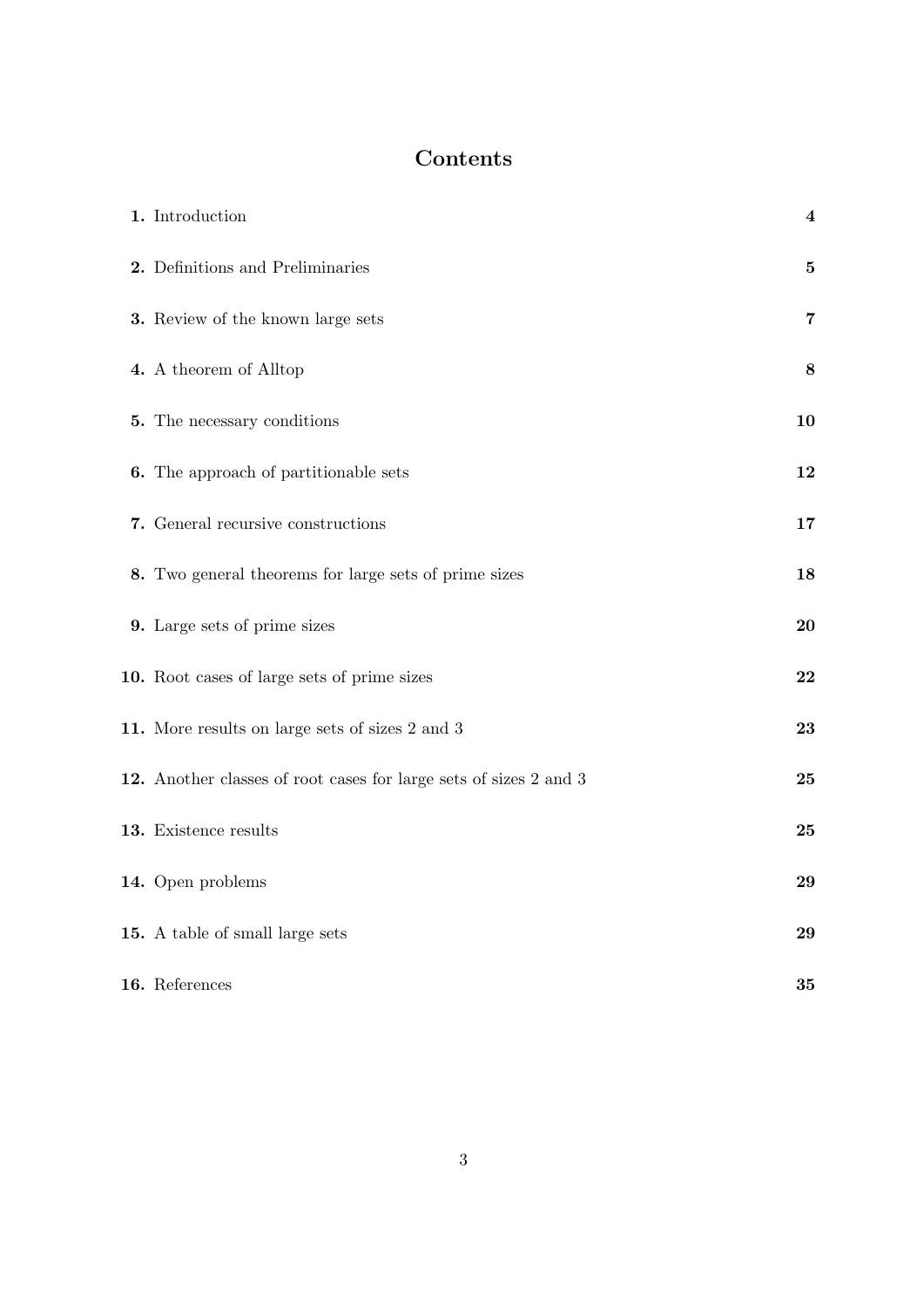#### 1 Introduction

The problem of partitioning a set of subsets of a finite set into parts with some special regularity conditions has been dealt with extensively in combinatorics and graph theory. Large sets of t-designs which are about partitioning the set of all k-subsets of a v-set into block sets of  $t$ - $(v, k, \lambda)$  designs are examples of these kinds of problems. Large sets by themselves are not only interesting combinatorial arrangements, but also they provide a correct settings for the study of the existence problem of t-designs. The celebrated theorem of Teirlink on the existence of t-designs for all t involves constructing large sets of t-designs. Large sets also have applications in cryptography [42].

The known existence results on large sets have been obtained by various methods which are very different in nature. In 1975, Baranyai settled the existence of large sets of Steiner 1 designs [7]. Later, Hartman using this result established the existence of large sets of 1-designs in general [20]. During seventies of the last century, many combinatorialists worked on the problem of large sets of Steiner triple systems. But it was Lu who finally solved the problem in 1984 [33] with a few exceptions which later on were completed by Teirlink [46]. Later, large sets of triple systems were completely answered [33, 34, 39, 40, 46, 50]. The next great achievement was obtained by Teirlink who showed that large sets of t-designs exist for all t [48]. In 1987, an important conjecture by Hartman (also known as halving conjecture) which asserts that large sets of size 2 exist for all parameter sets satisfying the trivial necessary conditions appeared [20]. This conjecture inspired the researchers in this field and initiated many new results on the existence problem of large sets. A new approach sprouted out from these efforts now known as the method of partitionable sets. The best result found by this method is due to Ajoodani-Namini who showed that halving conjecture is true for 2-designs [1]. After that, the method was used for constructing large sets of prime sizes. At present most of the results obtained by the approach of partitionable sets is for large sets of prime sizes, although some important recursive constructions have also been found for large sets in the general case. One of the main features of this approach is its simplicity. For example, Teirlink's long and complicated proof of the existence of t-designs for all  $t$  can be established in less than a page by the use of partitionable sets. The approach has also provided some extension theorems which are unique in design theory in the sense that no further conditions are imposed on the parameters.

In these notes, after definitions and review of the known results by other methods, we first describe the approach and review the results which have been found for large sets of any sizes. Then we pay our attention to large sets of prime sizes. There are nice results on large sets of prime sizes including the notion of root cases. Large sets of sizes 2 and 3 are of special interest and there are more comprehensive results for them. We devote particular sections for these cases. Coming to the end, the existence results obtained by the approach are reviewed. We will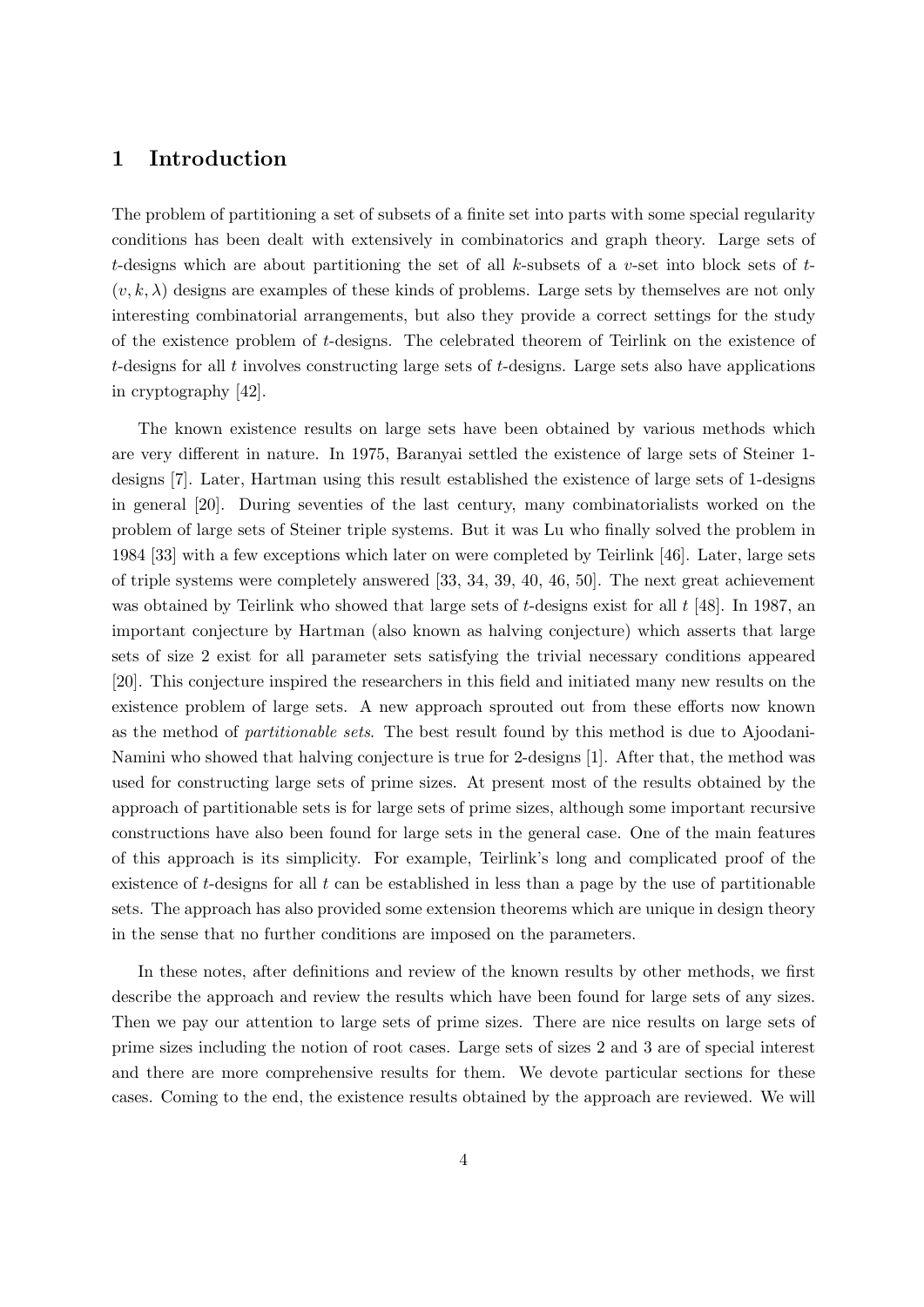also present some open problems. Finally, an updated table on the existence of small large sets with at most 18 points is provided.

#### 2 Definitions and Preliminaries

Let t, k, v and  $\lambda$  be integers such that  $0 \le t \le k \le v$  and  $\lambda > 0$ . Let X be a v-set and  $P_k(X)$ denote the set of all k-subsets of X. A  $t-(v, k, \lambda)$  design (briefly a t-design) is a pair  $\mathbf{D} = (X, \mathcal{D})$ in which  $\mathcal D$  is a collection of elements of  $P_k(X)$  (called blocks) such that every t-subset of X appears in exactly  $\lambda$  blocks. If  $\mathcal D$  has no repeated blocks, then **D** is called *simple*. Here we are concerned only with simple designs. Note that  $(X, P_k(X))$  is a  $t$ - $(v, k, \binom{v-t}{k-t}$  $\binom{v-t}{k-t}$ ) design which is called the *complete* design. We do not show here, but it is very easy to see that any  $t-(v, k, \lambda)$ design with  $t \ge v - k$  is the complete design. Two  $t-(v, k, \lambda)$  designs  $(X_1, \mathcal{D}_1)$  and  $(X_2, \mathcal{D}_2)$ are said to be *isomorphic* if there is a bijection  $\sigma : X_1 \longrightarrow X_2$  such that  $\sigma(\mathcal{D}_1) = \mathcal{D}_2$ . An isomorphism from  $\bf{D}$  into itself is called an *automorphism*. An *automorphism group* of  $\bf{D}$  is a group whose elements are automorphisms of D.

A simple counting argument shows that a  $t-(v, k, \lambda)$  design is also an  $i-(v, k, \lambda_i)$  design for  $0 \leq i \leq t$ , where  $\lambda_i = \lambda \binom{v-i}{t-i}$  $\binom{v-i}{t-i}/\binom{k-i}{t-i}$  $\binom{k-i}{t-i}$ . Hence, a set of necessary conditions for the existence of a  $t-(v, k, \lambda)$  design is

$$
\lambda \binom{v-i}{t-i} \equiv 0 \quad \left( \text{mod} \binom{k-i}{t-i} \right), \qquad 0 \le i \le t. \tag{2.1}
$$

Using  $\binom{v-i}{t-i}$  $_{t-i}^{v-i}$  $\binom{v-t}{k-t} = \binom{v-i}{k-i}$  $\binom{v-i}{t-i}$ , one can easily see that the conditions (2.1) are equivalent to

$$
\lambda \binom{v-i}{k-i} \equiv 0 \quad \left( \text{mod} \binom{v-t}{k-t} \right), \qquad 0 \le i \le t. \tag{2.2}
$$

The minimum value of  $\lambda$  satisfying (2.1) is denoted by  $\lambda_{\min}$  and any other feasible  $\lambda$  is clearly an integral multiple of  $\lambda_{\min}$ . By (2.2), we also obtain that

$$
\lambda_{\min} = \frac{\binom{v-t}{k-t}}{\gcd\left(\binom{v-i}{k-i}\middle| 0 \le i \le t\right)}.\tag{2.3}
$$

The  $\lambda$  of the complete design is denoted by  $\lambda_{\text{max}}$ .

Some more notation. Let

$$
\mathcal{D}^d(x) = \{B \setminus \{x\} | x \in B \in \mathcal{D}\},\
$$

$$
\mathcal{D}^r(x) = \{B | x \notin B \in \mathcal{D}\},\
$$

$$
\mathcal{D}^c(x) = \{X \setminus B | B \in \mathcal{D}\},\
$$

$$
\mathcal{D}^s = \{B | B \notin \mathcal{D}\}.
$$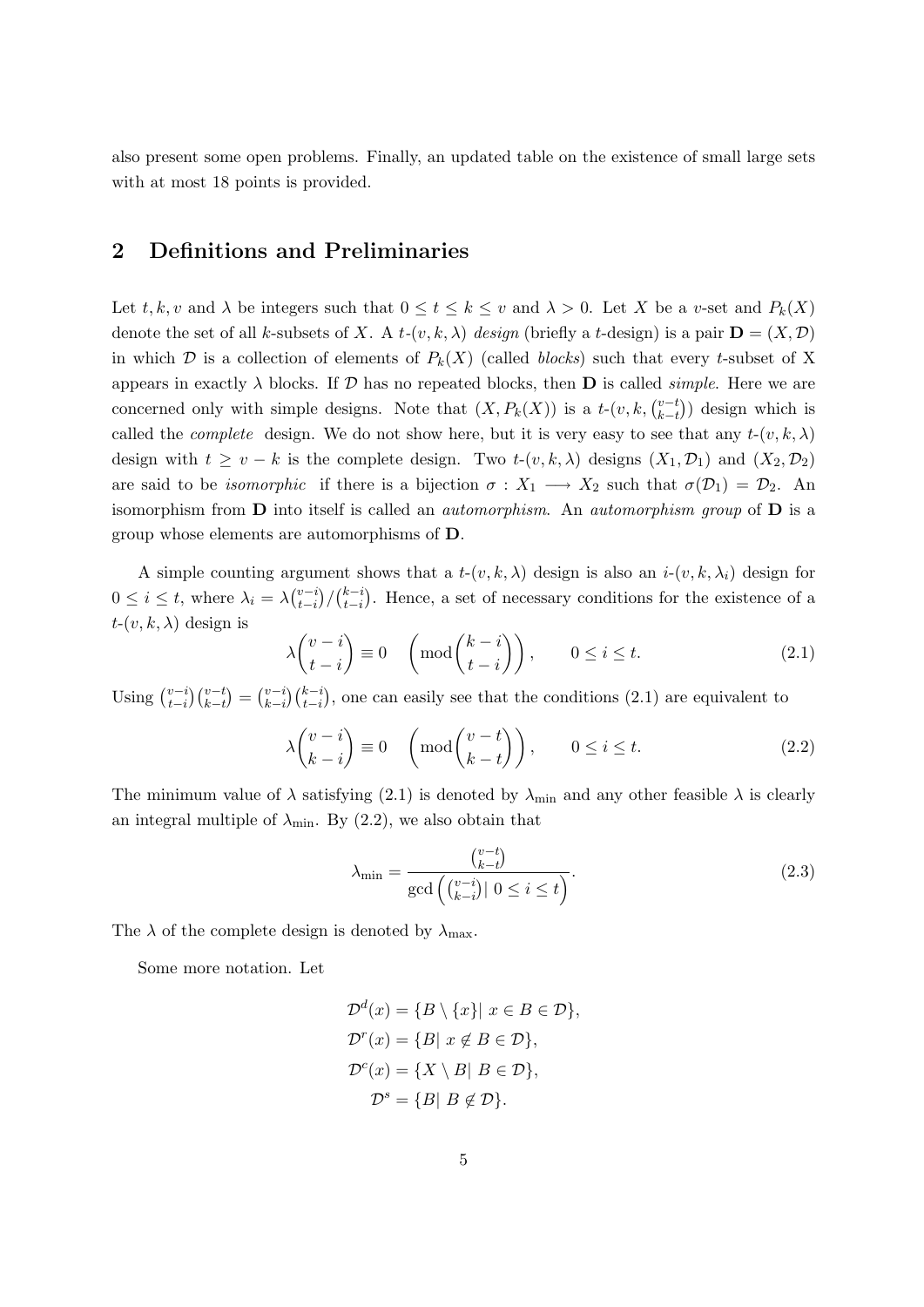Then  $\mathbf{D}^{d}(x) = (X \setminus \{x\}, \mathcal{D}^{d}(x))$  and  $\mathbf{D}^{r}(x) = (X \setminus \{x\}, \mathcal{D}^{r}(x))$  are  $(t-1)-(v-1,k-1,\lambda)$  and  $(t-1)-(v-1,k,\lambda_{t-1}-\lambda)$  designs, respectively, and are called *derived* and *residual* designs of D with respect to x. By the inclusion-exclusion principle, it is also seen that for  $t \leq v - k$ ,  $\mathbf{D}^c = (X, \mathcal{D}^c)$  is a  $t$ - $(v, v-k, \lambda^c)$  design, where  $\lambda^c = \sum_{i=0}^t (-1)^t {t \choose i}$  $\binom{t}{i}\lambda_i$  and is called the *complement* of **D**. The supplement of **D**,  $\mathbf{D}^s = (X, \mathcal{D}^s)$ , is a t- $(v, k, \lambda_{\text{max}} - \lambda)$  design.

Let  $N \geq 1$ . A large set of  $t-(v, k, \lambda)$  designs of size N, denoted by  $LS[N](t, k, v)$ , is a set L of N disjoint  $t$ - $(v, k, \lambda)$  designs  $\mathbf{D}_i = (X, \mathcal{D}_i)$  such that  $\{\mathcal{D}_i | i \leq i \leq N\}$  is a partition of  $P_k(X)$ . Note that we have  $N = \binom{v-t}{k-t}$  $\sum_{k-t}^{v-t}/\lambda$ . Sometimes LS[N](t, k, v) is denoted by LS<sub> $\lambda$ </sub>(t, k, v) to show λ. If λ is one, it can be omitted. Two LS[N](t, k, v), say  $\{(X_1, D_i)\}\$  and  $\{(X_2, \mathcal{E}_i)\}\$ , are called *isomorphic* if there is a a bijection  $\sigma : X_1 \longrightarrow X_2$  such that for each  $i, \sigma(\mathcal{D}_i) = \mathcal{E}_j$  for some j.

By (2.2), we observe that a set of necessary conditions for the existence of an  $LS[N](t, k, v)$ is

$$
N \Big| \binom{v-i}{k-i}, \qquad 0 \le i \le t. \tag{2.4}
$$

The derived, residual and complementary large sets of  $\mathbf{L} = \{ \mathbf{D}_i \}$  are defined as  $\mathbf{L}^d(x) = \{ \mathbf{D}_i^d(x) \}$ ,  $\mathbf{L}^r(x) = {\mathbf{D}_i^r(x)}$  and  $\mathbf{L}^c = {\mathbf{D}_i^c}$  (when  $t \leq v - k$ ) which are  $\text{LS}[N](t - 1, k - 1, v - 1)$ , LS[N](t – 1, k, v – 1) and LS[N](t, v – k, v), respectively. Note that we can obtain more large sets from a given large set as the following theorem suggests.

**Theorem 2.1** [3, 23] If there exists an LS[N](t, k, v), then there exist LS[N](t – i, k – j, v – l) for all  $0 \leq j \leq l \leq i \leq t$ .

**Proof** We prove the statement by induction on t. From the derived and residual large sets LS[N](t – 1, k – 1, v – 1) and LS[N](t – 1, k, v – 1) and by the induction hypothesis we obtain LS[N](t – i, k – j, v – l) for  $l \ge 1$  and  $0 \le j \le l \le i \le t$ . On the other hand LS[N](t, k, v) is at the same time  $LS[N](i, k, v)$  for  $0 \le i \le t$ . This completes the proof.

Notation Let N, t, and k be given integers such that  $N > 0$  and  $0 \le t \le k$ . The set of all v for which an  $LS[N](t, k, v)$  exists is denoted by  $A[N](t, k)$ . The set of all v which satisfy the necessary conditions (2.4) is denoted by  $B[N](t, k)$ . Any quadruple  $(N; t, k, v)$  satisfying (2.4) is called an admissible set of parameters. Throughout these notes, when we speak of quadruples such as  $(N; t, k, v)$ , we implicity suppose that  $N > 0$  and  $0 \le t \le k \le v$ .

**Example** The block sets of two designs of the unique  $LS[2](2, 3, 6)$  are as follows.

 $\mathcal{D}_1 = \{123, 124, 135, 146, 156, 236, 245, 256, 345, 346\},\$  $\mathcal{D}_2 = \{125, 126, 134, 136, 145, 234, 235, 246, 356, 456\},\$ 

where 123 stands for  $\{1, 2, 3\}$ , etc.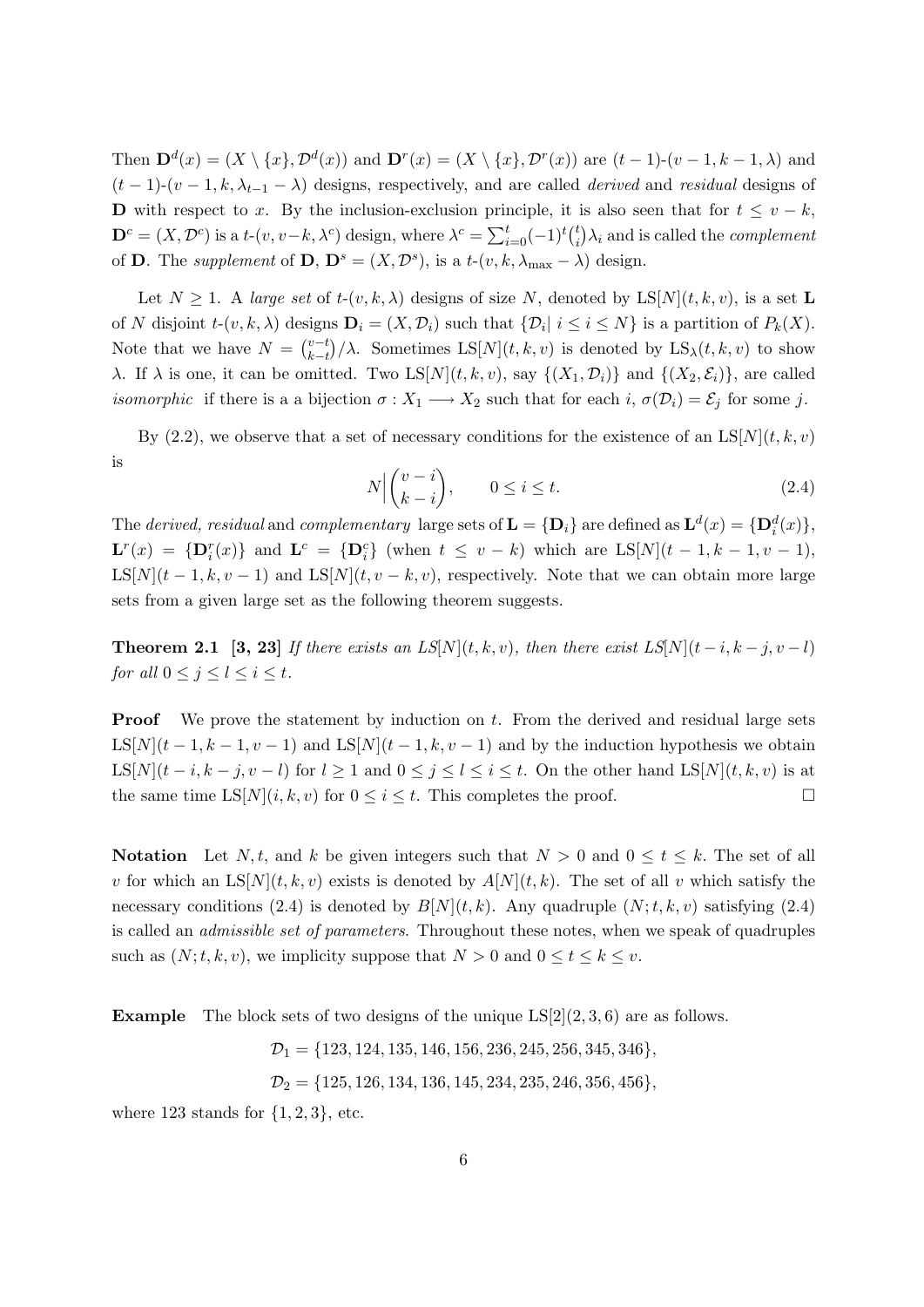Example The necessary conditions (2.4) are not always sufficient. A hundred and fifty years ago, Cayley showed that it is possible to have two disjoint  $2-(7,3,1)$  designs and no more [10]. So there are no  $LS(2,3,7)$  and  $LS(3,4,8)$ .

Example The previous example showed that there are no large sets of projective planes of order 2. But there is a large set of projective planes of order 3, i. e.  $LS[55](2, 4, 13)$  [13]. This is the only known example of  $LS(t, k, v)$  with  $t \geq 2$  and  $k \geq 4$ .

**Example** There exist exactly two nonisomorphic  $LS[7](2,3,9)$  [28] while we know that there is a unique  $2-(9,3,1)$  design.

**Example** There exist exactly 3,013,287 nonisomorphic  $LS[2](2, 3, 10)$  [18].

#### 3 Review of the known large sets

In this section we give a brief account of known results on the existence of large sets of  $t$ -designs found by various methods. The results obtained by the approach of partitionable sets which is the main subject of this note will be presented in the final sections. Some parts of this section has been taken from [29].

In 1975, Baranyai showed that there exists an  $LS(1, k, v)$  if and only if  $k|v$ . The proofs related to this result employ the integrality theorem on flows in transportation networks. Two proofs can be found in [8, 52]. Hartman has extended the result for all values of k and v as stated in the following theorem.

**Theorem 3.1** [7, 20]  $A[N](1,k) = B[N](1,k)$  for all positive integers N and k.

Another celebrated theorem was obtained by Lu and Teirlink who showed that  $LS(2, 3, v)$ exists if and only if  $v > 7$  and  $v \equiv 1, 3 \pmod{6}$ . This result was obtained after a lot of works done by many researchers. The whole story about triple systems is given in the following theorem.

**Theorem 3.2** [33, 34, 39, 40, 46, 50]  $A[N](2,3) = B[N](2,3) \setminus \{7\}$  for all positive integers N.

In 1987, Teirlink proved the following theorem which was greatly acknowledged at the time since it did offer a proof of existence of t-designs for all values of t.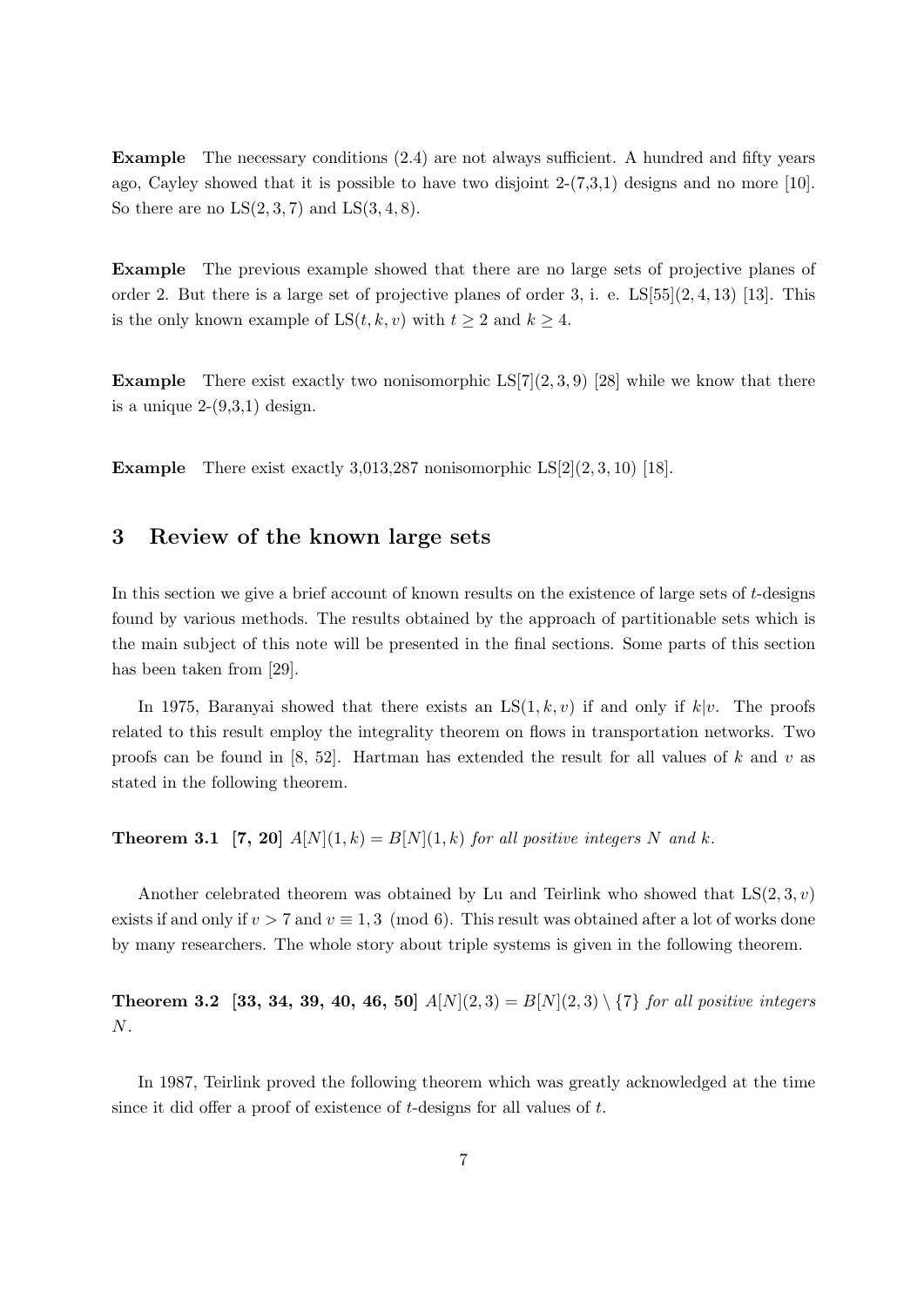**Theorem 3.3** [48] For all positive integers  $N$  and  $t$ , there is an integer  $v$  such that an  $LS[N](t, t+1, v)$  exists.

**Note** As Theorems 3.1 and 3.2 show all admissible  $LS(1, k, v)$  and all admissible  $LS(2, 3, v)$  except for  $v = 7$  exist. Beyond these cases the only known  $LS(t, k, v)$  is an  $LS(2, 4, 13)$  constructed in [13]. Etzion and Hartman have constructed  $v-5$  disjoint 3- $(v, 4, 1)$  designs for  $v = 5.2<sup>n</sup>$ . This leaves only two more to go for an  $LS(3, 4, v)$  [19].

Some other miscellaneous results on the existence of large sets are as follows.

- (i) An  $LS_{\lambda_{\min}}(3, 4, v)$  exists if  $v \equiv 0 \pmod{3}$  [49].
- (ii) An  $LS_{\lambda_{\min}}(4, 5, 20v + 4)$  exists if  $gcd(v, 30) = 1$  [47].
- (iii) An  $LS_{60}(4, 5, 60v + 4)$  exists if  $gcd(v, 60) = 1, 2$  [47].

Small cases of large sets play an important role in the constructions of large sets in general. They are initial points in recursive methods to produce infinite families of large sets. In [26], all parameter sets on less than or equal 12 points have been settled. In [12], a table on the existence of large sets with at most 18 points is presented. We will try to update it in the final section. At this point, let us review briefly the main approach used for constructing most of small cases of large sets. This approach was formulated for the first time by Kramer and Mesner [27]. The idea is simply that if there exist  $t-(v, k, \lambda)$  designs, then probably some of them have nontrivial automorphism groups. Therefore, we can reverse the procedure and try some suitable groups as automorphism groups of desired designs. In search for  $t-(v, k, \lambda)$  designs and  $LS_{\lambda}(t, k, v)$ , we first choose a suitable permutation group G on a v-set X. Now if there is a  $t-(v, k, \lambda)$  design with automorphism group G, then its block set must be a union of orbits of G on  $P_k(X)$ . Different combinations of orbits are examined to see that if they provide for the block sets of  $t-(v, k, \lambda)$  designs. If the set of all orbits can be partitioned into subsets each of them being the block set of a  $t-(v, k, \lambda)$  design, then we find an  $LS_{\lambda}(t, k, v)$ . This approach can be used both computationally and theoretically. Using computer and sometimes hand checking, many small designs and large sets have been constructed by the method. The results can be found in the literature. A reference list includes [11, 12, 14, 25, 26, 27, 30, 31, 32, 38]. The only remarkable theoretic works done so far are related to the groups  $PSL(2, q)$  and  $PGL(2, q)$ . Here, we do not have the intention to present those results. The reader is referred to [9, 15, 21, 22, 32, 37]

#### 4 A theorem of Alltop

Alltop [6] has proved a theorem on extending t-designs. We state a similar result for large sets.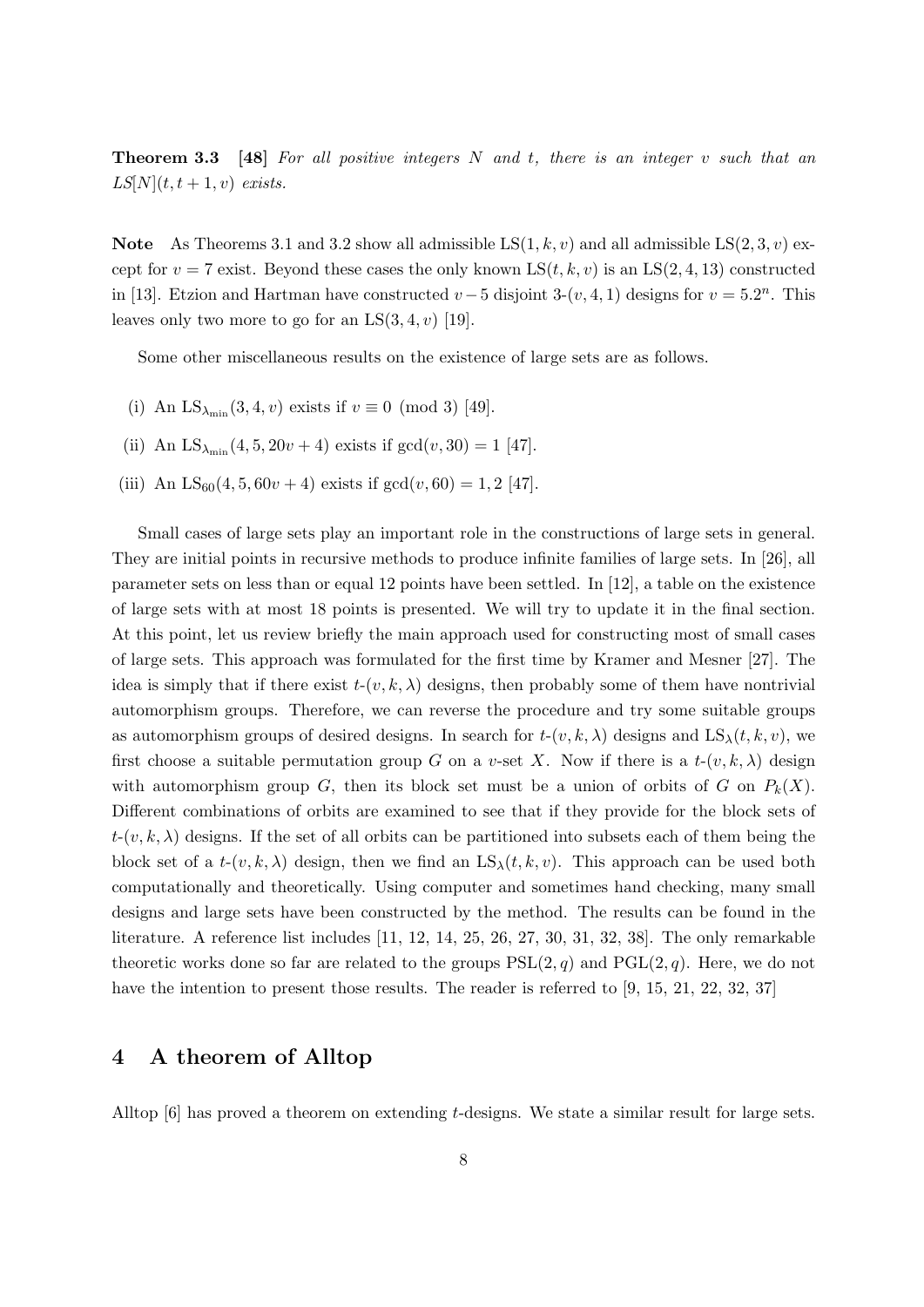**Theorem 4.1** Let t be even and N be a positive integer or let t be odd and  $N = 2$ . If there exists an  $LS[N](t, k, 2k + 1)$ , then there exists an  $LS[N](t + 1, k + 1, 2k + 2)$ .

**Proof** Let X be a  $(2k + 1)$ -set and  $x \notin X$ . Suppose that  $\{(X, \mathcal{D}_i) | 1 \leq i \leq N\}$  is an  $LS[N](t, k, 2k+1)$ . For  $1 \leq i \leq N$ , define

$$
\mathcal{E}_i = \{ B \cup \{x\} | B \in \mathcal{D}_i \},
$$
  

$$
\mathcal{F}_i = \{ X \setminus B | B \in \mathcal{D}_i \}.
$$

Clearly,  $\mathcal{E}_i$  and  $\mathcal{F}_i$  partition  $P_{k+1}(X \cup \{x\})$ . Let  $n(T, \mathcal{D})$  denote the number of occurrences of T in D.

Let t be even. Let  $S_i = \mathcal{E}_i \cup \mathcal{F}_i$ . We show that  $\{(X \cup \{x\}, \mathcal{S}_i) \mid 1 \le i \le N\}$  is an  $LS[N](t +$  $1, k + 1, 2k + 2$ . Let  $T \in P_t(X)$ . Then it is clear that  $n(T \cup \{x\}, S_i)$  is independent of i. Now let  $T \in P_{t+1}(X)$ . Then by the inclusion and exclusion principle, we have

$$
n(T, S_i) = n(T, D_i) + n(T, D_i^c)
$$
  
=  $n(T, D_i) + \sum_{R \subset T} (-1)^{|R|} n(R, D_i)$   
=  $n(T, D_i) - n(T, D_i) + \sum_{R \subset T, R \neq T} (-1)^{|R|} n(R, D_i)$   
= 
$$
\sum_{R \subset T, R \neq T} (-1)^{|R|} n(R, D_i),
$$

which is independent of *i*.

Now let t be odd and  $N = 2$ . Let  $S_1 = S_1 \cup \mathcal{F}_2$  and  $S_2 = S_2 \cup \mathcal{F}_1$ . We show that  $\{(X \cup \{x\}, \mathcal{S}_i) \mid 1 \leq i \leq N\}$  is an  $LS[N](t+1, k+1, 2k+2)$ . If  $T \in P_t(X)$ , then  $n(T \cup \{x\}, \mathcal{S}_i)$ is independent of *i*. Let  $T \in P_{t+1}(X)$ . Then

$$
n(T, \mathcal{E}_1 \cup \mathcal{F}_2) = n(T, \mathcal{D}_1) + n(T, \mathcal{D}_2^c)
$$
  
=  $n(T, \mathcal{D}_1) + \sum_{R \subset T} (-1)^{|R|} n(R, \mathcal{D}_2)$   
=  $n(T, \mathcal{D}_1) + n(T, \mathcal{D}_2) + \sum_{R \subset T, R \neq T} (-1)^{|R|} n(R, \mathcal{D}_2)$   
=  $n(T, \mathcal{D}_2) + n(T, \mathcal{D}_1) + \sum_{R \subset T, R \neq T} (-1)^{|R|} n(R, \mathcal{D}_1)$   
=  $n(T, \mathcal{D}_2) + \sum_{R \subset T} (-1)^{|R|} n(R, \mathcal{D}_1)$   
=  $n(T, \mathcal{D}_2) + n(T, \mathcal{D}_1^c)$   
=  $n(T, \mathcal{E}_2 \cup \mathcal{F}_1),$ 

Therefore, we are done.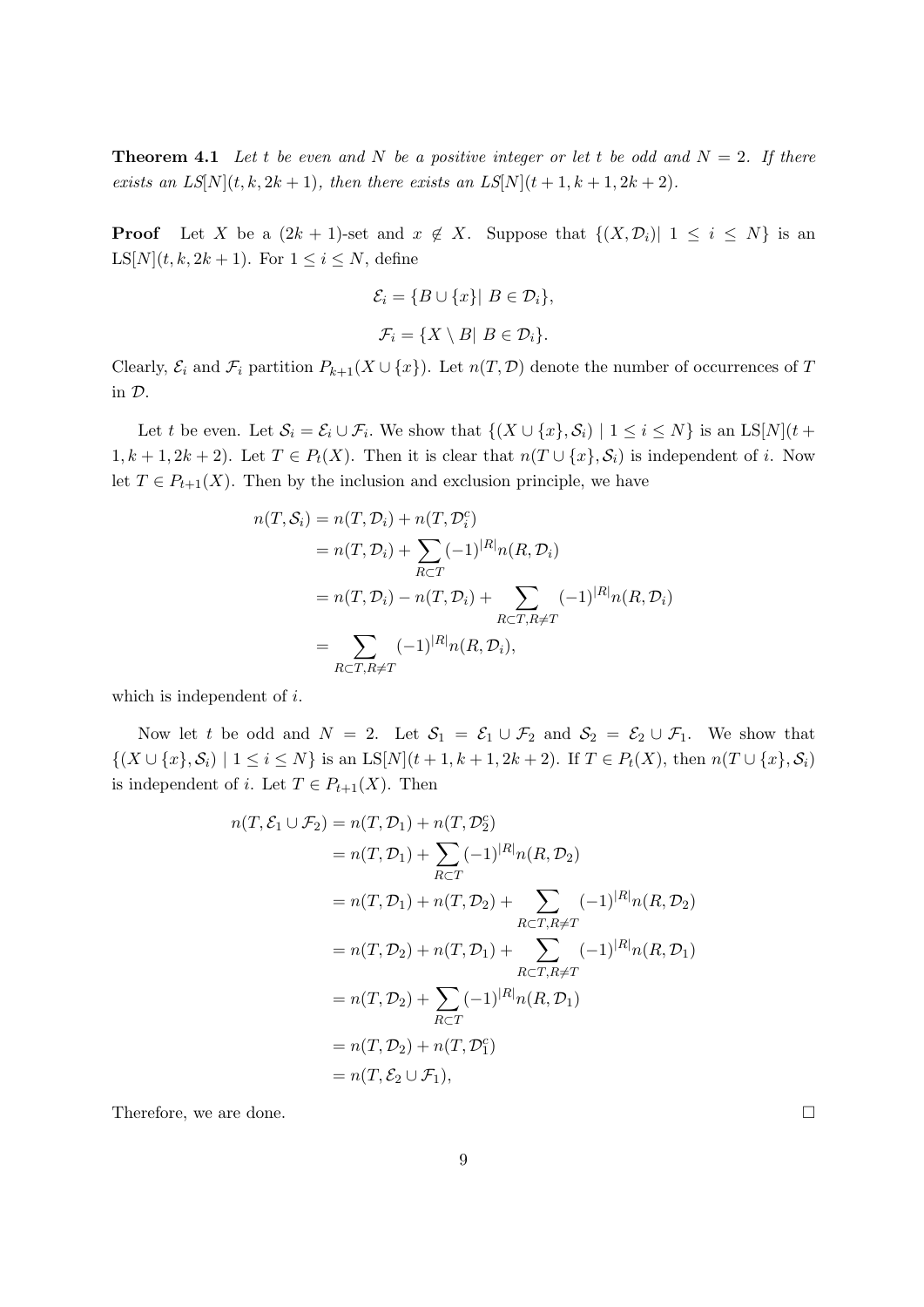**Corollary 4.1** An  $LS[2](2, k, 2k)$  exists if and only if k is not a power of 2.

Proof  $2k-1$  $\binom{2k-1}{k-1}$  and  $\binom{2k-2}{k-2}$  $(k-2)$  are even if and only if k is not a power of 2 (see for example Theorem 5.1). Therefore, by Theorem 3.1, an  $LS[2](1, k-1, 2k-1)$  exists if and only if k is not a power of 2. Now the assertion follows from Theorem 4.1.  $\Box$ 

#### 5 The necessary conditions

In this section, the necessary conditions for the existence of  $LS[N](t, k, v)$  as given in (2.4) are dealt with. It is possible to give an alternative description of  $(2.4)$  when N is a prime power. If N is not a prime power, then we can factorize it into prime powers and apply our results to its prime power factors. Hereafter, we let  $p^{\alpha}$  be a prime power where p is prime.

Let m and n be positive integers. We denote the quotient and remainder of division m by n by  $[m/n]$  and  $(m/n)$ , respectively. It is well known that the largest integral value of e such that  $p^e|m!$  is equal to  $\sum_{i\geq 1} [m/p^i]$ . Let  $m\geq n$  and denote the largest integral value of f such that  $p^{f} \vert {m \choose n}$  by  $(m, n)_p$ . Then

$$
(m,n)_p = \sum_{i \ge 1} \left[ \frac{m}{p^i} \right] - \left[ \frac{n}{p^i} \right] - \left[ \frac{m-n}{p^i} \right]. \tag{5.1}
$$

Note that one can evaluate the expression  $[m/p^i] - [n/p^i] - [(m-n)/p^i]$  in the following way:

$$
\left[\frac{m}{p^i}\right] - \left[\frac{n}{p^i}\right] - \left[\frac{m-n}{p^i}\right] = \begin{cases} 1 & \text{if } \left(\frac{m}{p^i}\right) < \left(\frac{n}{p^i}\right), \\ 0 & \text{otherwise.} \end{cases}
$$
\n(5.2)

We now state the main theorem.

**Theorem 5.1** The quadruple  $(p^{\alpha}; t, k, v)$  is admissible if and only if there exist distinct positive integers  $\ell_i$  ( $1 \leq i \leq \alpha$ ) such that  $t \leq (v/p^{\ell_i}) < (k/p^{\ell_i})$ .

**Proof** Note that by (5.1), the assertion holds for  $t = 0$ . So let  $t > 0$ . First assume that  $v \in B[p^{\alpha}](t, k)$ . For  $0 \leq j \leq t$  we have

$$
(v-j,k-j)_p = \sum_{r\geq 1} \left[ \frac{v-j}{p^r} \right] - \left[ \frac{k-j}{p^r} \right] - \left[ \frac{v-k}{p^r} \right]
$$
  
\n
$$
\geq \alpha.
$$
 (5.3)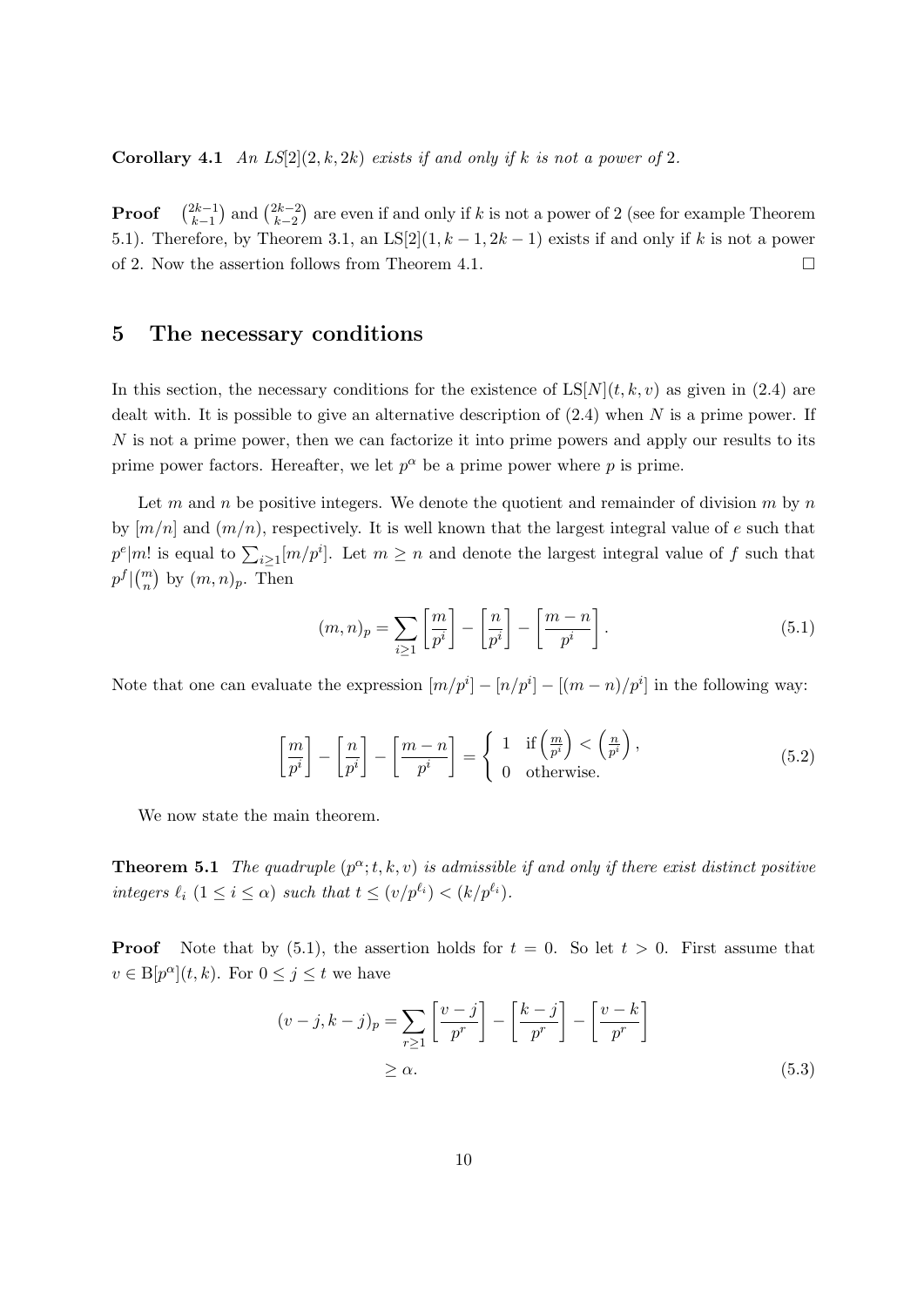Let  $\ell_0$  be the largest positive integer such that  $(v/p^{\ell_0}) \geq t$ , but  $(v/p^{\ell_0-1}) < t$ . Let  $j_0 =$  $(v/p^{\ell_0-1})+1$ , if  $(v/p^{\ell_0-1}) < (k/p^{\ell_0-1})$  and  $j_0 = (k/p^{\ell_0-1})$ , otherwise. Then,

$$
j_0 \le \left(\frac{k}{p^r}\right), \qquad \text{for} \ \ r \ge \ell_0 - 1. \tag{5.4}
$$

By  $(5.2)$ , we have

$$
\sum_{r=1}^{\ell_0-1} \left[ \frac{v-j_0}{p^r} \right] - \left[ \frac{k-j_0}{p^r} \right] - \left[ \frac{v-k}{p^r} \right] = 0. \tag{5.5}
$$

Now by (5.2)-(5.5), there exist distinct positive integers  $\ell_i \geq \ell_0$  for  $1 \leq i \leq \alpha$  such that  $((v - j_0)/p^{\ell_i}) < ((k - j_0)/p^{\ell_i})$  or  $t \leq (v/p^{\ell_i}) < (k/p^{\ell_i}).$ 

Now suppose that there exist distinct positive integers  $\ell_i$  ( $1 \leq i \leq \alpha$ ) such that  $t \leq (v/p^{\ell_i})$  $(k/p^{\ell_i})$ . Therefore,  $((v-j)/p^{\ell_i}) < ((k-j)/p^{\ell_i})$  for all  $0 \le j \le t$  and consequently  $(v-j, k-j)_p \ge$  $\alpha$  which in turn implies that  $v \in B[p^{\alpha}](t, k)$ .

**Example** By Theorem 5.1, LS[55](2, 4, 13) is admissible. Since we have  $2 \le (13/5) < (4/5)$ and  $2 \leq (13/11) < (4/11)$ .

**Example** What is the largest value of t for which  $LS[13](t, 9, 18)$  is admissible? By Theorem 5.1, we must have  $t \leq (18/13^{\alpha}) < (9/13^{\alpha})$  and hence  $\alpha = 1$  and  $t_{\text{max}} = 5$ .

Using Theorem 5.1, we can easily determine all the admissible sets of parameters for  $N = p$ :

$$
(p; t, k, v) = (p; t, mpz + r, npz + s),
$$
\n(5.6)

where  $0 \le t \le s < r < p^z$  and  $0 \le m < n$ . We can also assume that z is the smallest or the greatest number with the properties above to be assured of the uniqueness of the representation (5.6). By Theorem 5.1, we are also able to identify  $B[N](t, t + 1)$  completely.

**Theorem 5.2** Let  $\prod_{i=1}^{s} p_i^{\alpha_i}$  be the prime power factorization of N. For  $1 \leq i \leq s$ , suppose that  $p_i^{s_i-1} \leq t+1 < p_i^{s_i}$ . Then

$$
B[N](t, t+1) = \left\{ v \mid v \equiv t \mod \prod_{i=1}^{s} p_i^{\alpha_i + s_i - 1} \right\}.
$$

**Proof** By Theorem 5.1,  $v \in B[p_i^{\alpha_i}](t, t+1)$  if and if only  $v = n_i p_i^{\alpha_i + s_i - 1} + t$  for some  $n_i$ . Therefore,  $v \in B[N](t, t+1)$  if and if only  $v = n \prod_{i=1}^{s} p_i^{\alpha_i + s_i - 1} + t$  for some n.

The following result is due to Teirlink and it can be obtained from Theorem 5.2.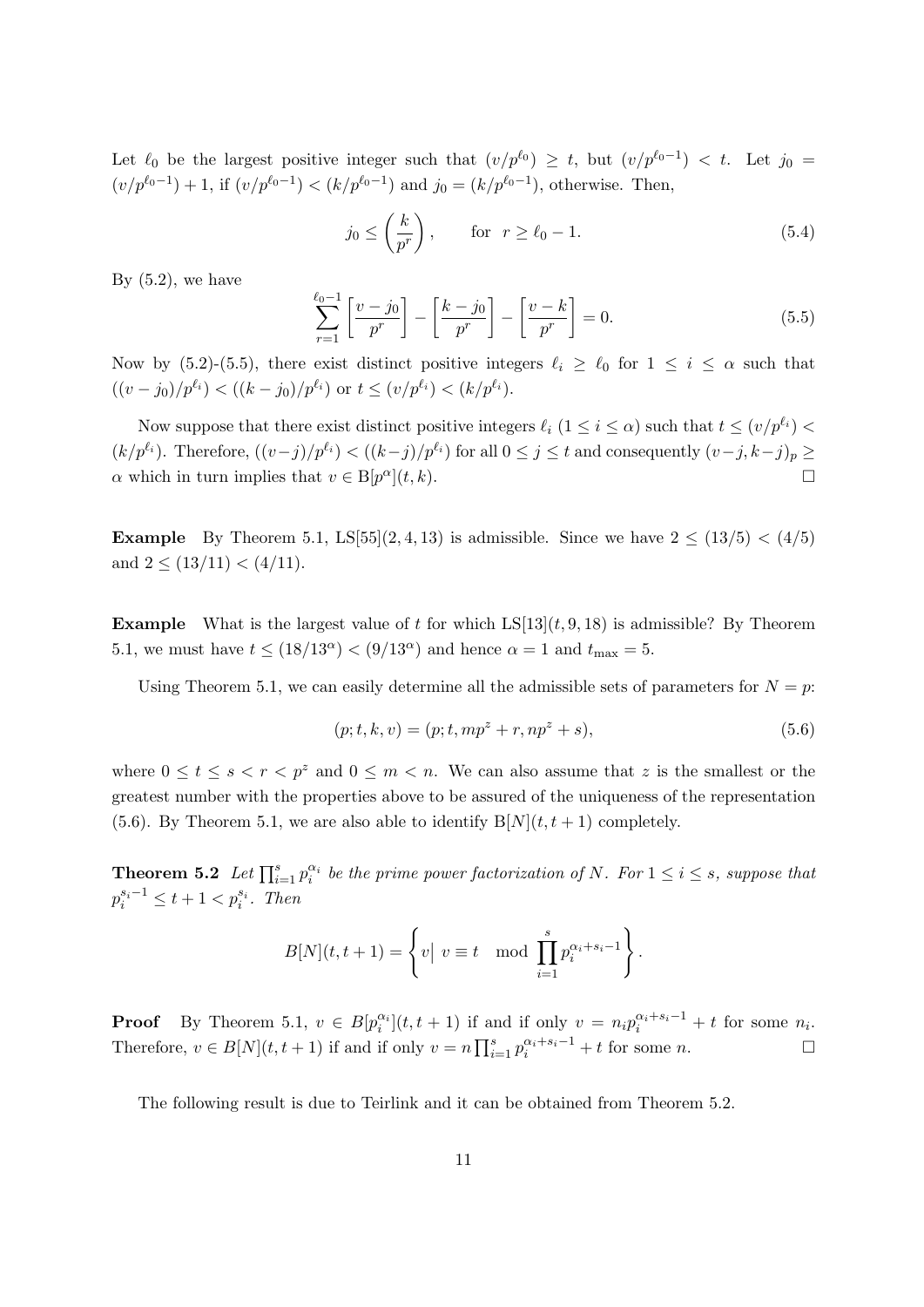**Theorem 5.3** For  $k = t + 1$ , we have

$$
\lambda_{min} = \gcd(v-t, lcm(1, \ldots, t+1)).
$$

**Proof** Let  $\prod_{i=1}^{s} p_i^{\alpha_i}$  be the prime power factorization of  $v-t$  and let  $p_i^{s_i-1} \leq t+1 < p_i^{s_i}$ for  $1 \leq i \leq s$ . If  $v \in B[N](t, t+1)$ , then N is at most equal to  $\prod_{i=1}^{s} p_i^{\alpha_i - s_i + 1}$ . Therefore,  $\lambda_{\min} = \lambda_{\max}/N = \prod_{i=1}^s p_i^{s_i-1}$ . This proves the assertion.

We bring this section to an end by presenting another useful application of Theorem 5.1.

**Theorem 5.4** Let  $0 \le t < k$ . Then the minimal element of  $B[p^{\alpha}](t, k)$  is equal to

$$
v_{min} = ([k/p^{\ell+\alpha-1}] + 1)p^{\ell+\alpha-1} + t
$$

in which  $\ell$  is the smallest positive integer such that  $(k/p^{\ell}) > t$ .

**Proof** Let  $\ell_1 = \ell, \ell_2 = \ell + 1, \ldots$ , and  $\ell_\alpha = \ell + \alpha - 1$ . It is easy to check that  $v = (k/p^{\ell_\alpha}) +$  $1)p^{\ell_{\alpha}}+t \in B[p^{\alpha}](t,k)$ . Now suppose that  $v' \in B[p^{\alpha}](t,k)$ . By Theorem 5.1, there are distinct positive integers  $\ell'_i$ ,  $1 \leq i \leq \alpha$ , such that  $t \leq (v'/p^{\ell'_i}) < (k/p^{\ell'_i})$ . Clearly  $\ell'_i \geq \ell_i$  for all i and so we have

$$
v' = \left[\frac{v'}{p^{\ell'_\alpha}}\right] p^{\ell'_\alpha} + \left(\frac{v'}{p^{\ell'_\alpha}}\right)
$$
  
\n
$$
\ge \left(\left[\frac{k}{p^{\ell'_\alpha}}\right] + 1\right) p^{\ell'_\alpha} + t
$$
  
\n
$$
\ge \left(\left[\frac{k}{p^{\ell_\alpha}}\right] + 1\right) p^{\ell_\alpha} + t
$$
  
\n
$$
= v.
$$

Therefore,  $v = v_{\text{min}}$  and the proof is complete.

#### 6 The approach of partitionable sets

A powerful approach for the construction of large sets is obtained from the notion of  $(N, t)$ partitionable sets which was first introduced in [5]. This idea is indeed a generalization of the notion of large sets, where we consider t-balanced partition of a subset  $\mathcal{B}$  of  $P_k(X)$  instead of the whole set  $P_k(X)$ . Let  $\mathcal{B}_1, \mathcal{B}_2 \subseteq P_k(X)$ . We say that  $\mathcal{B}_1$  and  $\mathcal{B}_2$  are t-equivalent if every t-subset of X appears in the same number of blocks of  $\mathcal{B}_1$  and  $\mathcal{B}_2$ . If there exists a partition of  $\mathcal{B} \subseteq P_k(X)$  into N mutually t-equivalent subsets, then  $\mathcal{B}$  is called an  $(N, t)$ -partitionable set. In the literature of design theory,  $(2, t)$ -partitionable sets are very well known objects called trades.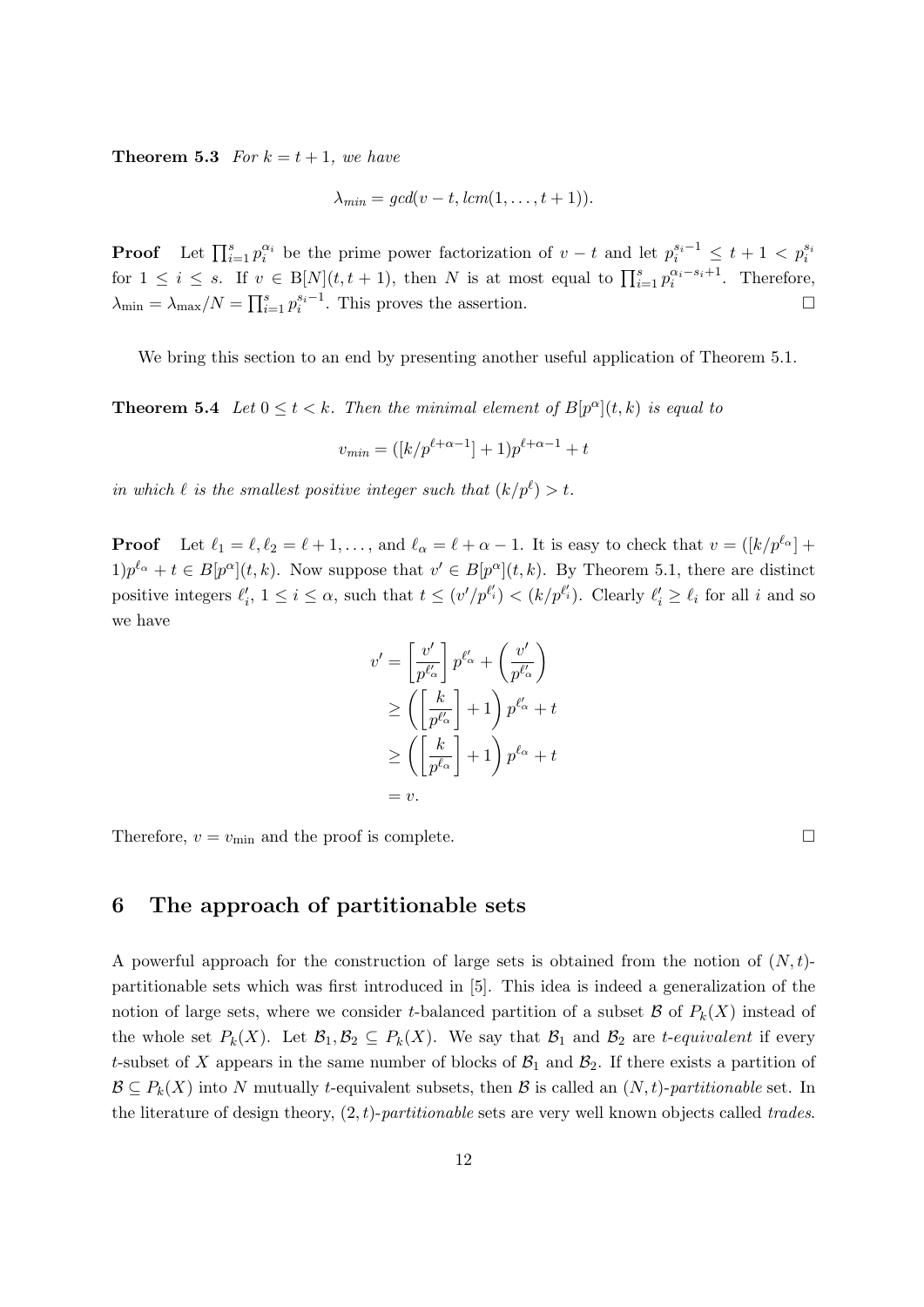So one can consider  $(N, t)$ -partitionable sets as a generalization of trades. Let  $X_1$  and  $X_2$  be two disjoint sets and let  $\mathcal{B}_i \subseteq P_{k_i}(X_i)$  for  $i = 1, 2$ . Then we define

$$
\mathcal{B}_1 * \mathcal{B}_2 = \{B_1 \cup B_2 | B_1 \in \mathcal{B}_1, B_2 \in \mathcal{B}_2\}.
$$

There are two important lemmas concerning  $(N, t)$ -partitionable sets. The first one is trivial while the other one is a very unexpected.

**Lemma 6.1** (i) *t*-equivalence implies *i*-equivalence for all  $0 \le i \le t$ . (ii) The union of disjoint  $(N, t)$ -partitionable sets is again an  $(N, t)$ -partitionable set.

**Lemma 6.2** Let  $X_1$  and  $X_2$  be two disjoint sets and let  $\mathcal{B}_i \subseteq P_{k_i}(X_i)$  for  $i = 1, 2$ . Suppose that  $\mathcal{B}_1$  is  $(N, t_1)$ -partitionable. Then

(i)  $\mathcal{B}_1 * \mathcal{B}_2$  is  $(N, t_1)$ -partitionable.

(ii) If  $\mathcal{B}_2$  is  $(N, t_2)$ -partitionable, then  $\mathcal{B}_1 * \mathcal{B}_2$  is  $(N, t_1 + t_2 + 1)$ -partitionable.

**Proof** Let  $n(T, \mathcal{B})$  denote the number of occurrences of T in  $\mathcal{B}$ . Suppose that  $\{\mathcal{R}_i | 1 \le i \le N\}$ is a partition of  $\mathcal{B}_1$  into mutually  $t_1$ -equivalent subsets.

(i) For  $1 \le i \le N$ , define  $S_i = \mathcal{R}_i * \mathcal{B}_2$ . We show that  $\{S_i | 1 \le i \le N\}$  is a partition of  $\mathcal{B}_1 * \mathcal{B}_2$ into mutually t<sub>1</sub>-equivalent subsets. Clearly,  $B_1 * B_2 = \bigcup_{i=1}^N S_i$  and  $S_i$  are mutually disjoint. For any t<sub>1</sub>-subset T of  $X_1 \cup X_2$ , we have

$$
n(T, S_i) = n(T \cap X_1, \mathcal{R}_i) n(T \cap X_2, \mathcal{B}_2).
$$

By Lemma 6.1,  $n(T \cap X_1, \mathcal{R}_i)$  is independent from i and so is  $n(T, \mathcal{S}_i)$ .

(ii) Suppose that  $\{\mathcal{H}_i | 1 \leq i \leq N\}$  is a partition of  $\mathcal{B}_2$  into mutually  $t_2$ -equivalent subsets. Let  $A = (a_{ij})$  be a Latin square of order N. For  $1 \le i \le N$ , define  $\mathcal{S}_i = \bigcup_{j=1}^N \mathcal{R}_j * \mathcal{H}_{a_{ij}}$ . We show that  $\{\mathcal{S}_i | 1 \le i \le N\}$  is a partition of  $\mathcal{B}_1 * \mathcal{B}_2$  into mutually  $(t_1 + t_2 + 1)$ -equivalent subsets. It is clear that  $S_i$  partition  $\mathcal{B}_1 * \mathcal{B}_2$ . Let  $T \in P_{t_1+t_2+1}(X_1 \cup X_2)$  and for  $1 \leq i \leq 2$  define  $T_i = T \cap X_i$ and  $r_i = |T_i|$ . It is easy to see that

$$
n(T, S_i) = \sum_{j=1}^N n(T_1, \mathcal{R}_j) n(T_2, \mathcal{H}_{a_{ij}}).
$$

Now we consider the following two cases:

case (a):  $r_1 \leq t_1$ . By Lemma 6.1,  $n(T_1, \mathcal{R}_i)$  is independent from j and therefore,

$$
n(T, S_i) = n(T_1, R_1) \sum_{j=1}^{N} n(T_2, \mathcal{H}_{a_{ij}})
$$
  
=  $n(T_1, R_1) \sum_{j=1}^{N} n(T_2, \mathcal{H}_j).$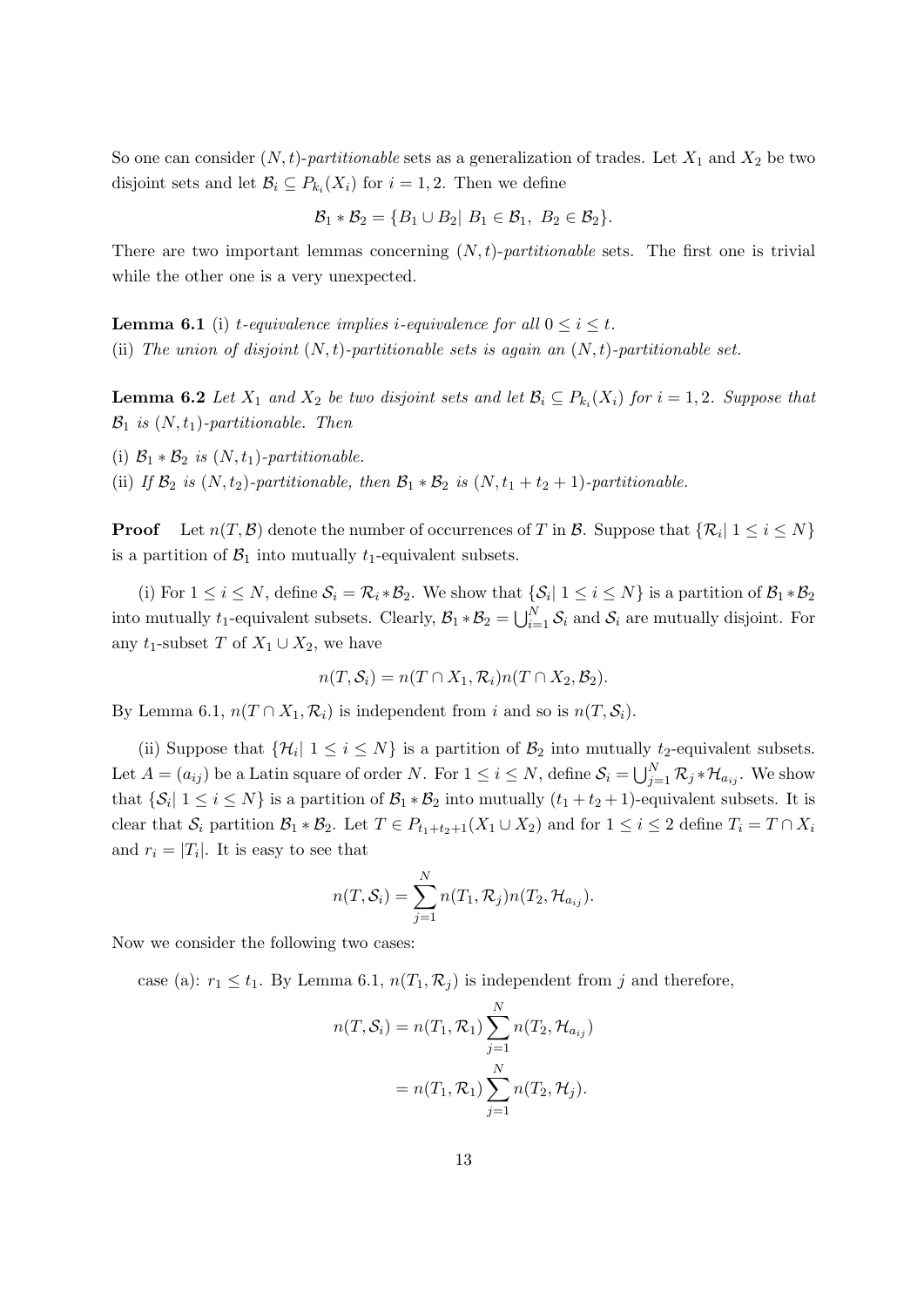So  $n(T, \mathcal{S}_i)$  is independent from i and we are done.

case (b):  $r_1 > t_1$ . In this case,  $r_2 \le t_2$  and a similar argument to (a) can be applied.  $\Box$ 

The importance of Lemma  $6.2$  is seen at the first glance. In the theory of t-designs, extension theorems which increase the value of t are very rare (one example is Theorem 4.1). If Lemma 6.2 is employed in a clever way, then very useful extension theorems can be found. We can now state our method for constructing large sets based on Lemmas 6.1 and 6.2. Suppose that we are looking for an  $LS[N](t, k, v)$  on a v-set X. We try to partition  $P_k(X)$  in a such a way that each part of the partition is an  $(N, t)$ -partitionable set. If this done, then by Lemma 6.1,  $P_k(X)$  will be an  $(N, t)$ -partitionable set which means that we have obtained an  $LS[N](t, k, v)$ . Each part  $\mathcal{B}$ in the partition is usually of the form  $P_{k_1}(X_1) * P_{k_2}(X_2)$  where  $X_1$  and  $X_2$  are disjoint subsets of X and  $k = k_1 + k_2$ . If there exist  $LS[N](t_1, k_1, v_1)$  and  $LS[N](t_2, k_2, v_2)$  and  $t = t_1 + t_2 + 1$ , then by Lemma 6.2,  $\beta$  is  $(N, t)$ -partitionable. The approach is understood better with the following simple examples.

**Example.** Construction of an  $LS[2](2, 3, 10)$  from an  $LS[2](2, 3, 6)$ . Let  $X = \{1, 2, ..., 10\}$  and consider the following partitioning of  $P_3(X)$ :

$$
\mathcal{B}_1 = P_3(\{1, \ldots, 6\}),
$$
  
\n
$$
\mathcal{B}_2 = P_2(\{1, \ldots, 5\}) * P_1(\{7, \ldots, 10\}),
$$
  
\n
$$
\mathcal{B}_3 = P_1(\{1, \ldots, 4\}) * P_2(\{6, \ldots, 10\}),
$$
  
\n
$$
\mathcal{B}_4 = P_3(\{5, \ldots, 10\}).
$$

 $\mathcal{B}_1$  and  $\mathcal{B}_4$  are (2,2)-partitionable by the assumption. By Theorem 2.1, there exist LS[2](1,2,5) and LS[2](0, 1, 4). Therefore,  $\mathcal{B}_2$  and  $\mathcal{B}_3$  are (2,2)-partitionable sets by Lemma 6.2. Now Lemma 6.1 shows that  $P_3(X)$  is (2,2)-partitionable set, i. e. an LS[2](2, 3, 10) is constructed.

**Example.** A similar argument for constructing an  $LS[3](2, 12, 29)$  from  $LS[3](2, 3, 11)$ ,  $LS[3](2, 7, 15)$ ,  $LS[3](2, 8, 16)$  and  $LS[3](2, 12, 20)$ . Note that there is no other known construction method for  $LS[3](2, 12, 29)$ . Let  $X = \{1, 2, \ldots, 29\}$  and consider the following partitioning of  $P_{12}(X)$ :

$$
\mathcal{B}_i = P_{12-i}(\{1,\ldots,20-i\}) * P_i(\{22-i,\ldots,29\}), \quad 0 \le i \le 12.
$$

 $\mathcal{B}_0$  and  $\mathcal{B}_{12}$  are (3,2)-partitionable sets since there exists an LS[3](2, 12, 20). By Theorem 2.1, there exist  $LS[3](1, 2, 10)$ ,  $LS[3](0, 1, 9)$ ,  $LS[3](1, 6, 14)$ ,  $LS[3](0, 10, 18)$  and  $LS[3](1, 11, 19)$ . Using Lemma 6.2, it is an easy task to see that all the remaining  $\mathcal{B}_i$  are also (3,2)-partitionable sets. For example, consider  $\mathcal{B}_2$  and  $\mathcal{B}_3$ .  $P_{10}(\{1,\ldots,18\})$  is (3,0)-partitionable since there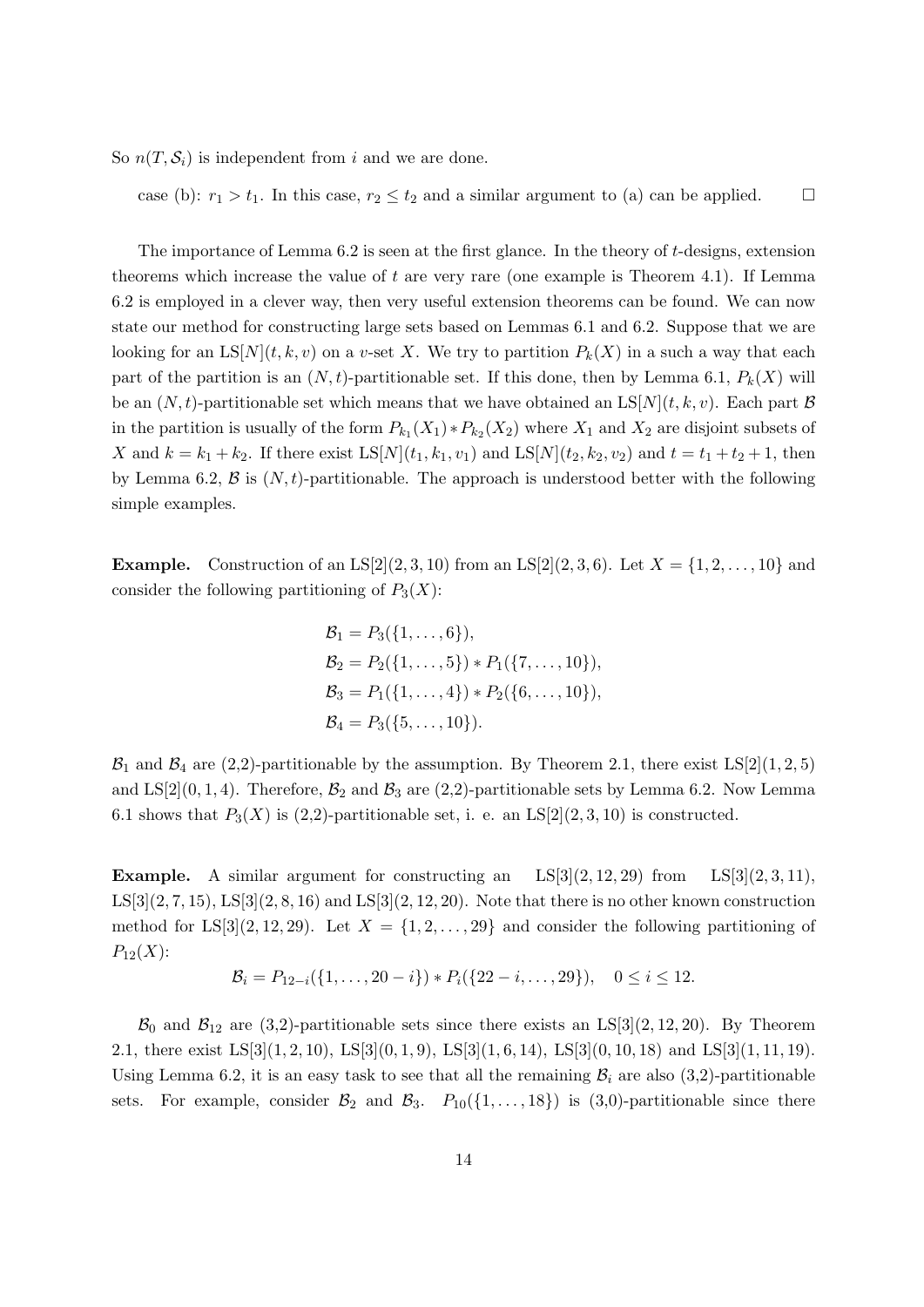is an LS[3](0, 10, 18).  $P_2({20, \ldots, 29})$  is (3,1)-partitionable since LS[3](1, 2, 10) exists. Now Lemma 6.2 shows that  $\mathcal{B}_2$  is (3,2)-partitionable. Because of the existence of an LS[3](2, 3, 11),  $P_3({19}, \ldots, 29)$  is a (3,2)-partitionable set and so is  $B_3$  by Lemma 6.2. The remaining  $B_i$  are dealt with in similar ways. Hence, by Lemma 6.1, it results that  $P_{12}(X)$  is (3,2)-partitionable and so an  $LS[3](2, 12, 29)$  is constructed.

The general form of the partitioning given in the examples above is as follows.

**Lemma 6.3** Let  $X = \{1, 2, ..., u + v\}$  and also for  $1 \le j \le u + v$ , let  $X_j = \{1, 2, ..., j\}$  and  $Y_j = X \setminus X_j$ . For  $0 \leq i \leq k$ , define

$$
\mathcal{B}_i = P_{k-i}(X_{u-i}) \ast P_i(Y_{u-i+1}).
$$

Then  $\mathcal{B}_i$  provide a partitioning of  $P_k(X)$ .

**Proof** Let  $0 \leq j < i \leq k$  and  $A \in \mathcal{B}_i$ . Then  $|A \cap X_{u-i}| = k - i$  and

$$
|A \cap X_{u-j}| \le |A \cap X_{u-i}| + |X_{u-j} \setminus X_{u-i}| - 1
$$
  
=  $k - j - 1$ .

Therefore,  $A \notin \mathcal{B}_i$ . It yields that all  $\mathcal{B}_i$  are mutually disjoint.

Now let  $A \in P_k(X)$ . Let  $0 \leq i \leq k$  be the smallest integer such that  $|A \cap X_{u-i}| \geq k-i$ . Then  $|A \cap X_{u-i+1}| \leq k - i + 1$  and therefore,

$$
k - i \leq |A \cap X_{u-i}|
$$
  
\n
$$
\leq |A \cap X_{u-i+1}|
$$
  
\n
$$
\leq k - i.
$$

So  $|A \cap X_{u-i}| = |A \cap X_{u-i+1}| = k - i$  and  $A \in \mathcal{B}_i$ 

A more complicated generalization of Lemma 6.3 is given in the following lemma.

**Lemma 6.4** Let a, b, s, k, v<sub>1</sub> and v<sub>2</sub> be nonnegative integers such that  $s < k \leq min\{v_1, v_2\}$ and  $s = k - 1 - a - b$ . Let  $X = \{1, 2, ..., v_1 + v_2 - s\}$  and also for  $1 \le j \le v_1 + v_2 - s$ , let  $X_j = \{1, 2, \ldots, j\}$  and  $Y_j = X \setminus X_j$ . Consider the following subsets of  $P_k(X)$ :

$$
\mathcal{A}_i = P_{k-i}(X_{v_1}) * P_i(Y_{v_1}), \quad 0 \le i \le a,
$$
  
\n
$$
\mathcal{B}_j = P_{k-a-j}(X_{v_1-j}) * P_{a+j}(Y_{v_1-j+1}), \quad 1 \le j \le s,
$$
  
\n
$$
\mathcal{C}_l = P_l(X_{v_1-s}) * P_{k-l}(Y_{v_1-s}), \quad 0 \le l \le b.
$$

Then  $\mathcal{A}_i, \mathcal{B}_j$  and  $\mathcal{C}_l$  partition  $P_k(X)$ .

.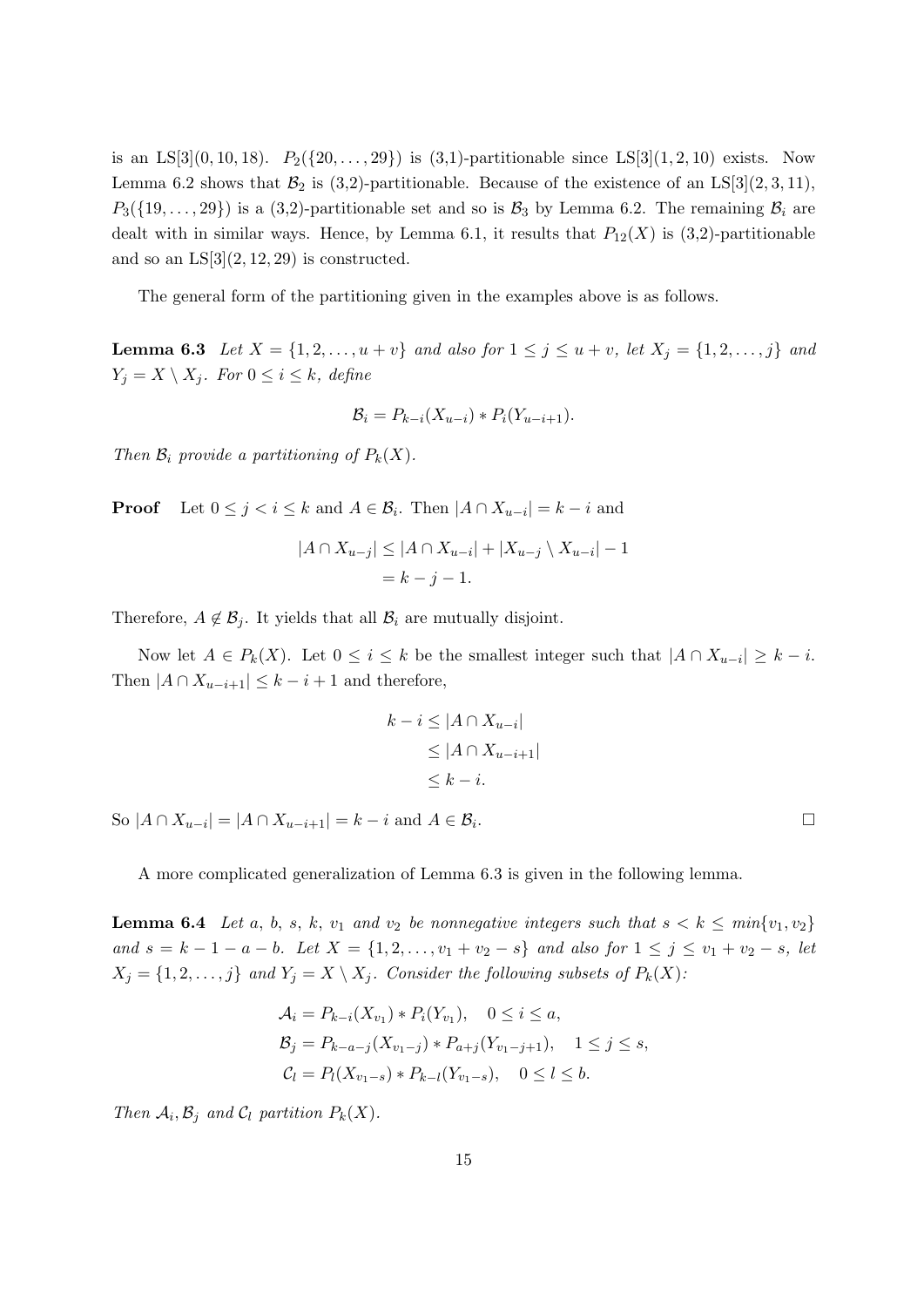**Proof** By Lemma 6.3, a partitioning of  $P_k(X)$  is given by

$$
\mathcal{B}_h = P_{k-h}(X_{v_1+a-h}) * P_h(Y_{v_1+a-h+1}), \quad 0 \le h \le k.
$$

Consider  $\mathcal{B}_h, 0 \leq h \leq a$ . These sets constitute exactly those elements B of  $P_k(X)$  which  $|B \cap X_{v_1}| \geq k - a$ . So we can replace the sets  $\mathcal{B}_h$   $(0 \leq h \leq a)$  with  $\mathcal{A}_i = P_{k-i}(X_{v_1}) * P_i(Y_{v_1})$   $(0 \leq$  $i \leq a$ ) in the partition. Similarly, consider  $\mathcal{B}_h$ ,  $k-b \leq h \leq k$ . These sets constitute exactly those elements B of  $P_k(X)$  which  $|B \cap X_{v_1-s}| \leq b$ . Therefore, if we replace the sets  $\mathcal{B}_h$   $(k-b \leq h \leq k)$ with  $C_l = P_l(X_{v_1-s}) * P_{k-l}(Y_{v_1-s}), (0 \le l \le b)$  in the partition, then we are done.

Another useful partitioning is given in the following lemma.

**Lemma 6.5** Let  $X = \{1, 2, ..., v\}$  and also for  $1 \le j \le v$ , let  $X_j = \{1, 2, ..., j\}$  and  $Y_j =$  $X \setminus X_j$ . For  $a \leq i \leq v - b - 1$ , define

$$
\mathcal{B}_i = P_a(X_i) * \{\{i+1\}\} * P_b(Y_{i+1}).
$$

Then  $\mathcal{B}_i$  provide a partitioning of  $P_{a+b+1}(X)$ .

**Proof** We sort  $(a + b + 1)$ -subsets of X in lexicographical order. Now look at the entries in the position  $a + 1$  of the subsets. All subsets with element  $i + 1$  in this position are next to each other and constitute a set  $\mathcal{B}_i$  which is of the form  $P_a(X_i) * \{\{i+1\}\} * P_b(Y_{i+1})$ .

We now use the approach to prove a simple recursive method which has been known for a long time at least for t-designs.

**Lemma 6.6** If there exist an  $LS[N](t, k, v)$  and an  $LS[N](t, k + 1, v)$ , then there exists an  $LS[N](t, k + 1, v + 1).$ 

**Proof** Let X be a v-set and  $x \notin X$ . Consider the following partitioning of  $P_{k+1}(X \cup \{x\})$ :

$$
\mathcal{B}_0 = P_{k+1}(X), \n\mathcal{B}_1 = \{\{x\}\} * P_k(X).
$$

By the assumption  $\mathcal{B}_0$  is  $(N, t)$ -partitionable. Also  $P_k(X)$  is an  $(N, t)$ -partitionable set by the assumption and therefore by Lemma 6.2,  $\mathcal{B}_1$  is  $(N, t)$ -partitionable. Now the assertion follows from Lemma 6.1.  $\Box$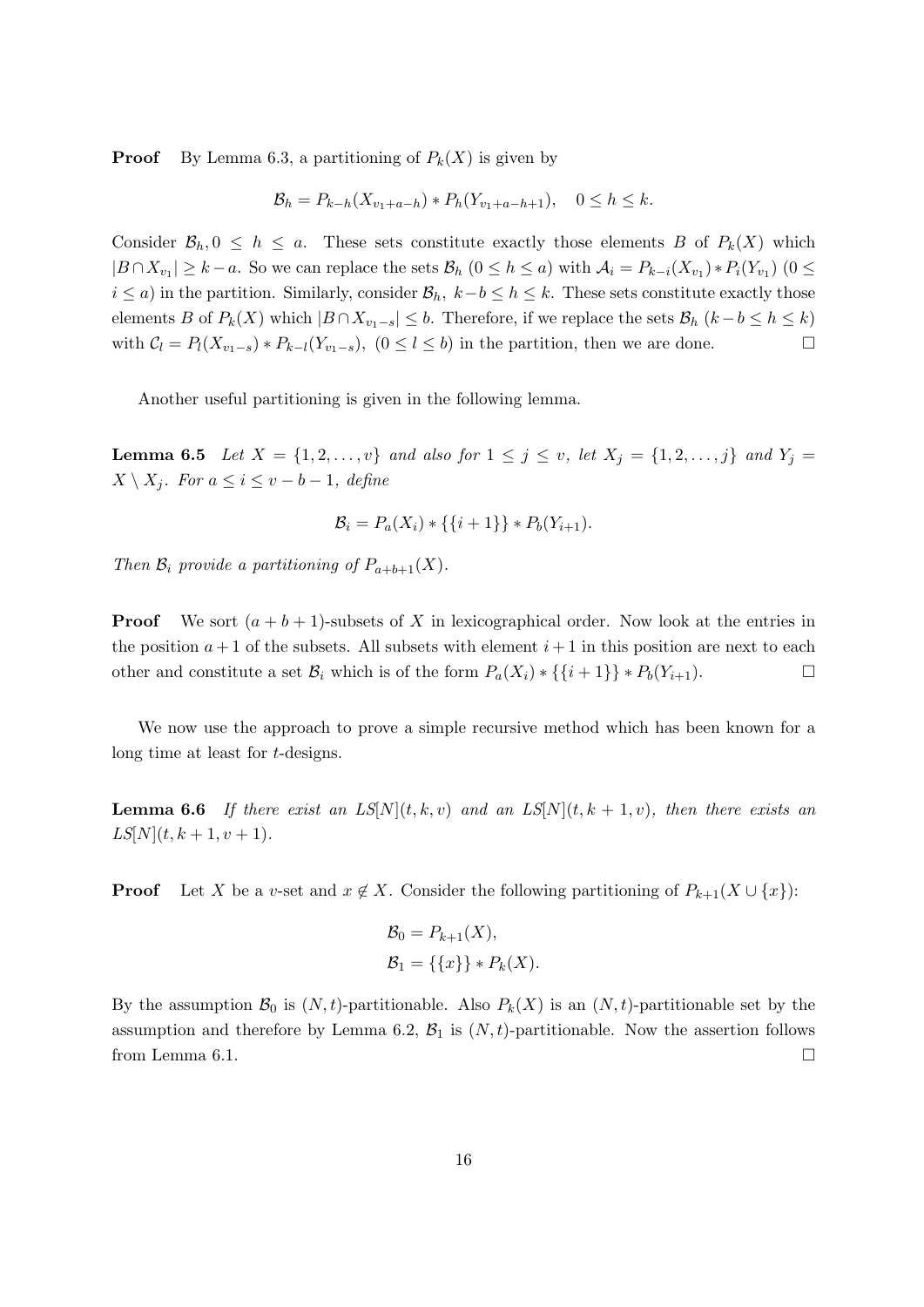#### 7 General recursive constructions

In this section we present some recursive constructions for large sets of any size which are obtained by the approach of  $(N, t)$ -partitionable sets. Large sets of prime sizes will be tackled in the next section. It is worth to note that except for Theorem 4.1, all known recursive constructions for large sets were found through this approach. The first theorem is a result of Lemma 6.6 and an induction argument.

**Theorem 7.1** If there exist  $LS[N](t, k + i, v)$  for all  $0 \le i \le l$ , then there exist  $LS[N](t, k + i)$ i,  $v + j$ ) for all  $0 \le j \le i \le l$ .

**Proof** We use induction on l. For  $l = 0$ , there is nothing to be proved. Hence, let  $l > 0$ . By the induction hypothesis, from  $LS[N](t, k + i, v)$   $(0 \le i \le l - 1)$  and  $LS[N](t, k + 1 + i, v)$  $(0 \le i \le l-1)$ , we obtain  $LS[N](t, k+i, v+j)$  for all  $0 \le j \le i \le l$  and  $j \ne l$ . It remains to establish the existence of an LS[N](t, k +l, v +l) which is found from LS[N](t, k +l-1, v +l-1) and  $LS[N](t, k+l, v+l-1)$  using Lemma 6.6.

**Theorem 7.2** [2] Let a, b, c, d, t, s, k, v<sub>1</sub> and v<sub>2</sub> be nonnegative integers such that  $t \leq$  $s < k \leq min\{v_1, v_2\}$  and  $s = k - 1 - a - b = t + c + d$ . Let  $v_1 \in \bigcap_{i=k-a}^k A[N](t, i)$ ,  $v_2 \in$  $\bigcap_{i=k-b}^{k} A[N](t, i), v_1 - l \in A[N](t, k - a - l)$  for  $1 ≤ l ≤ c$  and  $v_2 - l ∈ A[N](t, k - b - l)$  for  $1 \leq l \leq d$ . Then  $v_1 + v_2 - s \in A[N](t, k)$ .

**Proof** Let X,  $X_j$ ,  $Y_j$ ,  $\mathcal{A}_i$ ,  $\mathcal{B}_j$  and  $\mathcal{C}_l$  be as defined in Lemma 6.4. We show that  $\mathcal{A}_i$ ,  $\mathcal{B}_j$  and  $\mathcal{C}_l$ are  $(N, t)$ -partitionable sets. Let  $0 \le i \le a$  and  $0 \le l \le b$ . By the assumption,  $P_{k-i}(X_{v_1})$  and  $P_{k-l}(Y_{v_1-s})$  are  $(N, t)$ -partitionable sets and so are  $\mathcal{A}_i$  and  $\mathcal{C}_l$  by Lemma 6.2. Let  $1 \leq j \leq s$ . If  $1 \leq j \leq c$ , then by the assumption,  $P_{k-a-j}(X_{v_1-j})$  is  $(N, t)$ -partitionable and so is  $\mathcal{B}_j$  by Lemma 6.2. If  $s - d < j \leq s$ , then by the assumption,  $P_{a+j}(Y_{v_1-j+1})$  is  $(N, t)$ -partitionable and so is  $\mathcal{B}_j$  by Lemma 6.2. Now let  $c < j \leq s - d$ . Then, by Theorem 2.1,  $P_{k-a-j}(X_{v_1-j})$ and  $P_{a+j}(Y_{v_1-j+1})$  are  $(N, t-j+c)$ -partitionable and  $(N, j-c-1)$ -partitionable, respectively. Therefore, by Lemma 6.2,  $\mathcal{B}_j$  is  $(N, t)$ -partitionable.

**Corollary 7.1** If  $LS[N](t, i, v)$  exist for  $t + 1 \leq i \leq k$  and an  $LS[N](t, k, u)$  also exists, then  $LS[N](t, k, u + l(v - t))$  exist for all  $l \geq 1$ .

**Proof** It suffices to prove the assertion for  $l = 1$ . The statement then will follow by induction. In Theorem 7.2, put  $a = k - t - 1$ ,  $b = c = d = 0$ ,  $v_1 = v$  and  $v_2 = u$ . □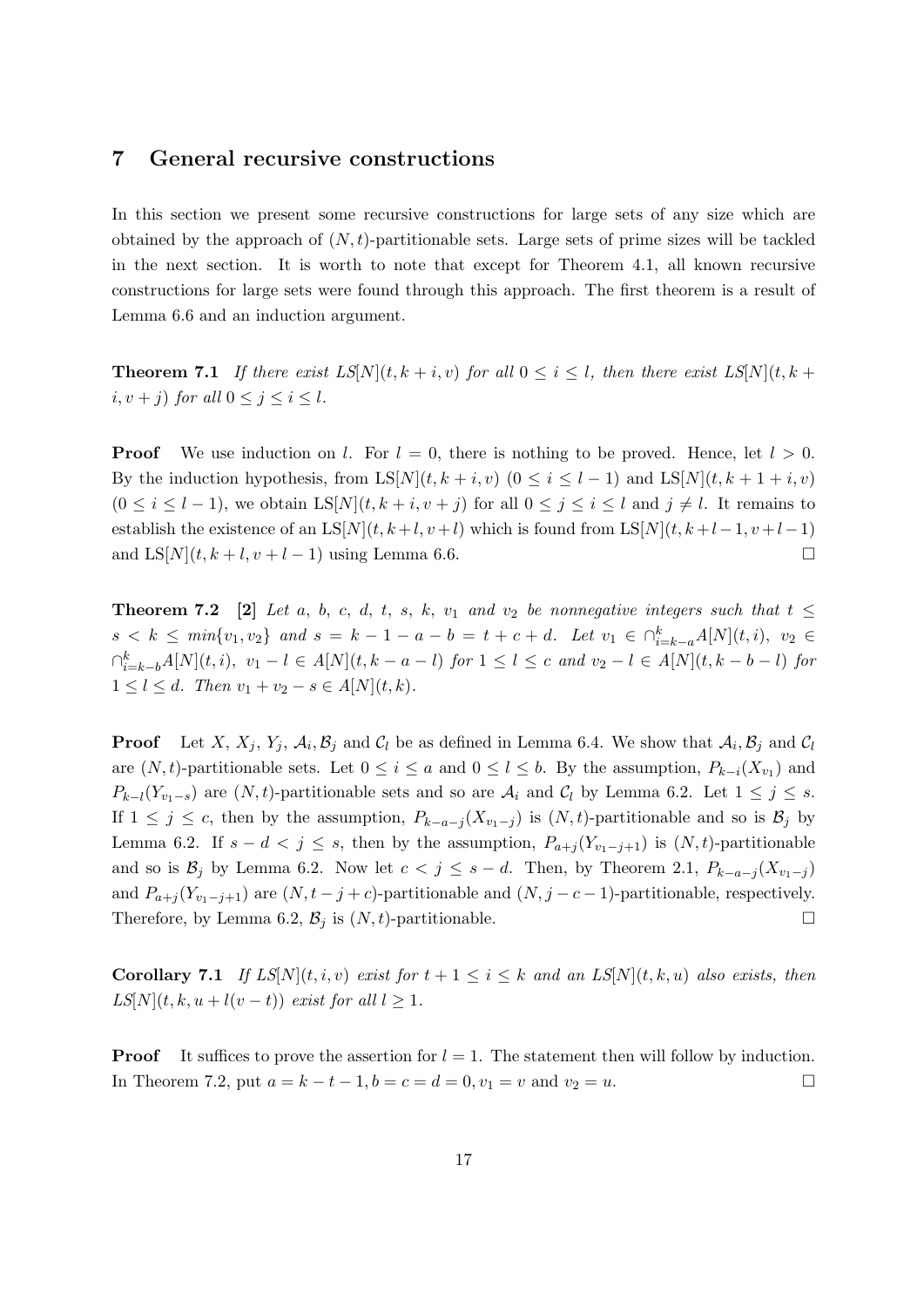**Corollary 7.2** If  $LS[N](t, i, v + i)$  exist for  $t + 1 \le i \le k$  and an  $LS[N](t, k, u)$  also exists, then  $LS[N](t, k, u + l(v + 1))$  exist for all  $l \geq 1$ .

**Proof** In Theorem 7.2, put  $a = b = d = 0, c = k - t - 1, v_1 = v + k$  and  $v_2 = u$ . This proves the assertion for  $l = 1$ . Now use induction.

**Corollary 7.3** If an  $LS[N](t, t+1, v+t)$  exists, then  $LS[N](t, t+1, tv+t)$  exist for all  $l \geq 1$ .

**Proof** This is an immediate result of Corollary 7.1 for  $k = t + 1$ .

#### 8 Two general theorems for large sets of prime sizes

The approach of  $(N, t)$ -partitionable sets has been mainly used to obtain recursive constructions for large sets of prime sizes. In this section, we use the approach to find two general recursive theorems for large sets of prime sizes. These theorems are due to Ajoodani-Namini and provide an alternative proof of Teirlink's result on the existence of  $t$ -designs for all  $t$ . Ajoodani-Namini's method has two merits: first it is simpler than Teirlink's, and secondly it provides designs with parameters which are much smaller than the parameters of those of Teirlink.

Let k, v and l be positive integers such that  $pk \leq l < p(k + 1)$  and let  $X = \{1, 2, ..., pv\}$ . For  $1 \leq i \leq v$ , define  $A_i = \{(i-1)p+1,\ldots, pi\}$ . Consider the ordered set  $\mathcal{Y} = \{A_1, A_2, \ldots, A_v\}$ with order  $A_1 < A_2 < \cdots < A_v$  and define  $\phi$  from the power set of Y to the power set of A as

$$
\phi(\mathcal{B})=\cup_{A_i\in\mathcal{B}}A_i,\quad \mathcal{B}\subseteq\mathcal{Y}.
$$

From the definition we immediately obtain the following.

**Lemma 8.1** If  $\mathcal{B}_1$  and  $\mathcal{B}_2$  are *i*-equivalent subsets of  $P_i(\mathcal{Y})$ , then  $\phi(\mathcal{B}_1)$  and  $\phi(\mathcal{B}_1)$  are *i*equivalent subsets of  $P_{pj}(X)$ .

Now let

$$
\mathcal{P}_l = \left\{ \mathcal{F}_m(T, a_1, \dots, a_r) \middle| T = \{ C_1 < \dots < C_r \} \subseteq \mathcal{Y}, \ 0 < a_i < p, \ l = \sum_{i=1}^r a_i + pm \right\}, \quad (8.1)
$$

where

$$
\mathcal{F}_m(\mathcal{T}, a_1, \dots, a_r) = \phi(P_m(\mathcal{Y} \setminus \mathcal{T})) * P_{a_1}(C_1) * \dots * P_{a_r}(C_r).
$$
\n
$$
(8.2)
$$

The following lemma is easily observed by the definitions.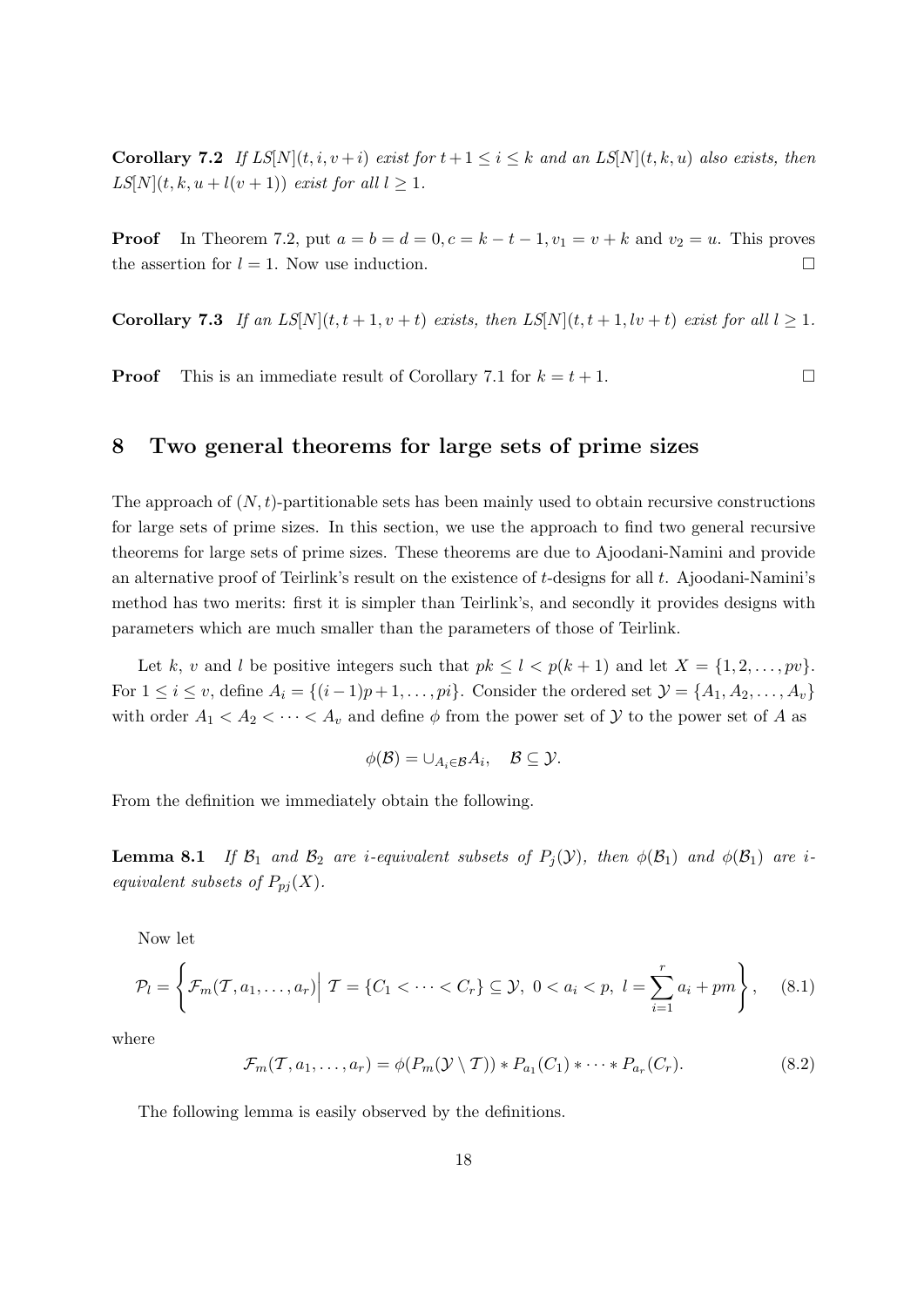**Lemma 8.2** If  $l \neq pk$ , then  $\mathcal{P}_l$  is a partition of  $P_l(X)$ . Otherwise,  $\mathcal{P}_l$  is a partition of  $P_l(X) \setminus$  $\phi(P_k(\mathcal{Y}))$ .

**Lemma 8.3**  $\mathcal{F}_m(\mathcal{T}, a_1, \ldots, a_r)$  as defined in (8.1) and (8.2) is  $(p, r-1)$ -partitionable. Moreover, if there exists an  $LS[p](s, m, v - r)$ , then  $\mathcal{F}_m(\mathcal{T}, a_1, \ldots, a_r)$  is  $(p, s + r)$ -partitionable.

**Proof** Notice that or  $0 < a < p$ ,  $p|(p_a^p)$ <sup>p</sup><sub>a</sub>). Therefore,  $P_{a_i}(C_i)$  is  $(p, 0)$ -partitionable. By Lemma 6.2 and induction, one can easily see that  $\mathcal{F}_m(\mathcal{T}, a_1, \ldots, a_r)$  is  $(p, r-1)$ -partitionable. Now suppose that there exists an  $LS[p](s, m, v - r)$ . Since  $P_m(\mathcal{Y} \setminus \mathcal{T})$  is a  $(p, s)$ -partitionable set, by Lemma 8.1,  $\phi(P_m(\mathcal{Y}\setminus\mathcal{T}))$  is also  $(p, s)$ -partitionable. Hence, by Lemma 6.2,  $\mathcal{F}_m(\mathcal{T}, a_1, \ldots, a_r)$ is  $(p, s + r)$ -partitionable.

**Lemma 8.4** If there exists an  $LS[p](t, k, v)$ , then there exists an  $LS[p](t, l, pv)$ .

**Proof** Consider  $\mathcal{F}_m(\mathcal{T}, a_1, \ldots, a_r) \in \mathcal{P}_l$ . If  $r > t$ , then by Lemma 8.3,  $\mathcal{F}_m(\mathcal{T}, a_1, \ldots, a_r)$  is  $(p, t)$ -partitionable. Now let  $r \leq t$ . We have  $l - mp = \sum_{i=1}^{r} a_i \langle pr, so \ k - r \langle m \leq k \rangle$ . From  $LS[p](t, k, v)$  we obtain  $LS[p](t - r, m, v - r)$  using Theorem 2.1. Hence, by Lemma 8.3,  $\mathcal{F}_m(\mathcal{T}, a_1, \ldots, a_r)$  is  $(p, t)$ -partitionable. On the other hand,  $P_k(\mathcal{Y})$  is a  $(p, t)$ -partitionable set and so is  $\phi(P_k(\mathcal{Y}))$ . Therefore, by Lemmas 8.2 and 6.1,  $P_l(X)$  is  $(p, t)$ -partitionable.

**Theorem 8.1** [3] If there exists an LS[p](t, k, v – 1), then there exist LS[p](t+1, pk+i, pv+j) for all  $0 \leq j < i \leq p-1$ .

**Proof** Let  $pk < l < p(k+1)$ . Consider  $\mathcal{F}_m(\mathcal{T}, a_1, \ldots, a_r) \in \mathcal{P}_l$ . If  $r > t+1$ , then by Lemma 8.3,  $\mathcal{F}_m(\mathcal{T}, a_1, \ldots, a_r)$  is  $(p, t+1)$ -partitionable. Now let  $r \le t+1$ . We have  $l - mp = \sum_{i=1}^r a_i < pr$ , so  $k-r+1 \leq m < k$ . From  $\text{LS}[p](t, k, v-1)$  we obtain  $\text{LS}[p](t-r+1, m, v-r)$  using Theorem 2.1. Hence, by Lemma 8.3,  $\mathcal{F}_m(\mathcal{T}, a_1, \ldots, a_r)$  is  $(p, t+1)$ -partitionable. Now by Lemmas 8.2 and 6.1,  $P_l(X)$  is  $(p, t+1)$ -partitionable. Therefore, we have  $LS[p](t+1, l, pv-1)$  for all  $pk < l < p(k+1)$ . Finally, using Theorem 7.1, one obtains  $LS[p](t + 1, pk + i, pv + j)$  for all  $0 \le j \le i \le p - 1$ .  $\square$ 

**Theorem 8.2** [3, 43] If there exists an  $LS[p](t, k, v-1)$ , then there exist  $LS[p](t, pk+i, pv+j)$ exist for all  $-p \leq j < i \leq p-1$ .

**Proof** By Lemma 8.4, there exist  $LS[p](t, pk + i, pv - p)$  for all  $0 \leq i \leq p$ . From  $LS[p](t - p)$  $1, k-1, v-2$ , we also obtain  $LS[p](t, pk + i, pv - p)$  for all  $-p < i < 0$  using Theorem 8.1. Therefore, there exist  $LS[p](t, pk + i, pv - p)$  for all  $-p < i < p$ . Now Lemma 7.1 implies the existence of  $LS[p](t, pk + i, pv + j)$  exist for all  $-p \leq j < i \leq p - 1$ .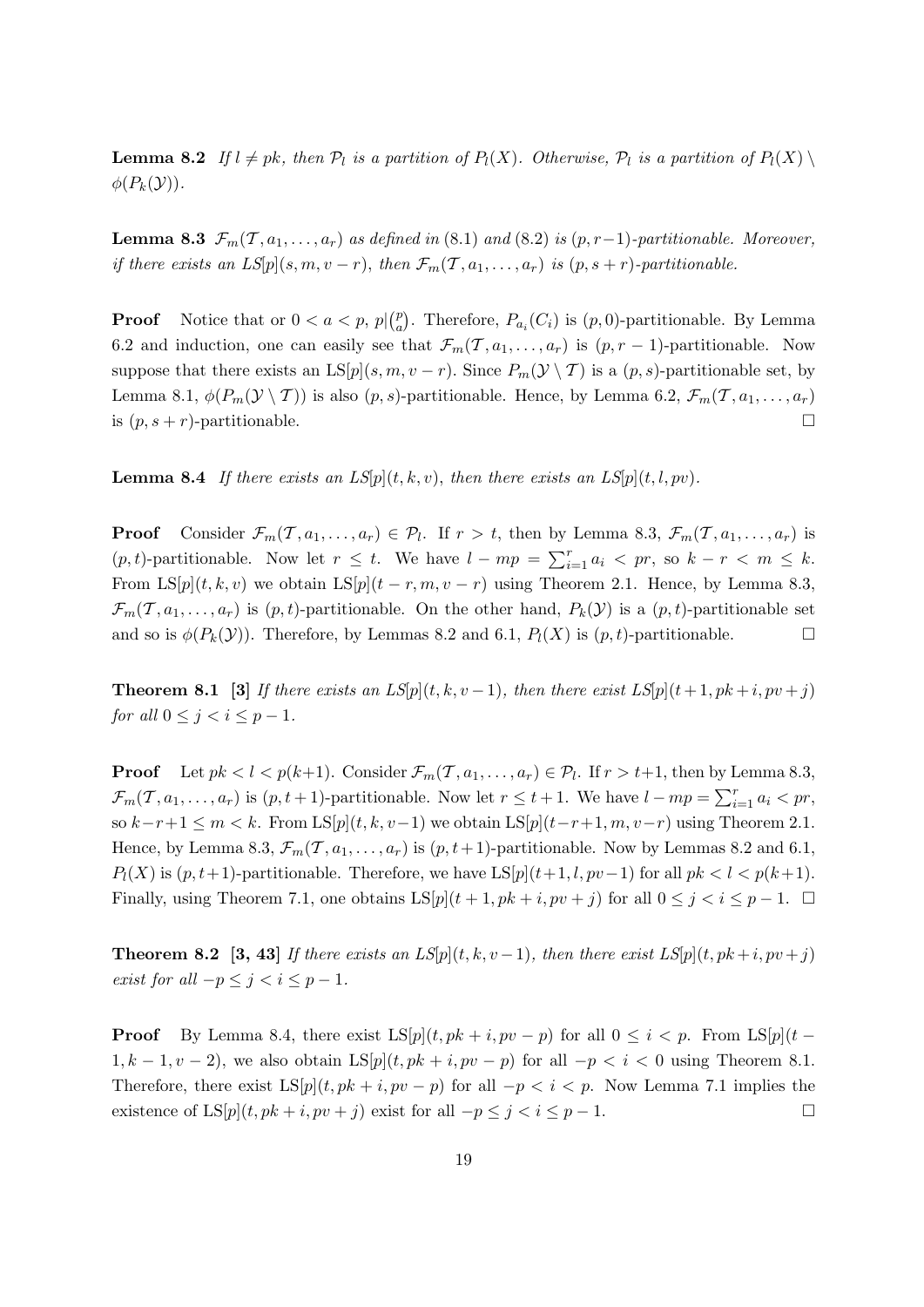Theorems 8.1 and 8.2 can be used to find numerous number of infinite families of large sets. Note that these theorems are unique in design theory in the sense that they impose no further conditions on the parameters.

We conclude this section by presenting some applications of Theorems 8.1 and 8.2.

**Theorem 8.3** Let  $t \ge 6$  and  $m \ge 2$ . Then there exists an  $LS[2](t, 2^{t-3} - 1, m2^{t-3} - 2)$ . Especially, there exists a t-design for any  $t$ .

**Proof** Since LS[2](6, 7, 8m – 2) exist for all values of  $m \ge 2$  [5], the assertion follows from induction and Theorem 8.1.

**Theorem 8.4** Let  $t \geq 0$  and let  $a_i$  and  $b_i$   $(0 \leq i \leq t)$  be integers such that  $1 \leq b_i \leq a_i \leq p-1$ for  $0 \leq i < t$  and  $p\vert {b_t-1 \choose a}$  $\sum_{i=0}^{t-1} a_i p^i$ , Then there exists an  $LS[p](t, \sum_{i=0}^t a_i p^i, \sum_{i=0}^t b_i p^i - 1)$ .

**Proof** We use induction on t. If  $t = 0$ , then there is an  $LS[p](0, a_0, b_0 - 1)$  since  $p|_{a_0}^{b_0-1}$  $a_0^{0-1}$ ). Now let  $t > 0$ . By the induction hypothesis, there is an  $LS[p](t-1, \sum_{i=0}^{t-1} a_{i+1}p^i, \sum_{i=0}^{t-1} b_{i+1}p^i - 1)$ . Hence, by Theorem 8.1, an  $LS[p](t, \sum_{i=0}^{t} a_i p^i, \sum_{i=0}^{t} b_i p^i - 1)$  exists.

Theorem 8.2 is generalized in the following way.

**Theorem 8.5** Let  $a_i$  and  $b_i$   $(0 \leq i \leq n)$  be integers such that  $-p < b_i \leq a_i < p$  for  $0 \leq i < t$ . If there exists an  $LS[p](t, a_n, b_n - 1)$ , then there exists an  $LS[p](t, \sum_{i=0}^n a_i p^i, \sum_{i=0}^n b_i p^i - 1)$ .

**Proof** We use induction on n. If  $n = 0$ , then there is nothing to be proved. So let  $n > 0$ . By the induction hypothesis, there is an  $LS[p](t, \sum_{i=0}^{n-1} a_{i+1}p^i, \sum_{i=0}^{n-1} b_{i+1}p^i - 1)$ . Hence, by Theorem 8.2, an  $LS[p](t, \sum_{i=0}^{n} a_i p^i, \sum_{i=0}^{n} b_i p^i - 1)$  exists.

#### 9 Large sets of prime sizes

In the previous section we gave two general extension theorems for large sets of prime sizes. In this section, we present some recursive theorems which are more specific and need more assumptions.

**Theorem 9.1** [44] Let t, k, v and f be positive integers such that  $v > k > p^f$  and  $t \le (v/p^f)$  $(k/p^f)$ . Suppose that for every  $u < v$  the following holds: (i) If  $u \ge p^f - 1$  and  $t \le (u/p^f) < p^f - 1$ , then  $u \in A[p](t, p^f - 1)$ ,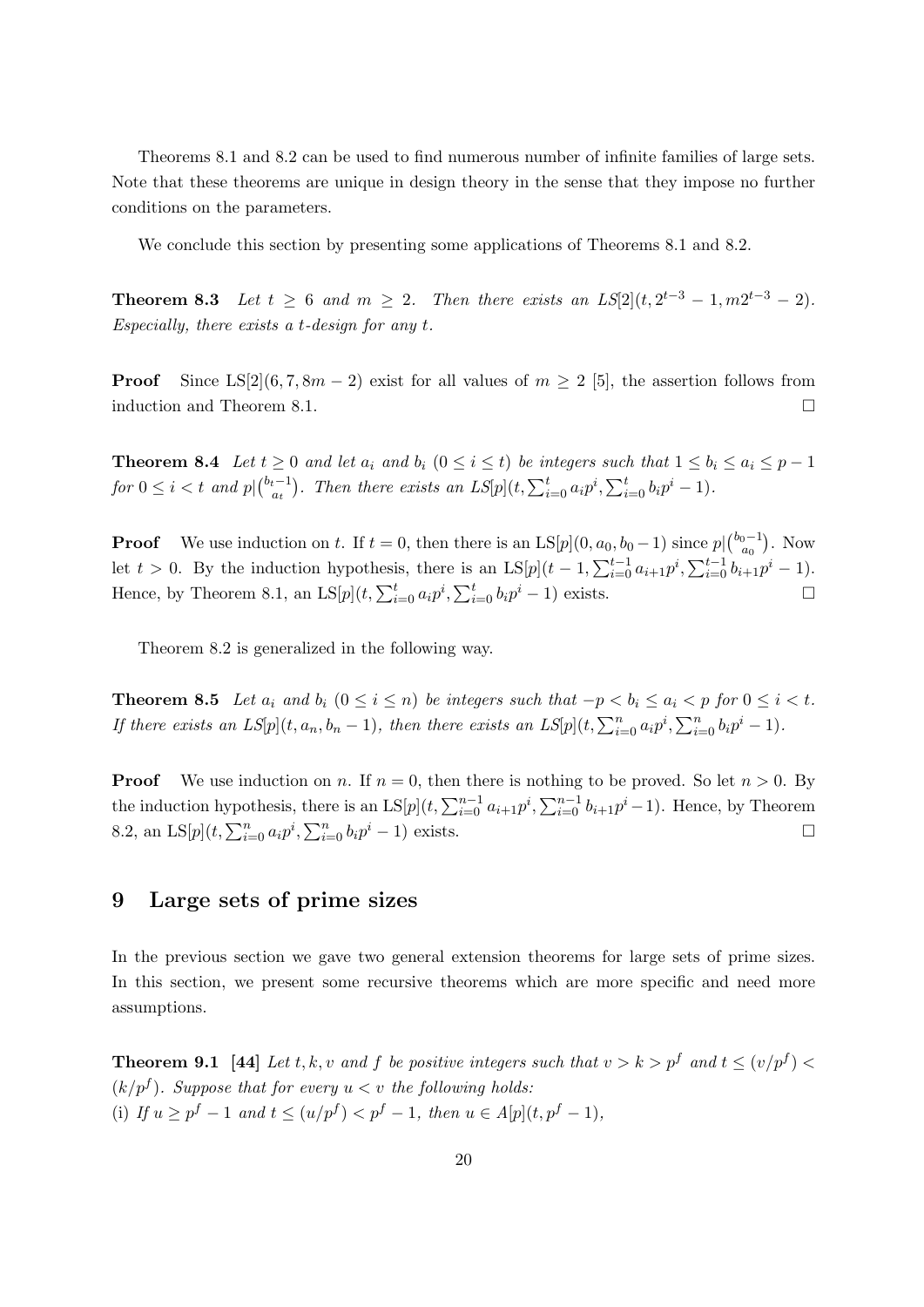(ii) If  $u \geq k - p^f$  and  $(u/p^f) = (v/p^f)$ , then  $u \in A[p](t, k - p^f)$ . Then  $v \in A[p](t, k)$ .

**Proof** Let  $X = \{1, \ldots, v\}$  and let  $X_j = \{1, \ldots, j\}$  and  $Y_j = X \setminus X_j$  for  $j = 1, \ldots, v$ . Assume that

$$
\mathcal{B}_h = P_{p^f - 1}(X_h) * \{ \{ h + 1 \} \} P_{k - p^f}(Y_{h+1}), \qquad p^f - 1 \le h \le v - k + p^f - 1.
$$

By Lemma 6.5, the sets  $\mathcal{B}_h$  partition  $P_k(X)$ . By Lemma 6.1, it suffices to show that each  $\mathcal{B}_h$  is  $(p, t)$ -partitionable.

First suppose that  $(h/p^f) = p^f - 1$ . Then  $((v - 1 - h)/p^f) = (v/p^f)$  and hence  $P_{k-p^f}(Y_{h+1})$  is  $(p, t)$ -partitionable by the assumption (ii) which in turn concludes that  $\mathcal{B}_h$  is  $(p, t)$ -partitionable by Lemma 6.2. If  $t \leq (h/p^f) < p^f-1$ , then  $P_{p^f-1}(X_h)$  is  $(p, t)$ -partitionable by the assumption (i) and so is  $\mathcal{B}_h$  by Lemma 6.2. Now let  $(h/p^f) = r < t$ . Then  $P_{p^f-1}(X_{h+t-r})$  is  $(p, t)$ -partitionable by the assumption (i). It yields that  $P_{p^f-1}(X_h)$  is  $(p,r)$ -partitionable by Theorem 2.1. We also have  $((v-h+r)/p^f) = (v/p^f)$ . Therefore,  $P_{k-p^f}(Y_{h-r})$  is  $(p, t)$ -partitionable by the assumption (ii). By Theorem 2.1, we obtain that  $P_{k-p}f(Y_{h+1})$  is  $(p, t-r-1)$ -partitionable. Therefore, by Lemma 6.2,  $\mathcal{B}_h$  is a  $(p, t)$ -partitionable set.

We use Theorem 9.1 to obtain the following result.

**Theorem 9.2** [23] Let t, k, v and f be positive integers such that  $t \leq (v/p^f) < (k/p^f)$ . Suppose that  $p^f + t \in A[p](t, i)$  for  $t + 1 \leq i \leq min(k, (p^f + t)/2)$ . Then  $v \in A[p](t, k)$ .

**Proof** Let  $t + 1 \leq j \leq \min(k, p^f - 1)$ . We show that  $w \in A[p](t, j)$  for all w such that  $t \leq (w/p^f) < j$ . If  $(p^f + t)/2 \leq j \leq \min(k, p^f - 1)$ , then  $p^f + t - j < (p^f + t)/2$  and so  $p^f + t \in A[p](t, p^f + t - j)$  by the assumption. Hence, for all  $t + 1 \leq j \leq \min(k, p^f - 1)$ , we have  $p^f + t \in A[p](t, j)$ . Using Corollary 7.1 we obtain that  $lp^f + t \in A[p](t, j)$  for  $l \geq 1$ . Now Theorem 7.1 shows that if  $t \leq (w/p^f) < j$ , then  $w \in A[p](t, j)$ .

If  $k > p^f$ , then the assertion follows from Theorem 9.1.

It is possible to generalize Theorem 9.2 in the following way.

**Theorem 9.3** [44] Let t, k, v, f and h be positive integers such that  $f \leq h$ ,  $t < p^f - 1$  and  $tp^{h-f} \le (v/p^h) < (k/p^h)$ . Suppose that  $p^f + t \in A[p](t,i)$  for  $t+1 \le i \le min(k, (p^f + t)/2)$ . Then  $v \in A[p](t, k)$ .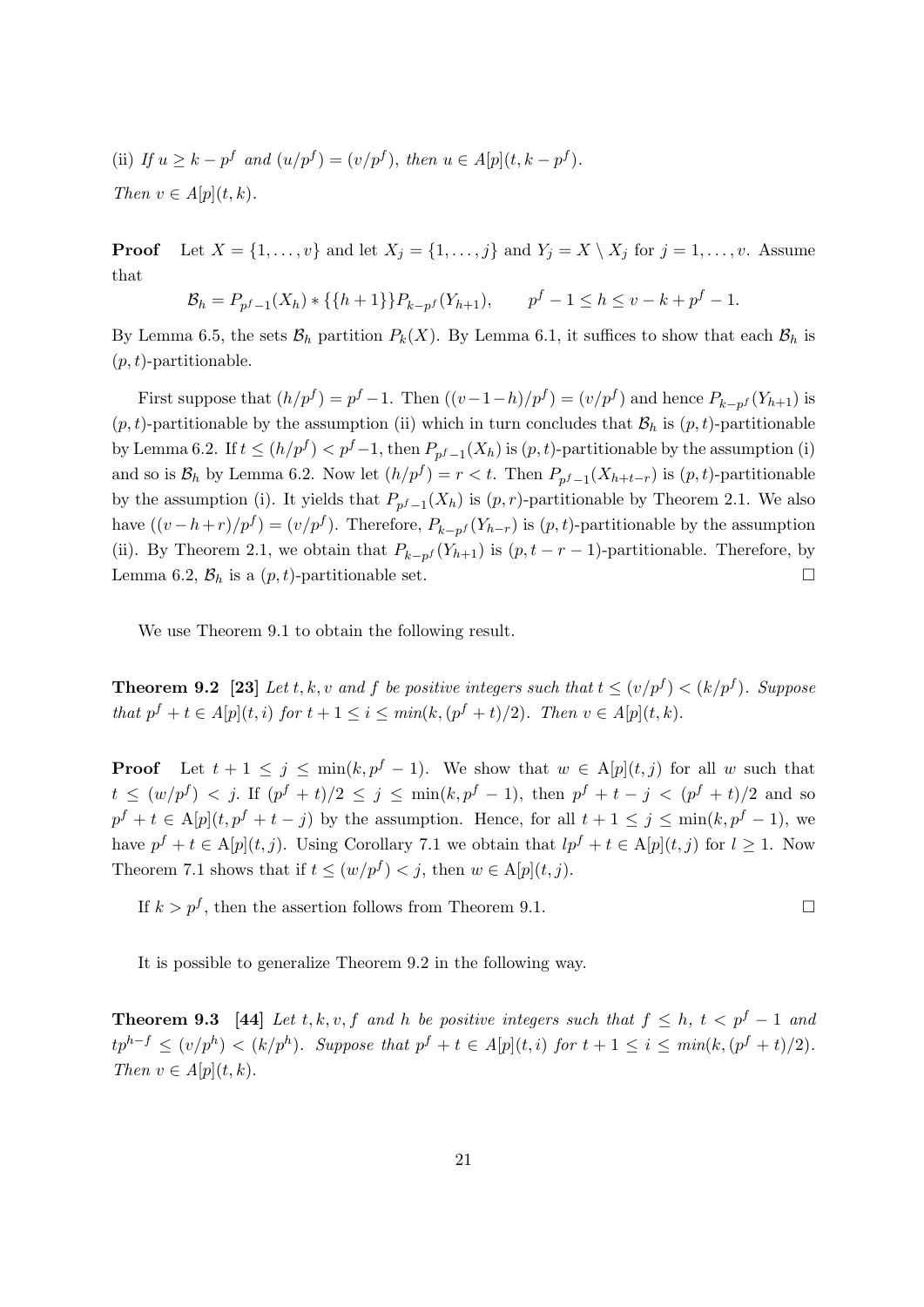**Proof** The proof is by induction on h. If  $h = f$ , then we are done by Theorem 9.2. Therefore, assume that  $f < h$ . Let  $k = r_0 p^h + r_1 p + r_2$  and  $v = s_0 p^h + s_1 p + s_2$ , where  $tp^{h-f} \leq s_1 p + s_2$  $r_1p + r_2 < p^h$  and  $0 \le s_2, r_2 < p$ . Clearly,  $tp^{h-1-f} \le s_1 \le r_1 < p^{h-1}$ . Now we define

$$
(v',k') = \begin{cases} (s_0p^{h-1} + s_1, r_0p^{h-1} + r_1) & \text{if } s_1 < r_1, \\ (s_0p^{h-1} + s_1, r_0p^{h-1} + r_1 + 1) & \text{if } s_1 = r_1 < p^{h-1} - 1, \\ (s_0p^{h-1} + s_1 - 1, r_0p^{h-1} + r_1) & \text{if } s_1 = r_1 = p^{h-1} - 1. \end{cases}
$$

Then  $tp^{h-1-f} \le (v'/p^{h-1}) < (k'/p^{h-1})$  and by the induction hypothesis we have  $v' \in A[p](t, k')$ . Now Theorem 8.2 shows that  $v \in A[p](t, k)$ .

**Theorem 9.4** [44] Let t, k, f and n be positive integers such that  $f \le n$ ,  $t \le p^{f-1}/2$  and  $p^{n-1} \leq k < p^n$ . Suppose that  $p^f + t \in A[p](t, i)$  for  $t + 1 \leq i \leq min(k, (p^f + t)/2)$ . Then the following holds:

(i) If  $v \in A[p](t, k)$ , then  $v + p^n \in A[p](t, k)$ , (ii) If  $t \le (v/p^n) < k$  and  $v > 2p^n$ , then  $v \in A[p](t, k)$ .

**Proof** By Theorem 9.3,  $p^n + i - 1 \in A[p](t, i)$  for  $t + 1 \le i \le k$ . Therefore, by Corollary 7.2, the assertion (i) holds. We use an induction argument on  $n$  to prove (ii). By (i) and Theorem 9.3, it suffices to show that  $2p^{n} + j \in A[p](t, k)$  for  $t \leq j < kp^{n-f}$ . We make use of Theorem 7.2 to prove it. Let  $a = k - p^{n-1}$ ,  $b = p^{n-1} - 1 + t - 2tp^{n-f}$ ,  $c = d = tp^{n-f} - t$  and  $s = 2tp^{n-f} - t$ . Then  $s = k - 1 - a - b = t + c + d$ . Also let  $v_1 = p^n + tp^{n-f}$  and  $v_2 = p^n + tp^{n-f} + j - t$ , where  $t \leq j < tp^{n-f}$ . Since  $t \leq p^{f-1}/2$ , we have  $b \geq 0$ . By Theorem 9.3, we have  $v_1 \in \bigcap_{i=p^{n-1}}^{k} A[p](t, i)$ and  $v_2 \in \bigcap_{i=k-b}^k A[p](t, i)$ . By the induction hypothesis,  $v_1 - l \in A[p](t, p^{n-1} - l)$  for  $1 \leq l \leq c$  and  $v_2-l \in A[p](t, k-b-l)$  for  $1 \leq l \leq d$ . Therefore, by Theorem 7.2,  $v_1+v_2-s=2p^n+j \in A[p](t, k)$ .  $\Box$ 

#### 10 Root cases of large sets of prime sizes

Theorem 9.1 shows that many large sets of prime sizes can be constructed from smaller large sets. Theorem 9.2 demonstrates that for given t and  $k$  there are a finite number of certain large sets which suffice to produce large sets for every possible value of  $v$ . We call these large sets root cases. The root cases of large sets of size 2 have already been determined by Ajoodani-Namini [1]. He has also constructed them for  $t = 2$  and arbitrary k. There are similar results for large sets of any prime size. The proofs of Theorems 10.1 and 10.2 below are similar and hence we only present the proof of the latter case.

**Theorem 10.1** [1] Let t, k and s be positive integers such that  $2^s - 1 \le t < 2^{s+1} - 1$  and  $t \le k$ . Suppose that for every j and n such that  $0 \le j \le [t/2]$  and  $t + 1 \le 2^n + j \le k$ , there exists an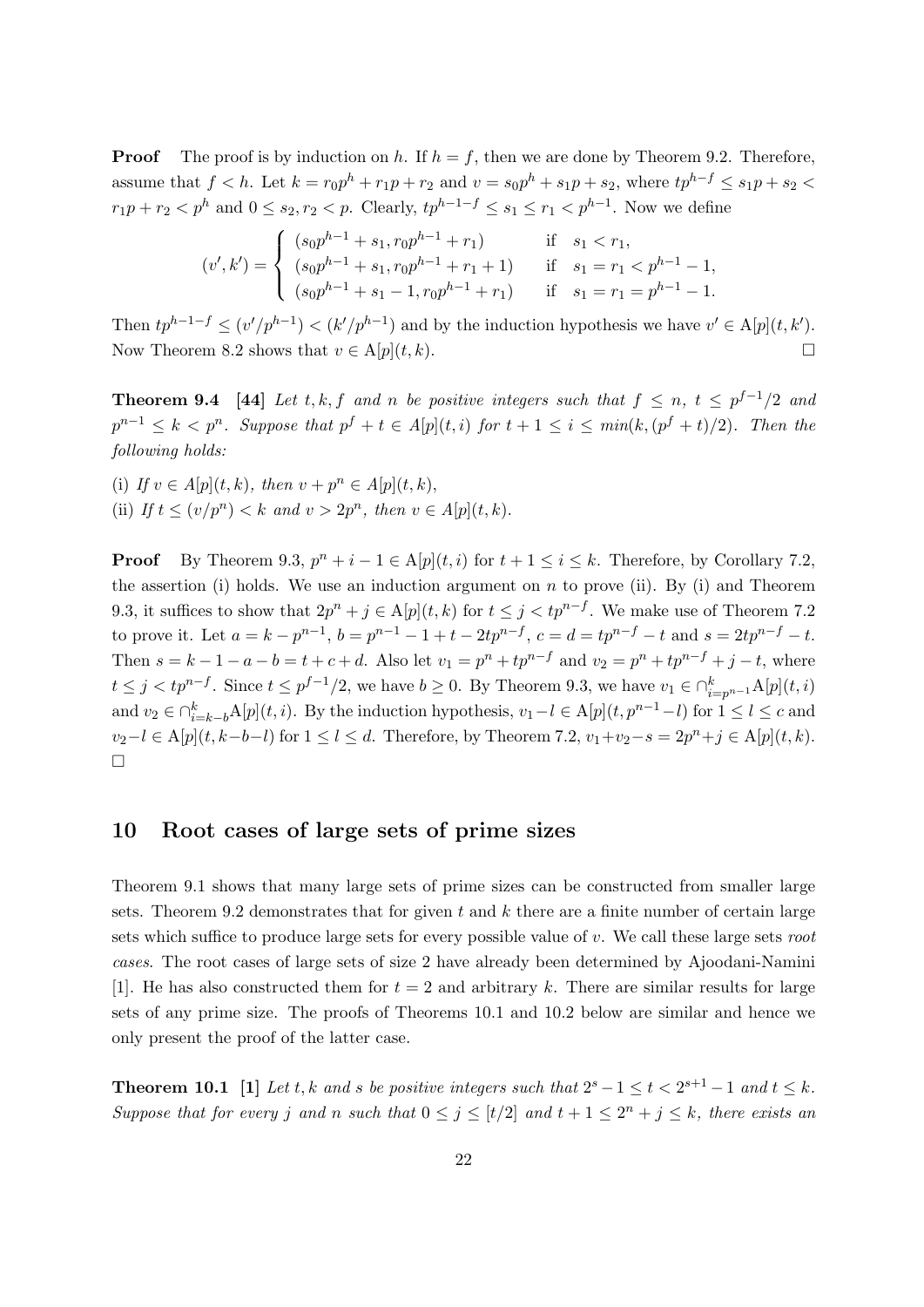$LS[2](t, 2^n + j, 2^{n+1} + t)$ . Then  $A[2](t_1, k_1) = B[2](t_1, k_1)$  for all  $2^s - 1 \le t_1 \le t$  and  $k_1 \le k$ .

**Theorem 10.2** [23] Let p be an odd prime and let t, k and s be nonnegative integers such that  $p^{s}-1 \leq t < p^{s+1}-1$  and  $t \leq k$ . Suppose that the following conditions hold:

(i) There exists an  $LS[p](t, k', p^{s+1} + t)$  for every  $t + 1 \leq k' \leq min(k, (p^{s+1} + t)/2)$ ,

(ii) There exists an  $LS[p](t, ip^n + j, p^{n+1} + t)$  for every i, j and n such that  $0 \le j \le t, 1 \le i \le t$  $(p-1)/2$ ,  $ip^{n} + j \leq k$  and  $n > s$ .

Then  $A[p](t_1, k_1) = B[p](t_1, k_1)$  for all  $p^s - 1 \le t_1 \le t$  and  $k_1 \le k$ .

**Proof** We use induction on  $t_1+k_1$ . First let  $t_1 = p^s-1$  and  $k_1 = p^s$ . From  $LS[p](t, t+1, p^{s+1}+t)$ and Theorem 2.1 we obtain  $LS[p](t_1, k_1, p^{s+1} + t_1)$ . Therefore we are done by Theorem 5.2 and Theorem 9.2.

Now suppose that  $2p^s - 1 < t_1 + k_1 \le t + k$  and  $t_1 \le t$ . Suppose that  $\ell_1$  is the smallest positive integer such that  $(k_1/p^{\ell_1}) > t_1$ . Assume that we have shown that

$$
p^{\ell_1} + t_1 \in \mathcal{A}[p](t_1, k'), \text{ for all } t_1 + 1 \le k' \le \min(k_1, (p^{\ell_1} + t_1)/2). \tag{10.1}
$$

Let  $v \in B[p](t_1, k_1)$ . By Theorem 5.1, there exists  $r \geq \ell_1$  such that  $t_1 \leq (v/p^r) < (k_1/p^r)$ . We have

$$
[v/p^r]p^r + t_1 \in A[p](t_1, [k_1/p^r]p^r + j),
$$

for all  $(k_1/p^r) - (v/p^r) + t_1 \leq j \leq (k_1/p^r)$ . Since if  $j < (k_1/p^r)$ , then we are done by the induction hypothesis. If  $j = (k_1/p^r)$ , then we are done by (10.1) and Theorem 9.2. Hence, by Theorem 7.1,  $v = [v/p^r]p^r + (v/p^r) \in A[p](t_1, k_1)$ .

Now we prove (10.1). If  $k_1 > (p^{\ell_1} + t_1)/2$ , then we are done by the induction hypothesis. So let

$$
k_1 \le (p^{\ell_1} + t_1)/2. \tag{10.2}
$$

By the induction hypothesis, it is sufficient to establish the existence of an  $LS[p](t_1, k_1, p^{\ell_1} + t_1)$ . From (10.2), we have  $[k_1/p^{\ell_1}] = 0$ . Therefore,  $\ell_1 \geq s+1$ . If  $\ell_1 = s+1$ , then by (i), we can obtain  $LS[p](t_1, k_1, p^{s+1} + t_1)$  from  $LS[p](t, \max(t + 1, k_1), p^{s+1} + t)$  using Theorem 2.1. So suppose that  $\ell_1 > s + 1$ . Let  $[k_1/p^{\ell_1-1}] = i$  and  $(k_1/p^{\ell_1-1}) = j$ . Clearly  $j \le t_1 \le t$ . By (10.2), we also obtain that  $i \leq (p-1)/2$ . Now LS[p](t,  $ip^{\ell_1-1} + j$ ,  $p^{\ell_1} + t$ ), which exists by (ii), may be employed to obtain LS[p](t<sub>1</sub>, ip<sup> $\ell_1$ -1</sup> + j, p<sup> $\ell_1$ </sup> + t<sub>1</sub>) via Theorem 2.1. □

#### 11 More results on large sets of sizes two and three

In the previous sections we presented recursive constructions for large sets of prime sizes. It is possible to find more comprehensive results for large sets of sizes two and three. We have to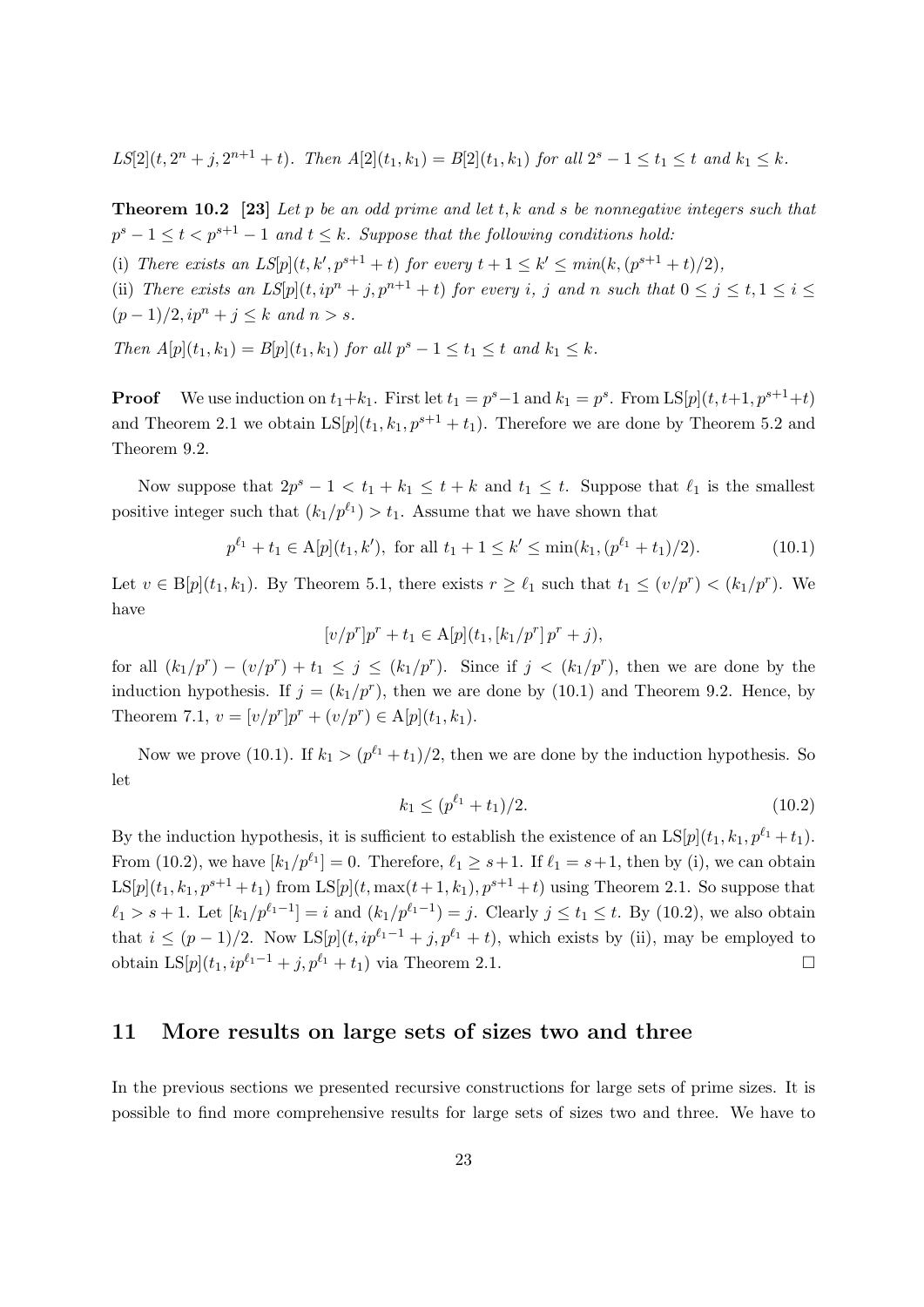wait until Section 13 to find out what existence results are obtained by the following theorems.

**Theorem 11.1** [2] Let t, k, f and n be positive integers such that  $f \le n$ ,  $t \le 2^{f-2}$  and  $2^{n-1} \leq k < 2^n$ . Suppose that  $A[2](t,i) = B[2](t,i)$  for  $t < i < 2^f$ . Then

(i)  $B[2](t, k) \setminus A[2](t, k) \subset \{2^n + j \mid t \leq j < t2^{n-f}\},$ (ii) If  $2^{n-1} + t2^{n-f} \le k < 2^n$ , then  $A[2](t, k) = B[2](t, k)$ .

**Proof** The proof in by induction on n. Assume that  $v \in B[2](t, k)$  and  $v \neq 2^n + j$ ,  $t \leq$  $j < t2^{n-f}$ . Let  $w = (v/2^n)$ . If  $w < k$ , then by Theorem 9.3 (if  $v \leq 2^{n+1}$ ) and Theorem 9.4 (if  $v > 2^{n+1}$ ),  $v \in A[2](t, k)$ . So let  $k \leq w < 2^n$ . By Theorem 9.4, it suffices to show that  $w \in A[2](t, k)$ , or equivalently  $w \in A[2](t, w - k)$ . If  $w - k < 2^{n-2}$ , then we are done by the induction hypothesis. If  $2^{n-2} \leq w - k < 2^{n-1}$ , then  $w \geq 2^{n-1} + 2^{n-2} \geq 2^{n-1} + t2^{n-1-f}$ . Therefore,  $w \in A[2](t, w - k)$  by the induction hypothesis.

Now let  $2^{n-1} + t2^{n-f} \le k < 2^n$  and  $v = 2^n + j$ ,  $t \le j < t2^{n-f}$ . Then  $v - k < 2^n + t2^{n-f}$  $2^{n-1} - t2^{n-f} = 2^{n-1}$ . Hence, by the induction hypothesis,  $v \in A[2](t, v - k)$  which in turn yields that  $v \in A[2](t, k)$ .

**Theorem 11.2** [44] Let t, k, f and n be positive integers such that  $f < n$ ,  $t \leq 3^{f-2}$  and  $3^{n-1} \leq k < 3^n$ . Suppose that  $A[3](t, i) = B[3](t, i)$  for  $t < i < 3^f$ . Then

(i)  $B[3](t, k) \setminus A[3](t, k) \subset \{3^n + j \mid t \leq j < t3^{n-f}\},$ (ii) If  $2 \cdot 3^{n-1} + t3^{n-f} \le k < 3^n$ , then  $A[3](t, k) = B[3](t, k)$ .

**Proof** The proof is mostly similar to that of Theorem 11.1. We use an induction argument on k. Assume that  $v \in B[3](t,k)$  and  $v \neq 3^n + j$ ,  $t \leq j < t3^{n-f}$ . Let  $w = (v/3^n)$ . If  $w < k$ , then by Theorems 9.3 and 9.4,  $v \in A[3](t, k)$ . So let  $k \leq w < 3^n$ . By Theorem 9.4, it suffices to show that  $w \in A[3](t, k)$ , or equivalently  $w \in A[3](t, w - k)$ . If  $w - k < 3^{n-2}$  or  $3^{n-1} \leq w - k < k$ , then we are done by the induction hypothesis. If  $3^{n-2} \leq w - k < 3^{n-1}$ , then  $w \ge 3^{n-1} + 3^{n-2} \ge 3^{n-1} + 3^{n-1-f}$ . Therefore,  $w \in A[3](t, w - k)$  by the induction hypothesis. Now suppose that  $w - k > k$ . Then we have  $w = 2 \cdot 3^{n-1} + i$  and  $k = 3^{n-1} + j$ , where  $0 \leq j \leq i \leq 3^{n-1}$ . By Theorem 5.1, there is  $h \leq n-1$  such that  $t \leq (w/3^h) \leq (k/3^h)$ . Such an h is not necessarily unique and we can assume that  $(k/3<sup>h</sup>) \ge 3<sup>h-1</sup>$ . We now have  $2 \cdot 3^{n-2} + t 3^{n-1-f} \leq k-3^h \leq k$ . Therefore, by the induction hypothesis and Theorem 9.1, it yields that  $w \in A[3](t, k)$ .

Now let  $2 \cdot 3^{n-1} + t 3^{n-f} \leq k < 3^n$  and  $v = 3^n + j$ ,  $t \leq j < t 3^{n-f}$ . Then  $v - k < 3^n + t 3^{n-f}$  $2 \cdot 3^{n-1} - t 3^{n-f} = 3^{n-1}$ . Hence, by the induction hypothesis,  $v \in A[3](t, v - k)$  which concludes that  $v \in A[3](t, k)$ .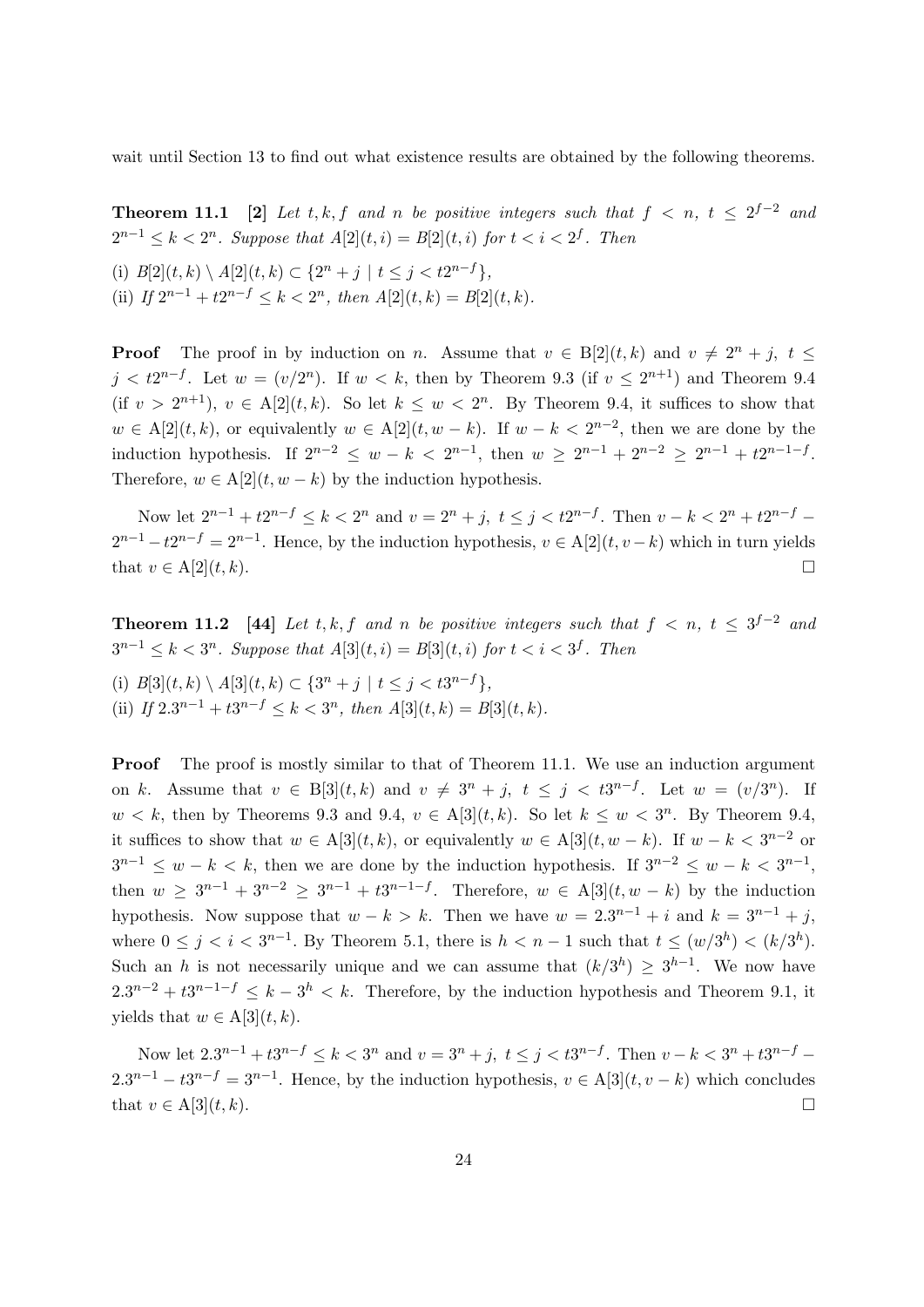#### 12 Another classes of root cases for large sets of sizes 2 and 3

In Section 10, we showed that one can construct all possible large sets of sizes two and three from the root cases  $LS[2](t, 2^{n} + j_1, 2^{n+1} + t)$  and  $LS[3](t, 3^{n} + j_2, 3^{n+1} + t)$ , respectively, where  $j_1, j_2$ , and n are nonnegative integers such that  $j_1 \le t/2$  and  $j_2 \le t$ . It is quite interesting that we can introduce different classes of root cases which are not related to t and say the story for all t. These classes are identified in the following theorems. They have similar proofs and we only present the proof of Theorem 12.2.

**Theorem 12.1** If there exists an  $LS[2](2^{n} - 2, 2^{n} - 1, 2^{n+1} - 2)$  for every positive integer n, then  $A[2](t, k) = B[2](t, k)$  for any t and k.

**Theorem 12.2** If there exists an  $LS[3](3^n - 2, 3^n - 1, 2 \cdot 3^n - 2)$  for every positive integer n, then  $A[3](t, k) = B[3](t, k)$  for any t and k.

**Proof** For a given t, assume that  $3^s - 1 \le t < 3^{s+1} - 1$ . By Theorem 10.2, it is sufficient to show the existence of the following families of large sets:

- (i) LS[3] $(t, 3^s + j_0, 3^{s+1} + t)$ , where  $t 3^s + 1 \le j_0 \le (3^s + t)/2$ ,
- (ii) LS[3] $(t, 3^n + j_0, 3^{n+1} + t)$ , where  $n > s$  and  $0 \le j_0 \le t$ .

Large sets in the class (i) can be obtained from  $LS[3](3^{s+1} - 2, 3^{s+1} - 1, 2 \cdot 3^{s+1} - 2)$  using Theorem 2.1. Simply, suppose that  $i = 3^{s+1} - 2 - t$ ,  $j = 2 \cdot 3^s - 1 - j_0$  and  $l = 3^{s+1} - 2 - t$ . Similarly, the class (ii) can be constructed from  $LS[3](3^{n+1} - 2, 3^{n+1} - 1, 2, 3^{n+1} - 2)$  by taking  $i = 3^{n+1} - 2 - t$ ,  $j = 2 \cdot 3^n - 1 - j_0$  and  $l = 3^{n+1} - 2 - t$  in Theorem 2.1.

Finally, we note that by Theorem 4.1, large sets  $LS[2](2^{n} - 2, 2^{n} - 1, 2^{n+1} - 2)$  and  $LS[3](3^{n} 2, 3^{n} - 1, 2 \cdot 3^{n} - 2$  can be considered as the extensions of LS[2](2<sup>n</sup> – 3, 2<sup>n</sup> – 2, 2<sup>n+1</sup> – 3) and LS[3](3<sup>n</sup> – 3, 3<sup>n</sup> – 2, 2.3<sup>n</sup> – 3), respectively. Therefore, it is possible to consider these latter classes as root cases which have to be constructed.

#### 13 Existence results

We use the results of the previous sections to find some existence results on large sets of prime sizes. In 1987, Hartman [20] conjectured that the necessary conditions (2.4) are sufficient for the existence of large sets of size 2. Later Khosrovshahi extended this conjecture to large sets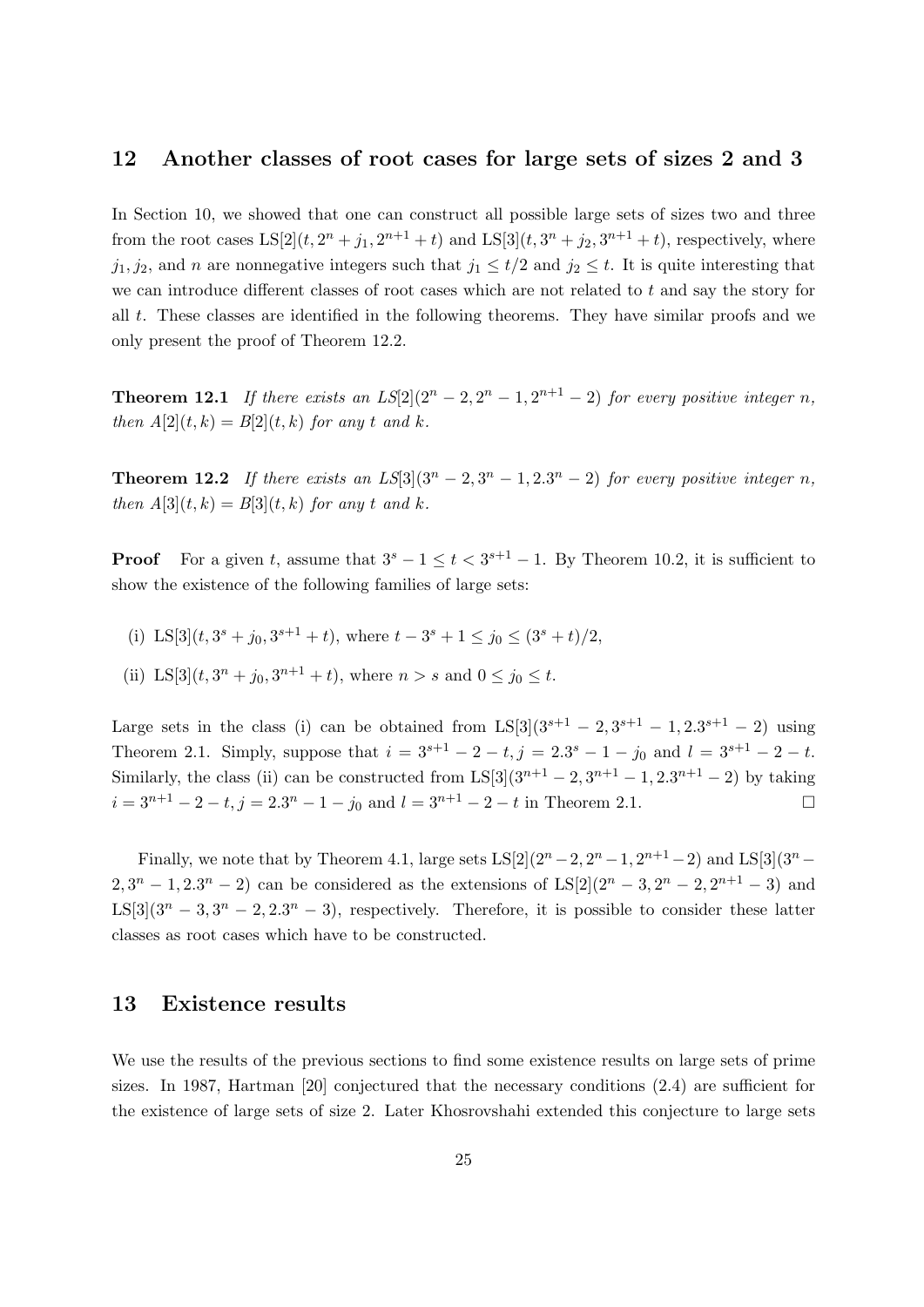of sizes 3 and 4 [4]. These conjectures have not yet been settled and their proofs seem to be far from reach. Note that Theorems 11.1 and 11.2 indicate that for given t if these conjectures are true for some small values of  $k$ , then they will be true for infinitely many values of  $k$ . We use them to find some existence results in Theorems 13.3 and 13.6 below. By now, the best result is the following theorem due to Ajoodani-Namini.

**Theorem 13.1** [1]  $A[2](2, k) = B[2](2, k)$  for all  $k \ge 2$ .

By Theorem 10.1, to establish this result, one should construct two families of large sets  $LS[2](2, 2<sup>n</sup>+1, 2<sup>n+1</sup>+2)$  and  $LS[2](2, 2<sup>n</sup>, 2<sup>n+1</sup>+2)$ . The first family exists according to Corollary 4.1. Ajoodani-Namini has also constructed the second family by the use of (2, 2)-partitionable sets. His construction is long and complicated enough to be rewritten here. The interested reader is referred to [1] or [2]. We note that Ajoodani-Namini has also shown that Hartman's conjecture is true asymptotically for  $k = t + 1$  [2]. He makes use of partitionable sets and also Teirlink's methods in his proof.

**Theorem 13.2** [1, 5, 20, 31] If  $3 \le t \le 5$  and  $k \le 15$  or,  $t = 6$  and  $k = 7, 8, 9$ , then  $A[2](t, k) = B[2](t, k).$ 

**Proof** First suppose that  $3 \le t \le 6$  and  $k \le 9$ . By Theorem 10.1, we need the following large sets:

(i)  $LS[2](6, 7, 14)$ , (ii)  $LS[2](6, 8, 22)$ , (iii)  $LS[2](6, 9, 22)$ .

These large sets exist, the first one by [30] and the last two by [31].

To complete the proof we also need  $LS[2](5, 10, 21)$  which is known to exist by [31].

**Theorem 13.3** [2] If  $2^{n-1} + 3 \cdot 2^{n-4} \le k < 2^n$  for a positive integer  $n > 4$ , then  $A[2](3,k) =$  $B[2](3, k)$ .

**Proof** By Theorem 13.2,  $A[2](3, i) = B[2](3, i)$  for  $i < 16$  and so the assertion holds by Theorem 11.1.  $\square$ 

**Theorem 13.4** [23] If  $k \le 80$ , then  $A[3](2, k) = B[3](2, k)$ .

**Proof** By Theorem 10.2, we have to establish the existence of the following large sets:

(i)  $LS[3](2, 9, 29)$ , (ii)  $LS[3](2, 10, 29)$ , (iii)  $LS[3](2, 11, 29)$ , (iv) LS[3](2, 27, 83), (v) LS[3](2, 28, 83), (vi) LS[3](2, 29, 83).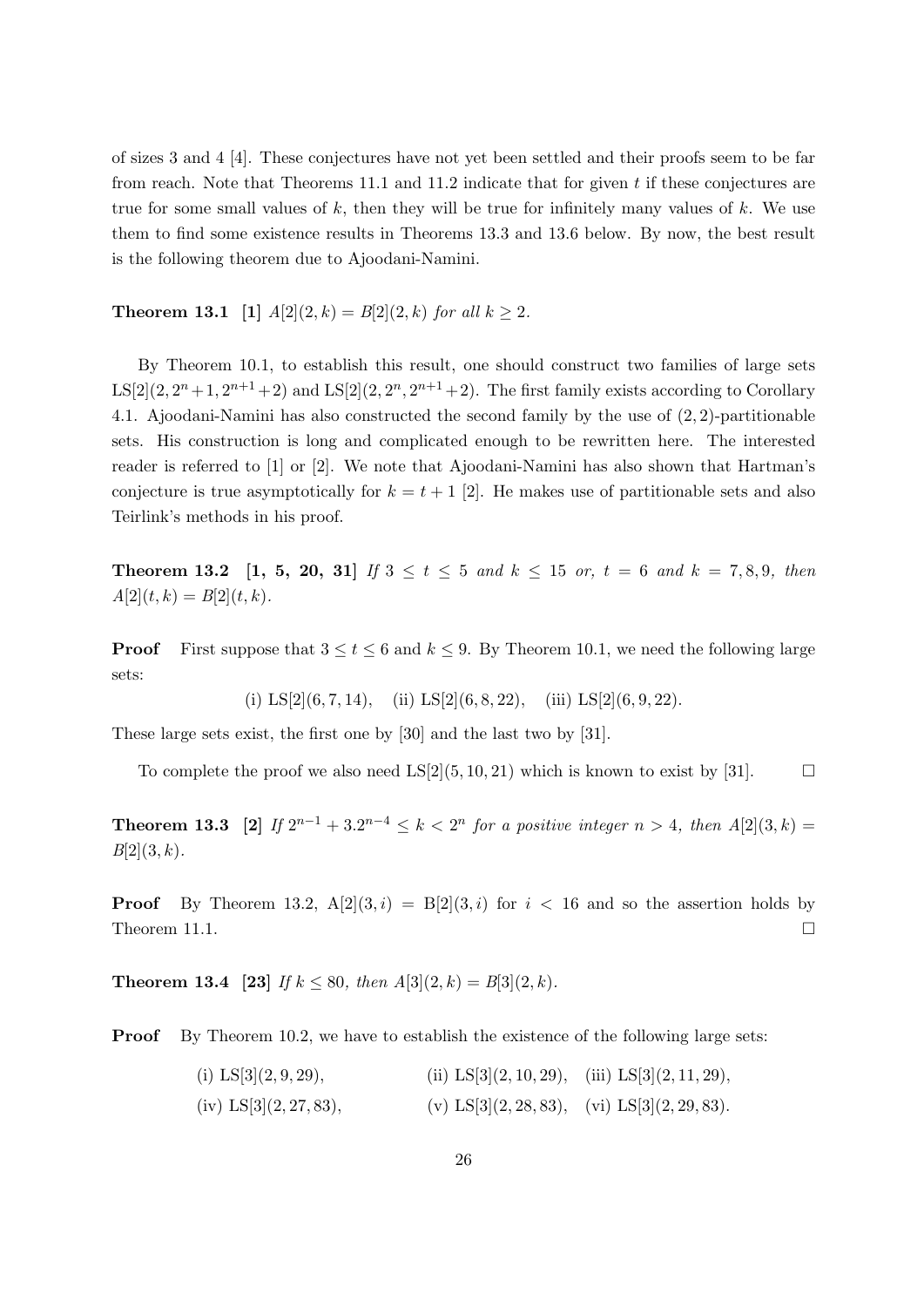There exist  $LS[3](2, 9, 29)$  and  $LS[3](3, 11, 30)$  by [32]. By the last one we obtain  $LS[3](2, 10, 29)$ and  $LS[3](2, 11, 29)$  via Theorem 2.1. Large sets (iv)-(vi) are constructed through Theorem 6 in [32].

**Theorem 13.5** [43] If  $t \leq 4$  and  $k \leq 8$ , then  $A[3](t, k) = B[3](t, k)$ .

**Proof** Large sets  $LS[3](4, 5, 13)$  and  $LS[3](4, 6, 13)$  exist by [25] and [32], respectively. Therefore, by Theorem 10.2, we are done.

**Theorem 13.6** [44] If  $2 \cdot 3^{n-1} + 2 \cdot 3^{n-4} \le k < 3^n$  for a positive integer  $n > 4$ , then  $A[3](2, k) =$  $B[3](2, k)$ .

**Proof** By Theorem 13.4,  $A[3](2, i) = B[3](2, i)$  for  $i < 81$ . Therefore, the assertion follows from Theorem 11.2.

**Theorem 13.7** [32] If  $k \leq 5$ , then  $A[5](2, k) = B[5](2, k) \setminus \{7\}.$ 

**Proof** If  $k = 3$ , then we are done by Theorem 3.2. So first let  $k = 4$ . By Theorem 5.1, we have

$$
B[5](2,4) = \{5l + i | l \ge 1, i = 2,3\}.
$$

It is well known that  $LS[5](2,4,7)$  does not exist. There exist  $LS[5](2,4,8)$  [41],  $LS[5](2,4,12)$ [26], LS[5](2, 4, 13) [13] and LS[5](2, 4, 17) [49]. Therefore, by Corollary 7.1, we are able to construct LS[5] $(2, 4, 5l + i)$  for all  $l \ge 2$  and  $i = 2, 3$ .

For  $k = 5$ , we use Theorem 9.2. By Theorem 5.1, we have

$$
B[5](2,5) = \{25l + i | l \ge 1, i = 2,3,4\}.
$$

It suffices to have  $LS[5](2,3,27)$  and  $LS[5](2,4,27)$  which exist by the paragraphs above and LS[5](2, 5, 27) which exists by [32].

**Theorem 13.8** [32] If  $k \leq 5$ , then  $A[5](3, k) = B[5](3, k) \setminus \{8\}.$ 

**Proof** By Theorem 5.1, we have

$$
B[5](3,4) = \{5l + 3| l \ge 1\}.
$$

 $LS[5](3,4,8)$  does not exist because of the non-existence of  $LS[5](2,3,7)$ . Since  $LS[5](3,4,13)$ [26] and LS[5](3, 4, 18) [49] exist, we obtain LS[5](3, 4, 5l + 3) for  $l \ge 2$  by Corollary 7.1.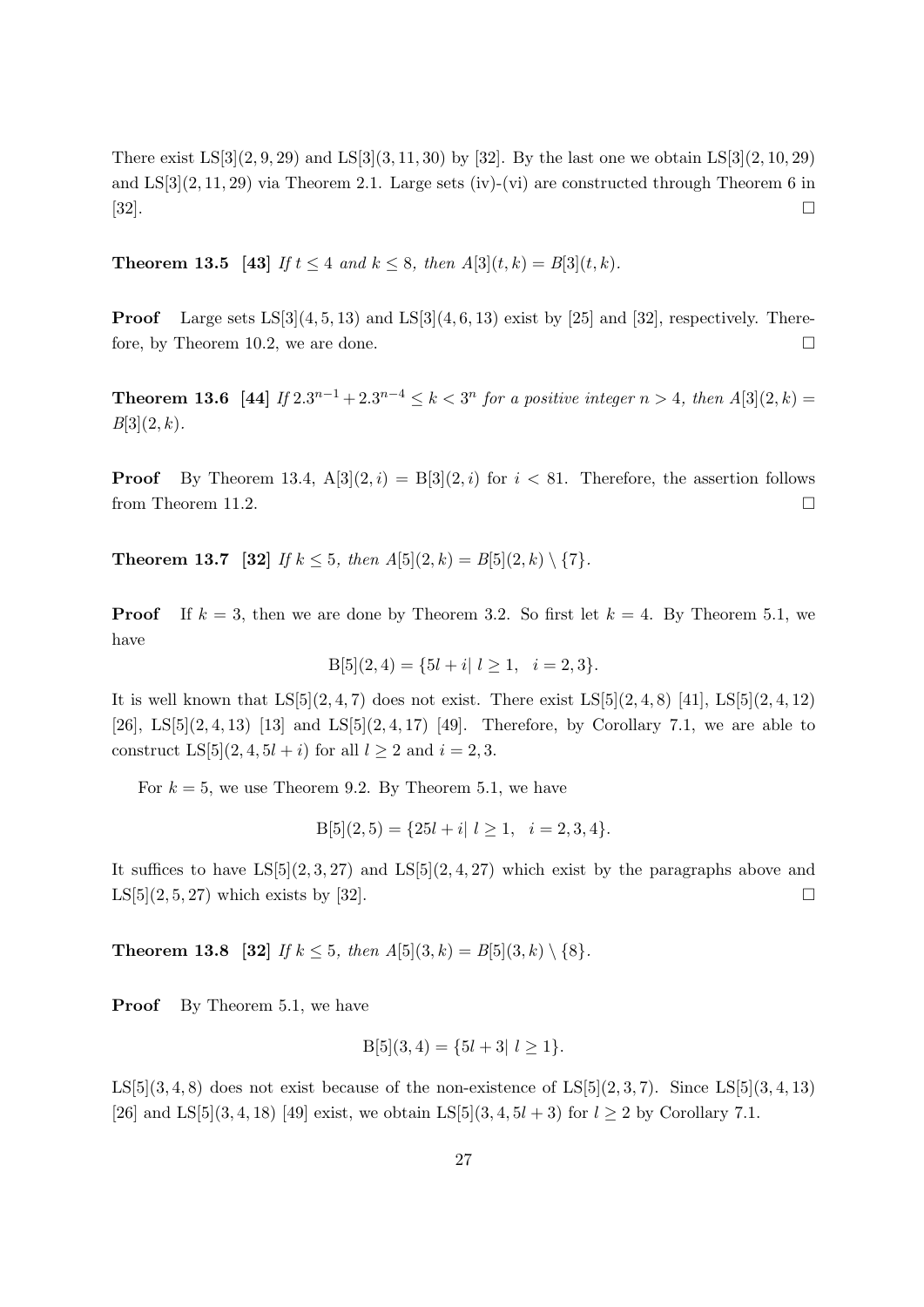For  $k = 5$ , we use Theorem 9.2. By Theorem 5.1, we have

$$
B[5](3,5) = \{25l + i | l \ge 1, i = 3, 4\}.
$$

It suffices to have  $LS[5](3, 4, 28)$  which exist by the paragraph above and  $LS[5](3, 5, 28)$  which exists by [32].

**Theorem 13.9** [32] If  $k \leq 6$ , then  $A[7](2, k) = B[7](2, k)$ .

**Proof** By Theorem 10.2, we need  $LS[7](2,3,9)$  and  $LS[7](2,4,9)$  which exist by [24] and [26], respectively.  $\Box$ 

**Theorem 13.10** [32] If  $k \le 10$ , then  $A[11](2, k) = B[11](2, k)$ .

**Proof** By Theorem 10.2, we need large sets  $LS[11](2,3,13)$ ,  $LS[11](2,4,13)$ ,  $LS[11](2,5,13)$ and LS[11](2, 6, 13) which exist by [33], [13] and the last two by [12], respectively.  $\square$ 

**Theorem 13.11** [32] If  $k \le 5$ , then  $A[29](2, k) = B[29](2, k)$ .

**Proof** By Theorem 10.2, we need  $LS[29](2,3,31)$ ,  $LS[29](2,4,31)$  and  $LS[29](2,5,31)$  which exist by [33] and the last two by [32], respectively.  $\square$ 

We summarize the results in Table I.

| $\cal N$       | $t\,$          | $\boldsymbol{k}$ | $\boldsymbol{v}$ | Ref.               |
|----------------|----------------|------------------|------------------|--------------------|
| $\ast$         | 1              | $\ast$           | $\ast$           | [7, 20]            |
| $\ast$         | $\overline{2}$ | 3                | $\neq 7$         | [33, 34, 46]       |
| $\overline{2}$ | $\overline{2}$ | $\ast$           | $\ast$           | $[1]$              |
| $\overline{2}$ | $\leq 5$       | $\leq 16$        | $\ast$           | [1, 5, 20, 31]     |
| $\overline{2}$ | $\,6$          | 7, 8, 9          | $\ast$           | [1, 31]            |
| 3              | $\overline{2}$ | $\leq 80$        | $\ast$           | $\left[ 23\right]$ |
| 3              | $\leq 4$       | $\leq 8$         | $\ast$           | $[43]$             |
| 5              | $\overline{2}$ | $\leq 5$         | $\neq 7$         | [32]               |
| 5              | 3              | $\leq 5$         | $\neq 8$         | $\left[ 32\right]$ |
| 7              | $\overline{2}$ | $\leq 6$         | $\ast$           | [32]               |
| 11             | $\overline{2}$ | $\leq 10$        | $\ast$           | [32]               |
| $\,29$         | $\overline{2}$ | $\leq 5$         | $\ast$           | [32]               |
|                |                |                  |                  |                    |

Table I (∗ means all admissible values)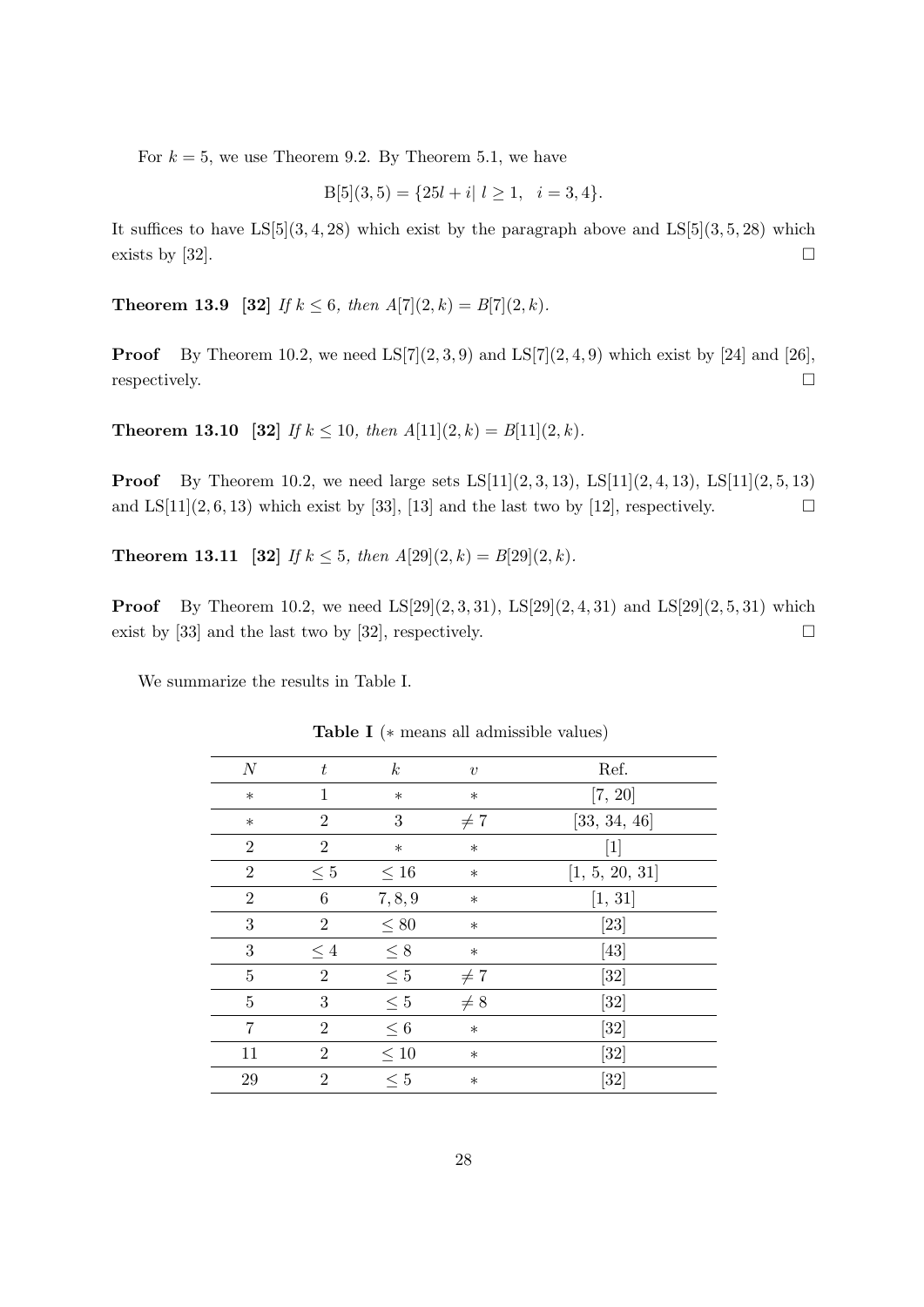#### 14 Open problems

As the previous sections suggest there are many unsolved problems on large sets of t-designs. We list some open problems here for further researches.

**Problem 1** Construct an LS[3](5, 6, 14). There are five  $5-(14, 6, 3)$  designs known [36], but the existence of  $LS[3](5, 6, 14)$  is in doubt. In the case of nonexistence, it will be a counterexample for Khosrovshahi's conjecture on large sets of size 3.

**Problem 2** Is it possible to find an  $LS[2](6, 7, 14)$  through partitionable sets? All known examples of this large set have been found by prescribing some groups as automorphism group of designs.

**Problem 3** Construct  $LS[3](2, 3^n + j, 3^{n+1} + 2)$  for  $j = 0, 1, 2$  and for any  $n > 3$ . If these exist, then we will have  $A[3](2, k) = B[3](2, k)$  for all  $k \ge 2$ .

**Problem 4** Prove or disprove the existence of  $LS[2](2^{n}-2, 2^{n}-1, 2^{n+1}-2)$  for  $n > 4$ . If these large sets exist, then Hartman's conjecture will be true.

**Problem 5** Prove or disprove the existence of  $LS[3](3^n-2, 3^n-1, 2 \cdot 3^n-2)$  for  $n > 1$ . If these large sets exist, then Khosrovshahi's conjecture on large sets of size 3 will be true.

Problem 6 Determine root cases for large sets of any sizes. In particular, determine root cases for large sets of prime power sizes.

Problem 7 Are there general theorems similar to Theorems 8.1 and 8.2 for large sets of prime power sizes.

#### 15 A table of small large sets

In [26], all parameter sets on less than or equal 12 points have been settled. In [12], a table on the existence of large sets with at most 18 points is presented. We here present an updated version of it. We exclude large sets of 1-designs from the table since according to Theorem 3.1, their existence problem has completely been answered.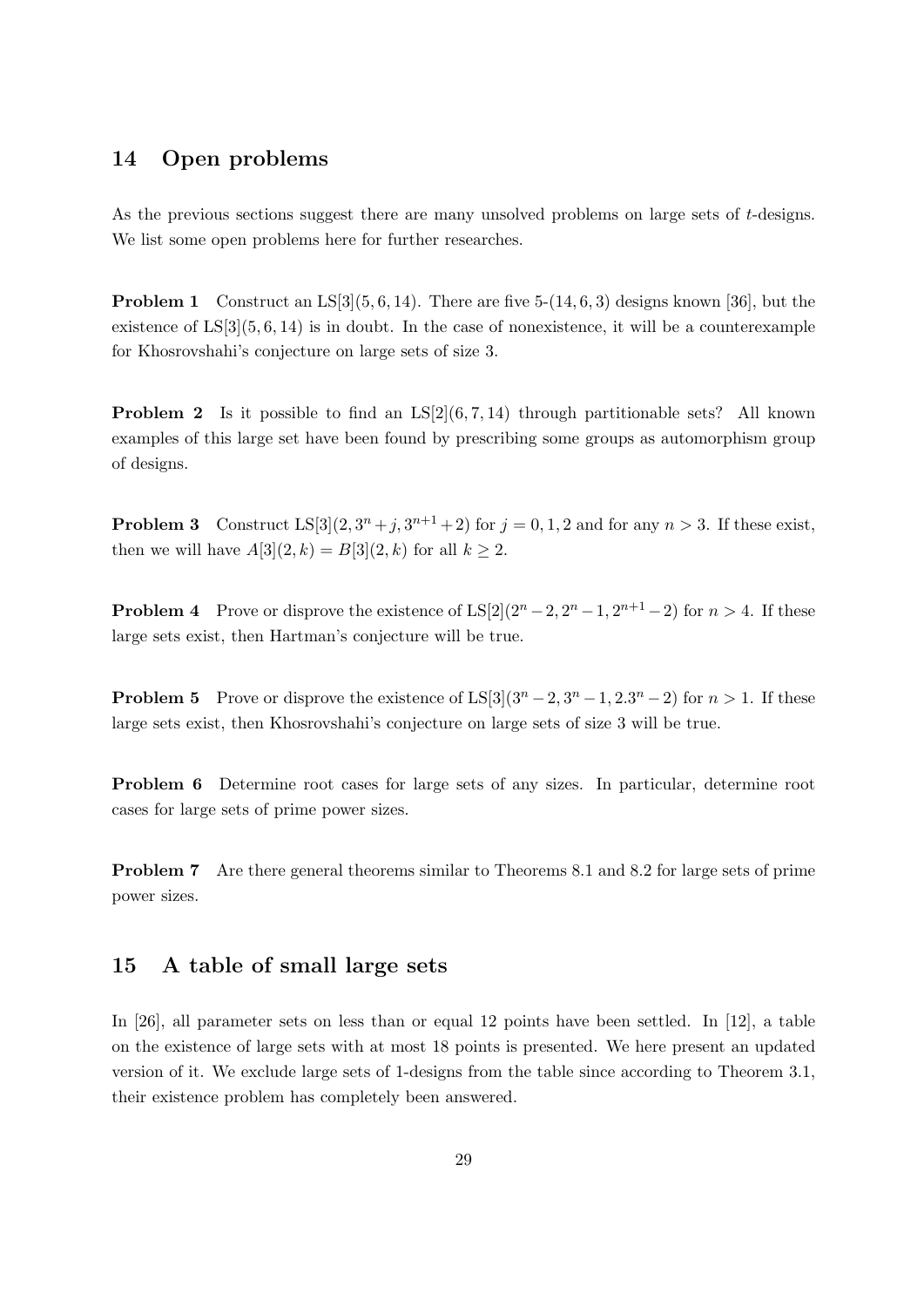| large set       | Reference | large set       | Reference               |
|-----------------|-----------|-----------------|-------------------------|
| LS[2](2,3,6)    | Table I   | LS[3](2, 5, 12) | Table I                 |
| LS[2](2,3,10)   | Table I   | LS[3](2,5,13)   | Table I                 |
| LS[2](2,3,14)   | Table I   | LS[3](2,6,12)   | Table I                 |
| LS[2](2,3,18)   | Table I   | LS[3](2,6,13)   | Table I                 |
| LS[2](2, 4, 10) | Table I   | LS[3](2,6,14)   | Table I                 |
| LS[2](2,4,11)   | Table I   | LS[3](2,7,14)   | Table I                 |
| LS[2](2, 4, 18) | Table I   | LS[3](2,7,15)   | Table I                 |
| LS[2](2, 5, 10) | Table I   | LS[3](2,8,16)   | Table I                 |
| LS[2](2, 5, 11) | Table I   | LS[3](3,4,12)   | Table I                 |
| LS[2](2, 5, 12) | Table I   | LS[3](3,5,12)   | Table I                 |
| LS[2](2, 5, 18) | Table I   | LS[3](3,5,13)   | Table I                 |
| LS[2](2,6,12)   | Table I   | LS[3](3,6,12)   | Table I                 |
| LS[2](2,6,13)   | Table I   | LS[3](3,6,13)   | Table I                 |
| LS[2](2,6,18)   | Table I   | LS[3](3,6,14)   | Table I                 |
| LS[2](2, 7, 14) | Table I   | LS[3](3,7,14)   | Table I                 |
| LS[2](2, 7, 18) | Table I   | LS[3](3,7,15)   | Table I                 |
| LS[2](2,8,18)   | Table I   | LS[3](3,8,16)   | Table I                 |
| LS[2](2,9,18)   | Table I   | LS[3](4,5,13)   | Table I                 |
| LS[2](3,4,11)   | Table I   | LS[3](4,6,13)   | Table I                 |
| LS[2](3,5,11)   | Table I   | LS[3](4,6,14)   | Table I                 |
| LS[2](3,5,12)   | Table I   | LS[3](4,7,14)   | Table I                 |
| LS[2](3,6,12)   | Table I   | LS[3](4,7,15)   | Table I                 |
| LS[2](3,6,13)   | Table I   | LS[3](4,8,16)   | Table I                 |
| LS[2](3,7,14)   | Table I   | LS[3](5,6,14)   |                         |
| LS[2](4, 5, 12) | Table I   | LS[3](5,7,14)   | ext. of $LS[3](4,6,13)$ |
| LS[2](4,6,12)   | Table I   | LS[3](5,7,15)   |                         |
| LS[2](4,6,13)   | Table I   | LS[3](5,8,16)   | ext. of $LS[3](4,7,15)$ |
| LS[2](4,7,14)   | Table I   | LS[3](6,7,15)   |                         |
| LS[2](5,6,13)   | Table I   | LS[3](6, 8, 16) |                         |
| LS[2](5, 7, 14) | Table I   | LS[3](7,8,16)   |                         |
| LS[2](6, 7, 14) | Table I   | LS[4](2,3,10)   | Table I                 |
| LS[3](2,3,11)   | Table I   | LS[4](2,3,18)   | Table I                 |
| LS[3](2,4,11)   | Table I   | LS[4](2,4,18)   |                         |
| LS[3](2,4,12)   | Table I   | LS[4](2,5,18)   |                         |
| LS[3](2, 5, 11) | Table I   | LS[4](2,6,18)   |                         |

Table II Large sets for  $2 \le t < k \le v/2$  and  $v \le 18$ .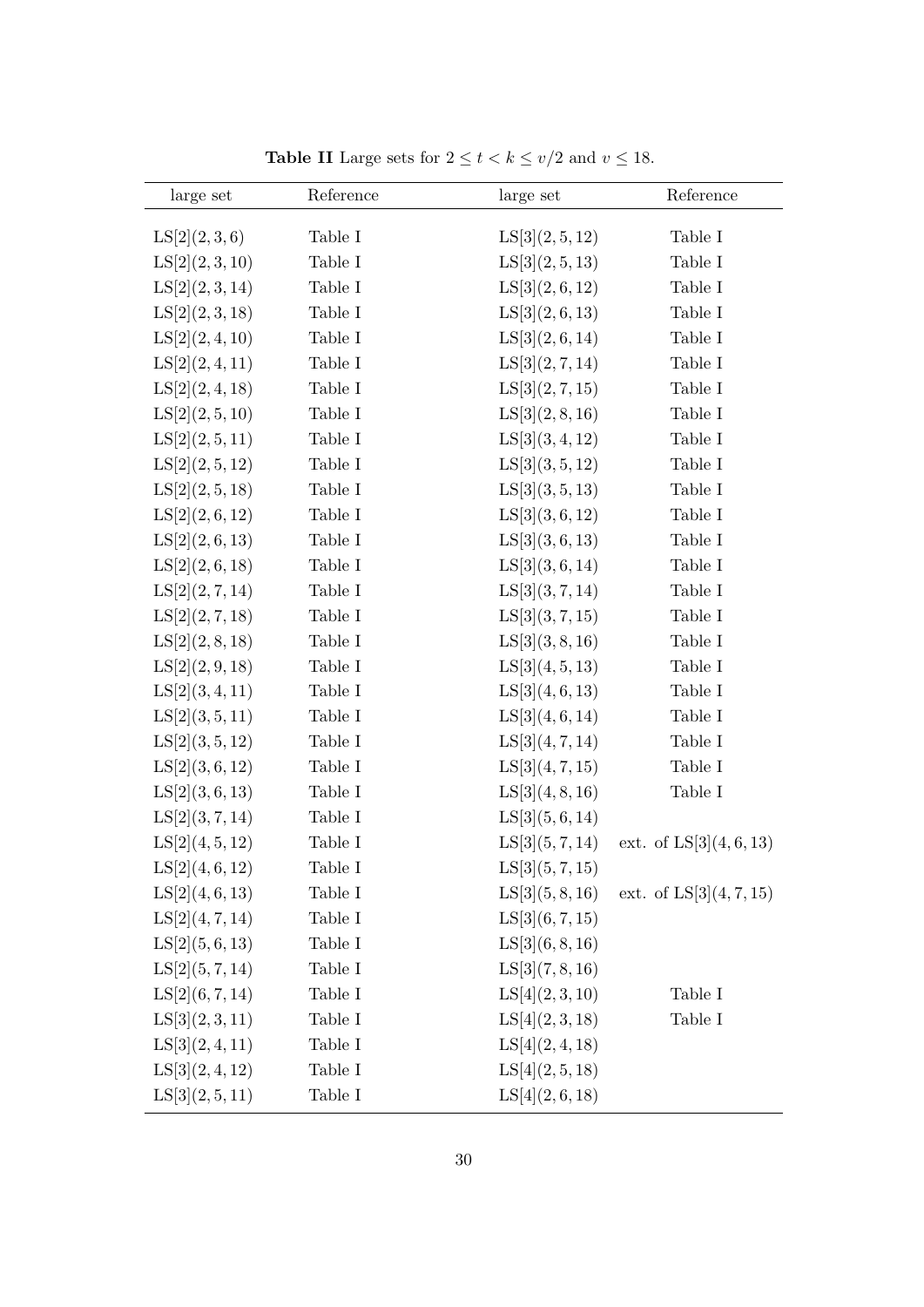| large set       | Reference               | large set        | Reference              |
|-----------------|-------------------------|------------------|------------------------|
| LS[4](2,7,14)   |                         | LS[7](2, 5, 10)  | Table I                |
| LS[4](2, 7, 18) |                         | LS[7](2, 5, 11)  | Table I                |
| LS[5](2,3,7)    | $no$ [10]               | LS[7](2, 5, 16)  | Table I                |
| LS[5](2,3,12)   | Table I                 | LS[7](2, 5, 17)  | Table I                |
| LS[5](2,3,17)   | Table I                 | LS[7](2, 5, 18)  | Table I                |
| LS[5](2,4,8)    | Table I                 | LS[7](2,6,12)    | Table I                |
| LS[5](2,4,12)   | Table I                 | LS[7](2,6,16)    | Table I                |
| LS[5](2,4,13)   | Table I                 | LS[7](2,6,17)    | Table I                |
| LS[5](2,4,17)   | Table I                 | LS[7](2,6,18)    | Table I                |
| LS[5](2,4,18)   | Table I                 | LS[7](3,4,10)    | no [28]                |
| LS[5](2,8,17)   | Laue                    | LS[7](3,4,17)    | $[12]$                 |
| LS[5](2,9,18)   |                         | LS[7](3,5,10)    | ext. of $LS[7](2,4,9)$ |
| LS[5](3,4,8)    | no $LS[5](2,3,7)$       | LS[7](3,5,11)    | $[17]$                 |
| LS[5](3,4,13)   | Table I                 | LS[7](3,5,17)    | Laue                   |
| LS[5](3,4,18)   | Table I                 | LS[7](3,5,18)    | Laue                   |
| LS[5](3,9,18)   | ext. of $LS[5](2,8,17)$ | LS[7](3,6,12)    | LS[42](3,6,12)         |
| LS[6](2,4,11)   | $[11]$                  | LS[7](3,6,17)    | Laue                   |
| LS[6](2, 5, 11) | LS[42](2, 5, 11)        | LS[7](3,6,18)    | Laue                   |
| LS[6](2, 5, 12) | LS[6](2, 5, 12)         | LS[7](4, 5, 11)  | no $LS[7](3,4,10)$     |
| LS[6](2,6,12)   | LS[42](2,6,12)          | LS[7](4,5,18)    |                        |
| LS[6](2,6,13)   | $[12]$                  | LS[7](4,6,12)    |                        |
| LS[6](2, 7, 14) |                         | LS[7](4,6,18)    |                        |
| LS[6](3, 5, 12) | $[26]$                  | LS[7](5,6,12)    | no $LS[7](3,4,10)$     |
| LS[6](3,6,12)   | LS[42](3,6,12)          | LS[8](2,3,18)    |                        |
| LS[6](3,6,13)   | $[12]$                  | LS[8](2, 7, 18)  |                        |
| LS[6](3,7,14)   |                         | LS[10](2, 4, 18) |                        |
| LS[6](4,6,13)   |                         | LS[10](2,9,18)   |                        |
| LS[6](4,7,14)   |                         | LS[11](2,3,13)   | Table I                |
| LS[6](5,7,14)   |                         | LS[11](2,4,13)   | LS[55](2,4,13)         |
| LS[7](2,3,9)    | Table I                 | LS[11](2, 4, 14) | [25]                   |
| LS[7](2,3,16)   | Table I                 | LS[11](2,5,13)   | $[12]$                 |
| LS[7](2,4,9)    | Table I                 | LS[11](2, 5, 14) | [12]                   |
| LS[7](2,4,10)   | Table I                 | LS[11](2, 5, 15) | [12]                   |
| LS[7](2,4,16)   | Table I                 | LS[11](2,6,13)   | [12]                   |
| LS[7](2,4,17)   | Table I                 | LS[11](2,6,14)   | Table I                |

Table II Continued.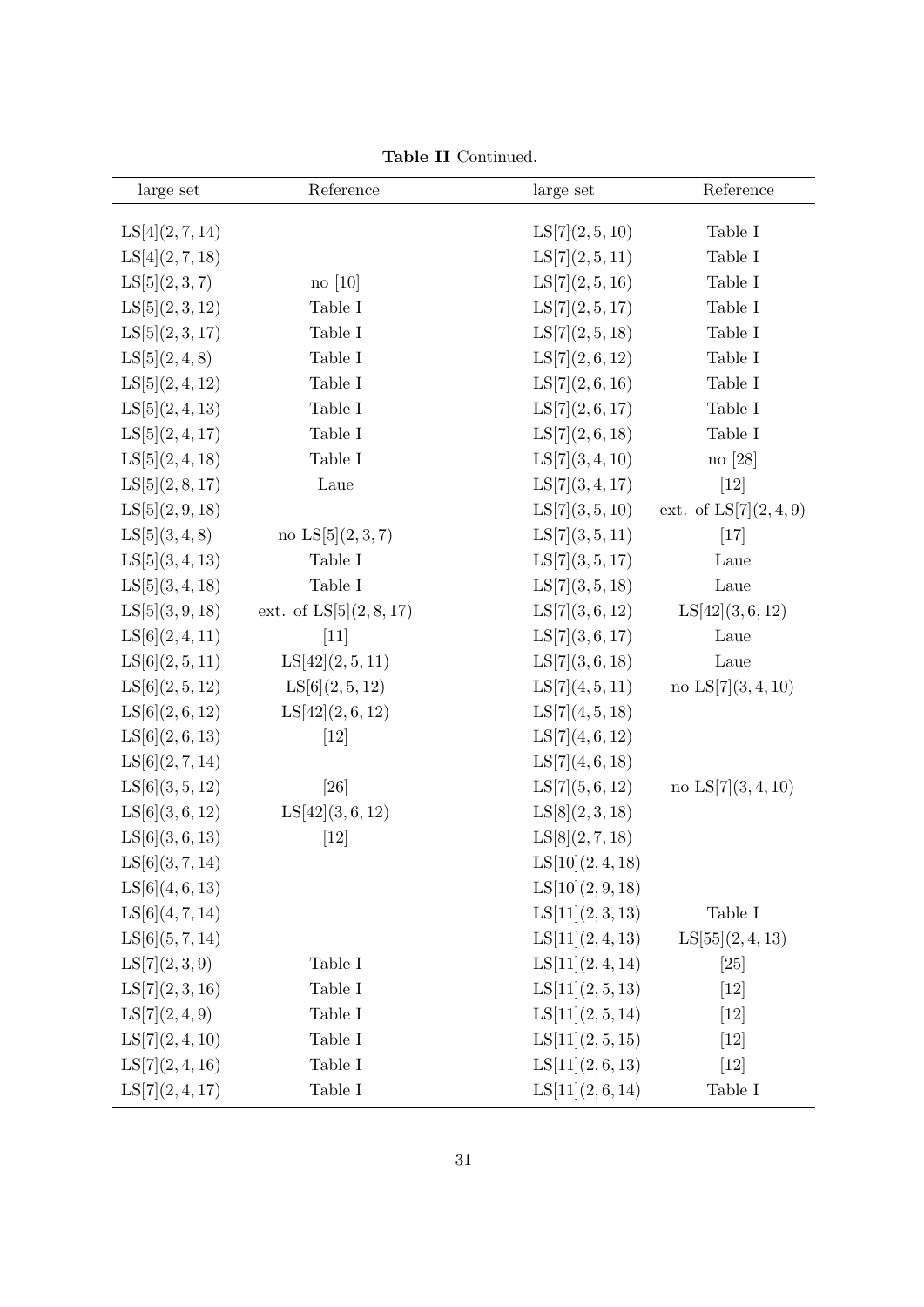| large set        | Reference                | large set        | Reference           |
|------------------|--------------------------|------------------|---------------------|
| LS[11](2,6,15)   | Table I                  | LS[11](5,7,16)   |                     |
| LS[11](2,6,16)   | Table I                  | LS[11](5, 7, 17) |                     |
| LS[11](2, 7, 14) | Table I                  | LS[11](5,8,16)   |                     |
| LS[11](2, 7, 15) | Table I                  | LS[11](5,8,17)   |                     |
| LS[11](2, 7, 16) | Table $\cal I$           | LS[11](5,8,18)   |                     |
| LS[11](2, 7, 17) | Table I                  | LS[11](5,9,18)   |                     |
| LS[11](2,8,16)   | Table I                  | LS[11](6, 7, 17) | no $LS[11](4,5,15)$ |
| LS[11](2,8,17)   | Table I                  | LS[11](6, 8, 17) |                     |
| LS[11](2,8,18)   | Table I                  | LS[11](6, 8, 18) |                     |
| LS[11](2,9,18)   | Table I                  | LS[11](6,9,18)   |                     |
| LS[11](3,4,14)   |                          | LS[11](7,8,18)   | no $LS[11](4,5,15)$ |
| LS[11](3,5,14)   |                          | LS[11](7,9,18)   |                     |
| LS[11](3,5,15)   |                          | LS[12](2, 7, 14) |                     |
| LS[11](3,6,14)   |                          | LS[13](2,3,15)   | Table I             |
| LS[11](3,6,15)   |                          | LS[13](2,4,15)   | Laue                |
| LS[11](3,6,16)   |                          | LS[13](2,4,16)   | Magliveras          |
| LS[11](3,7,14)   | ext. of $LS[11](2,6,13)$ | LS[13](2, 5, 15) |                     |
| LS[11](3,7,15)   |                          | LS[13](2,5,16)   |                     |
| LS[11](3,7,16)   |                          | LS[13](2, 5, 17) |                     |
| LS[11](3, 7, 17) |                          | LS[13](2,6,15)   |                     |
| LS[11](3,8,16)   | ext. of $LS[11](2,7,15)$ | LS[13](2,6,16)   |                     |
| LS[11](3,8,17)   |                          | LS[13](2,6,17)   |                     |
| LS[11](3,8,18)   |                          | LS[13](2,6,18)   |                     |
| LS[11](3,9,18)   | ext. of $LS[11](2,8,17)$ | LS[13](2,7,15)   |                     |
| LS[11](4, 5, 15) | $\log 35 $               | LS[13](2,7,16)   |                     |
| LS[11](4,6,15)   |                          | LS[13](2,7,17)   |                     |
| LS[11](4,6,16)   |                          | LS[13](2,7,18)   |                     |
| LS[11](4,7,15)   |                          | LS[13](2,8,16)   |                     |
| LS[11](4,7,16)   |                          | LS[13](2,8,17)   |                     |
| LS[11](4,7,17)   |                          | LS[13](2,8,18)   |                     |
| LS[11](4,8,16)   |                          | LS[13](2,9,18)   |                     |
| LS[11](4,8,17)   |                          | LS[13](3,4,16)   |                     |
| LS[11](4,8,18)   |                          | LS[13](3,5,16)   |                     |
| LS[11](4,9,18)   |                          | LS[13](3,5,17)   |                     |
| LS[11](5,6,16)   | no $LS[11](4,5,15)$      | LS[13](3,6,16)   |                     |

Table II Continued.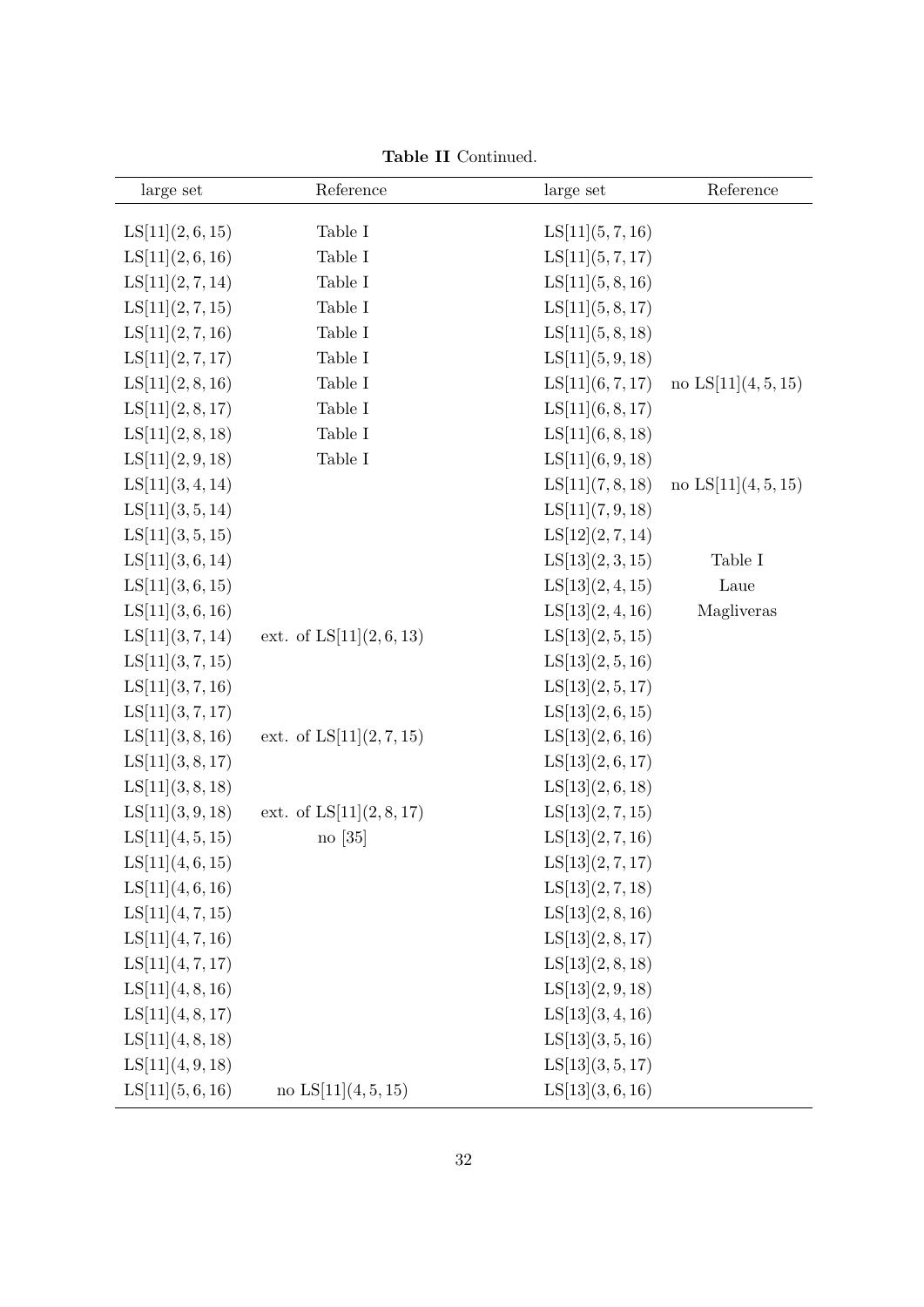| large set        | Reference           | large set        | Reference                                   |
|------------------|---------------------|------------------|---------------------------------------------|
| LS[13](3,6,17)   |                     | LS[22](2,6,13)   |                                             |
| LS[13](3,6,18)   |                     | LS[22](2, 7, 14) |                                             |
| LS[13](3,7,16)   |                     | LS[22](2,8,18)   |                                             |
| LS[13](3,7,17)   |                     | LS[22](2,9,18)   |                                             |
| LS[13](3,7,18)   |                     | LS[22](3,7,14)   |                                             |
| LS[13](3,8,16)   |                     | LS[26](2,6,18)   |                                             |
| LS[13](3,8,17)   |                     | LS[26](2, 7, 18) |                                             |
| LS[13](3,8,18)   |                     | LS[26](2,8,18)   |                                             |
| LS[13](3,9,18)   |                     | LS[26](2,9,18)   |                                             |
| LS[13](4,5,17)   |                     | LS[28](2, 5, 18) |                                             |
| LS[13](4,6,17)   |                     | LS[28](2,6,18)   |                                             |
| LS[13](4,6,18)   |                     | LS[33](2,5,13)   |                                             |
| LS[13](4, 7, 17) |                     | LS[33](2,6,13)   |                                             |
| LS[13](4,7,18)   |                     | LS[33](2,6,14)   |                                             |
| LS[13](4,8,17)   |                     | LS[33](2,7,14)   |                                             |
| LS[13](4,8,18)   |                     | LS[33](2, 7, 15) |                                             |
| LS[13](4,9,18)   |                     | LS[33](2,8,16)   |                                             |
| LS[13](5,6,18)   |                     | LS[33](3,6,14)   |                                             |
| LS[13](5,7,18)   |                     | LS[33](3,7,14)   |                                             |
| LS[13](5,8,18)   |                     | LS[33](3,7,15)   |                                             |
| LS[13](5,9,18)   |                     | LS[33](3,8,16)   |                                             |
| LS[14](2,4,10)   | [26]                | LS[33](4,7,15)   |                                             |
| LS[14](2, 5, 10) | [26]                | LS[33](4,8,16)   |                                             |
| LS[14](2,5,11)   | LS[42](2, 5, 11)    | LS[33](5,8,16)   |                                             |
| LS[14](2,5,18)   |                     | LS[35](2,4,17)   |                                             |
| LS[14](2,6,12)   | LS[42](2,6,12)      | LS[39](2,7,15)   |                                             |
| LS[14](2,6,18)   |                     | LS[39](2,8,16)   |                                             |
| LS[14](3,5,11)   | $\log$ [16]         | LS[39](3,8,16)   |                                             |
| LS[14](3,6,12)   |                     | LS[42](2, 5, 11) | [26]                                        |
| LS[14](4,6,12)   | no $LS[14](3,5,11)$ | LS[42](2,6,12)   | LS[42](3,6,12)                              |
| LS[15](2,4,12)   | [26]                |                  | LS[42] $(3,6,12)$ ext. of LS[42] $(2,5,11)$ |
| LS[20](2, 4, 18) |                     | LS[44](2,7,14)   |                                             |
| LS[21](2, 5, 11) | LS[42](2, 5, 11)    | LS[52](2,6,18)   |                                             |
| LS[21](2,6,12)   | LS[42](2,6,12)      | LS[52](2,7,18)   |                                             |
| LS[21](3,6,12)   | LS[42](3,6,12)      | LS[55](2,4,13)   | $[13]$                                      |

Table II Continued.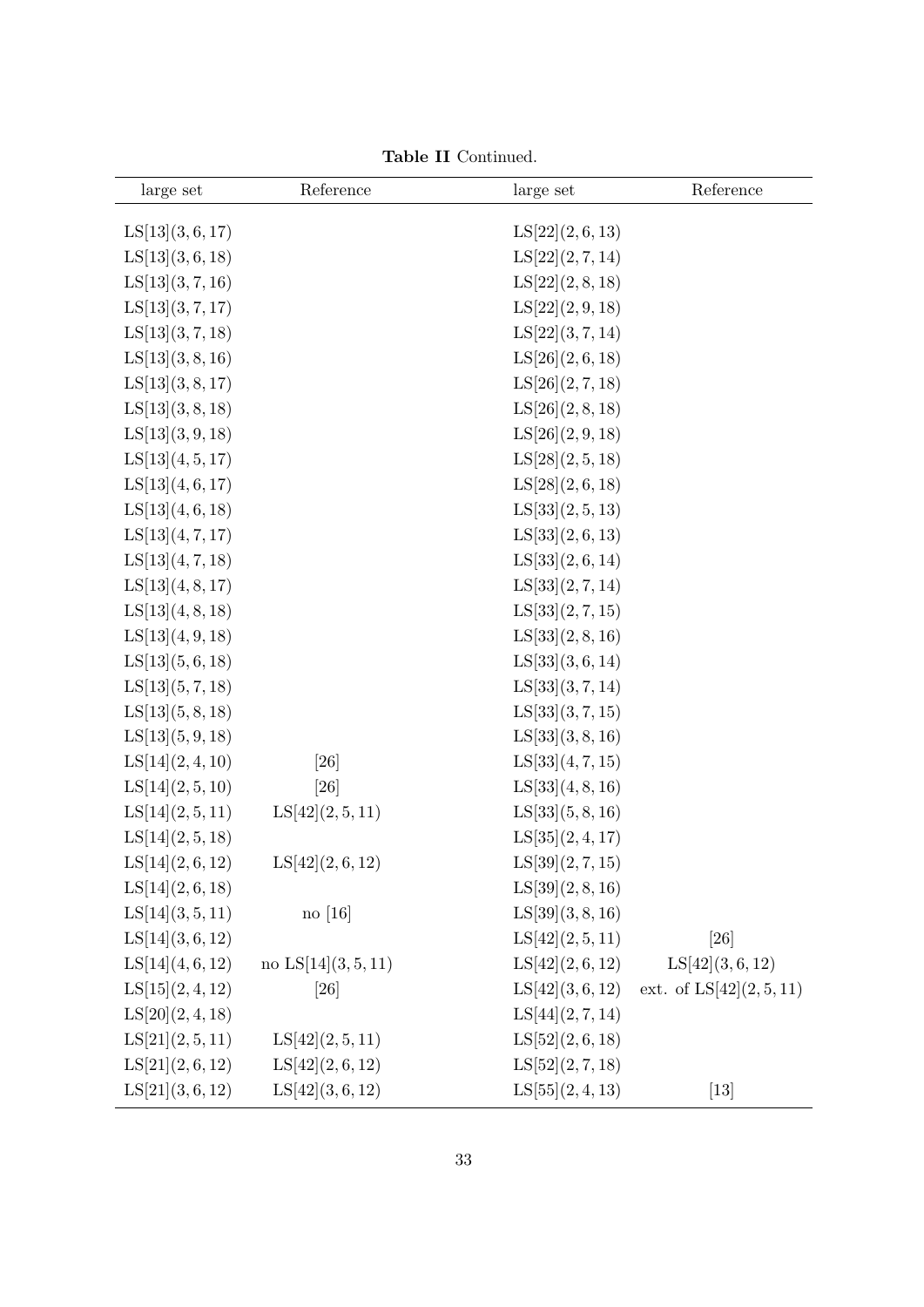| large set        | Reference | large set         | Reference |
|------------------|-----------|-------------------|-----------|
| LS[55](2,8,17)   |           | LS[143](2,8,16)   |           |
| LS[55](2,9,18)   |           | LS[143](2,8,17)   |           |
| LS[55](3,9,18)   |           | LS[143](2,8,18)   |           |
| LS[65](2, 8, 17) |           | LS[143](2,9,18)   |           |
| LS[65](2, 9, 18) |           | LS[143](3,6,16)   |           |
| LS[65](3,9,18)   |           | LS[143](3,7,16)   |           |
| LS[66](2, 6, 13) |           | LS[143](3,7,17)   |           |
| LS[66](2, 7, 14) |           | LS[143](3,8,16)   |           |
| LS[66](3,7,14)   |           | LS[143](3,8,17)   |           |
| LS[77](2,6,16)   |           | LS[143](3,8,18)   |           |
| LS[91](2,4,16)   |           | LS[143](3,9,18)   |           |
| LS[91](2, 5, 16) |           | LS[143](4,7,17)   |           |
| LS[91](2, 5, 17) |           | LS[143](4,8,17)   |           |
| LS[91](2,6,16)   |           | LS[143](4,8,18)   |           |
| LS[91](2,6,17)   |           | LS[143](4,9,18)   |           |
| LS[91](2,6,18)   |           | LS[143](5,8,18)   |           |
| LS[91](3, 5, 17) |           | LS[143](5,9,18)   |           |
| LS[91](3,6,17)   |           | LS[182](2,6,18)   |           |
| LS[91](3,6,18)   |           | LS[286](2, 8, 18) |           |
| LS[91](4,6,18)   |           | LS[286](2,9,18)   |           |
| LS[104](2,7,18)  |           | LS[364](2,6,18)   |           |
| LS[110](2,9,18)  |           | LS[429](2, 7, 15) |           |
| LS[130](2,9,18)  |           | LS[429](2,8,16)   |           |
| LS[132](2,7,14)  |           | LS[429](3,8,16)   |           |
| LS[143](2,5,15)  |           | LS[715](2,8,17)   |           |
| LS[143](2,6,15)  |           | LS[715](2,9,18)   |           |
| LS[143](2,6,16)  |           | LS[715](3,9,18)   |           |
| LS[143](2,7,15)  |           | LS[1001](2,6,16)  |           |
| LS[143](2,7,16)  |           | LS[1430](2,9,18)  |           |
| LS[143](2,7,17)  |           |                   |           |

Table II Continued.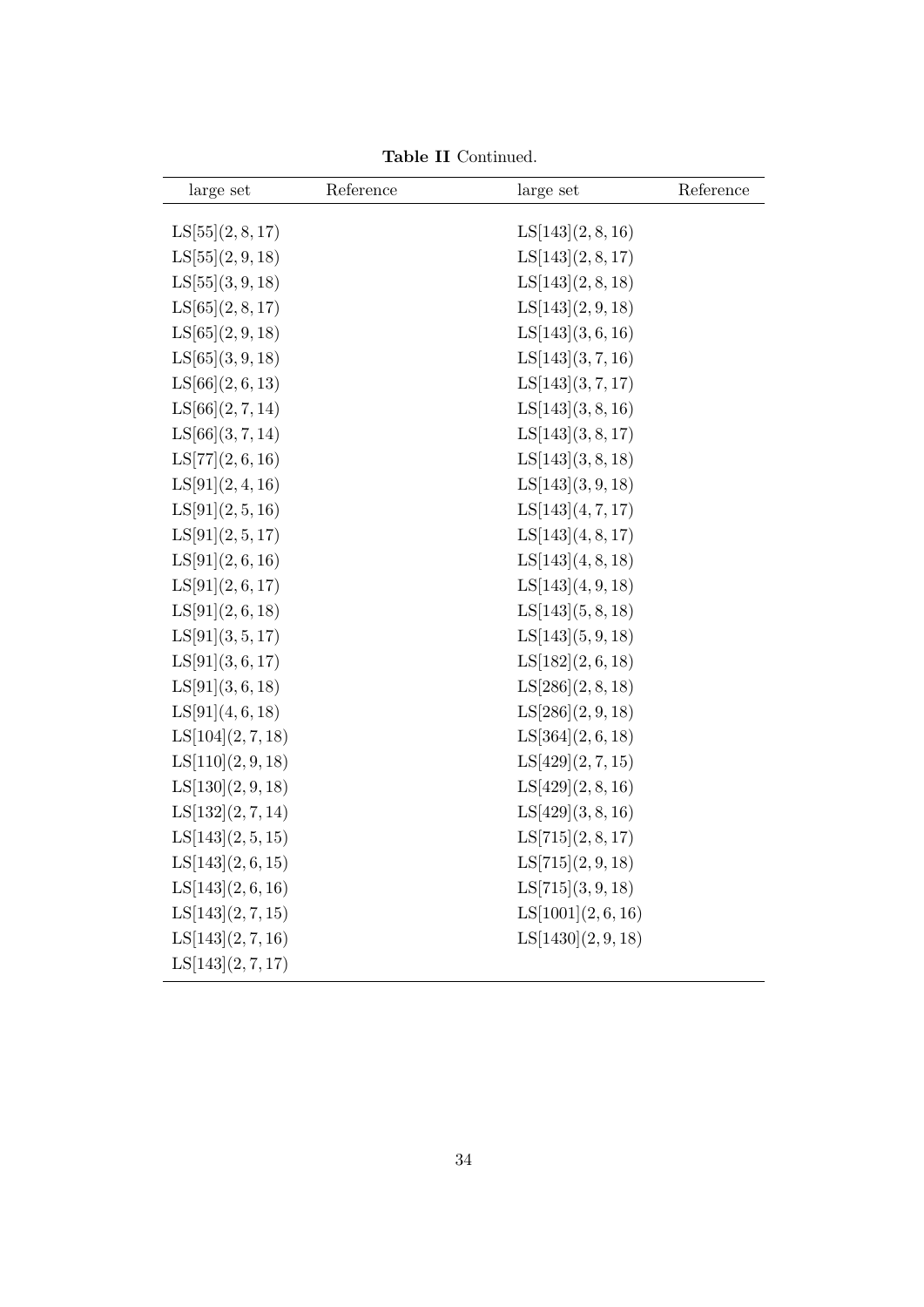#### References

- [1] S. AJOODANI-NAMINI, All block designs with  $b = \binom{v}{k}$  $\binom{v}{k}/2$  exist, Discrete Math. **179** (1998), 27–35.
- [2] S. Ajoodani-Namini, Large sets of t-designs, Phd thesis, California Institute of Thechnology, 1997.
- [3] S. Ajoodani-Namini, Extending large sets of t-designs, J. Combin. Theory Ser. A 76 (1996), 139–144.
- [4] S. AJOODANI-NAMINI AND G. B. KHOSROVSHAHI, On a conjecture of A. Hartman, in: Combinatorics Advances (C. J. Colbourn and E. S. Mahmoodian, eds.), Math. Appl. 329, Kluwer Acad. Publ., Dordrecht (1995), pp. 1–12.
- [5] S. AJOODANI-NAMINI AND G. B. KHOSROVSHAHI, More on halving the complete designs, Discrete Math. 135 (1994), 29–37.
- [6] W. O. Alltop, Extending t-designs, J. Combin. Theory Ser. A 18 (1975), 177–186.
- [7] Z. BARANYAI, On the factorizations of the complete uniform hypergraph, Finite and infinite sets, Colloq. Math. Soc., Janos Bolyai, Vol. 10, North-Holland, Amsterdam (1975), pp. 91– 108.
- [8] P. J. CAMERON, *Parallelisms of Complete Designs*, London Mathematical Society Lecture Note Series, No. 23, Cambridge University Press, Cambridge-New York-Melbourne, 1976.
- [9] P. J. Cameron, H. R. Maimani, G. R. Omidi and B. Tayfeh-Rezaie, 3-Designs from  $PSL(2, q)$ , submitted.
- [10] A. CAYLEY, On the triadic arrangements of seven and fifteen things, London, Edinburg and Dublin Philos. Mag. and J. Sci. 37 (1850), 50–53.
- [11] Y. M. CHEE, C. J. COLBOURN, S. C. FURINO AND D. L. KREHER, Large sets of disjoint t-designs, Australas. J. Combin. 2 (1990), 111–120.
- [12] Y. M. CHEE AND S. S. MAGLIVERAS, A few more large sets of t-designs, J. Combin. Des. 6 (1998), 293–308.
- [13] L. G. CHOUINARD II, Partitions of the 4-subsets of a 13-set into disjoint projective planes, Discrete Math. 45 (1983), 297–300.
- [14] C. A. CUSACK, S. W. GRAHAM, D. L. KREHER, *Large sets of 3-designs from*  $PSL(2,q)$ , with block sizes  $4$  and  $5$ , J. Combin. Des.  $3$  (1995), 147–160.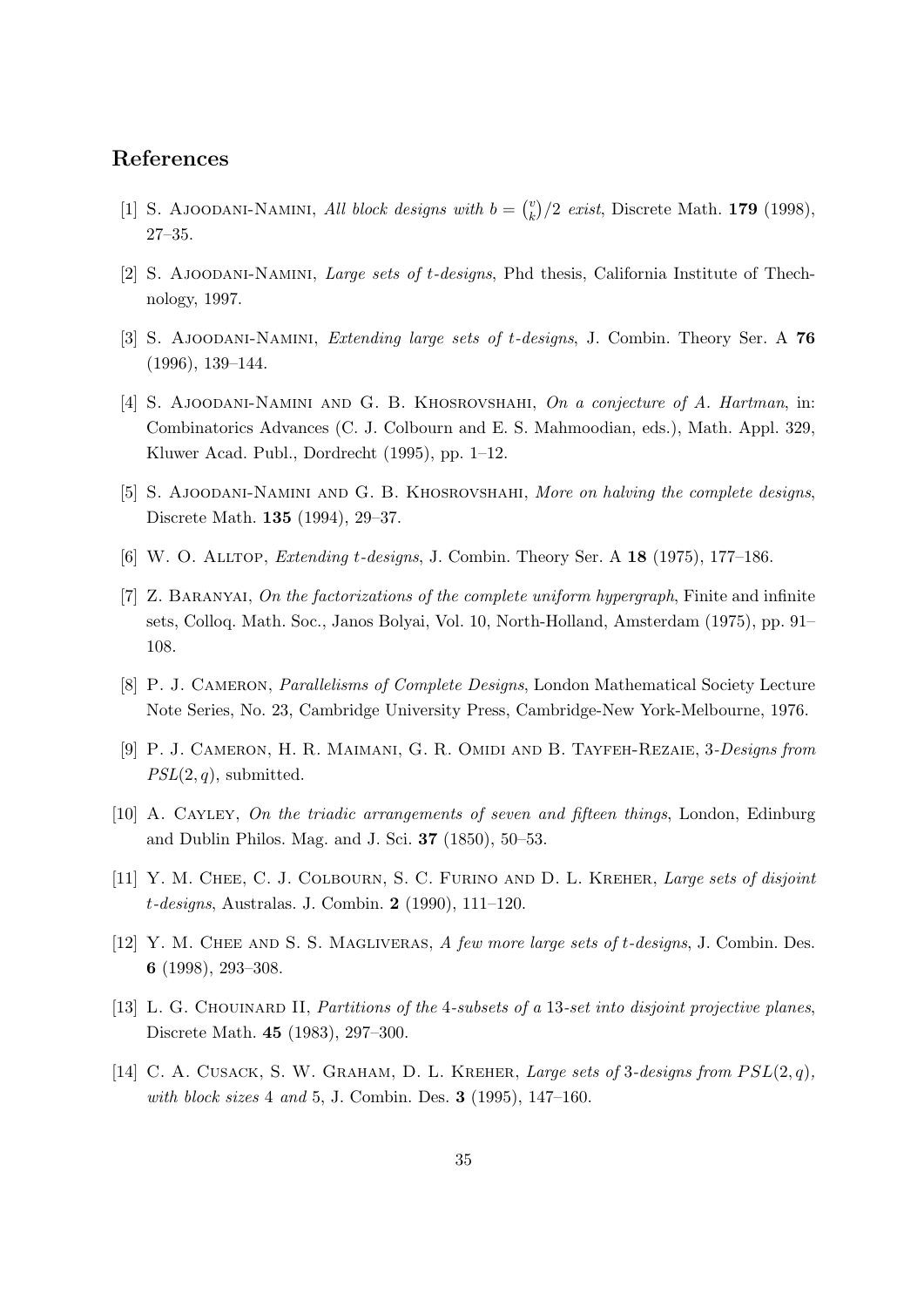- [15] C. A. CUSACK AND S. S. MAGLIVERAS, Semiregular large sets of t-designs, Des. Codes Cryptogr. 18 (1999), 81–87.
- [16] M. DEHON, Non-existence d'un 3-design de paramtres  $\lambda = 2$ ,  $k = 5$  et  $v = 11$ , Discrete Math. 15 (1976), 23–25.
- [17] Z. ESLAMI,  $LS[7](3, 5, 11)$  exists, J. Combin. Des. 11 (2003), 312-316.
- [18] Z. ESLAMI, G. B. KHOSROVSHAHI AND B. TAYFEH-REZAIE, On halvings of the  $2-(10,3,8)$ design, J. Statist. Plann. Inference 86 (2000), 411–419.
- [19] T. Etzion and A. Hartman Towards a large set of Steiner quadruple systems, SIAM J. Disc. Math. 4 (1991), 182-195.
- [20] A. Hartman, Halving the complete design, Ann. Discrete Math. 34 (1987), 207–224.
- [21] D. R. Hughes, On t-designs and groups, Amer. J. Math. 87 (1965), 761–778.
- [22] S. IWASAKI, Infinite families of 2- and 3-designs with parameters  $v = p+1$ ,  $k = (p-1)/2^{i}+1$ , where p odd prime,  $2^e \top (p-1)$ ,  $e \ge 2$ ,  $1 \le i \le e$ , J. Combin. Des. 5 (1997), 95–110.
- [23] G. B. KHOSROVSHAHI AND B. TAYFEH-REZAIE, Root cases of large sets of t-designs, Dicrete Math. 263 (2003), 143–155.
- [24] T. P. Kirkman, Note on an unanswered prize question, Cambridge and Dublin Math. J. 5 (1850), 255–262.
- [25] E. S. Kramer, S. S. Magliveras and E. A. O'Brien, Some new large sets of t-designs, Australas. J. Combin. 7 (1993), 189–193.
- [26] E. S. Kramer, S. S. Magliveras and D. R. Stinson, Some small large sets of tdesigns, Australas. J. Combin. 3 (1991), 191–205.
- [27] E. S. KRAMER AND D. M. MESNER, *t-designs on hypergraphs*, Discrete Math. 15 (1976), 263–296.
- [28] E. S. Kramer and D. M. Mesner, Intersections among Steiner systems, J. Combin. Theory Ser. A 16 (1974), 273–285.
- [29] D. L. KREHER,  $t$ -Designs,  $t \geq 3$ , in: The CRC Handbook of Combinatorial Designs (C. J. Colbourn and J. H. Dinitz, eds.), CRC Press Series on Discrete Mathematics and its Applications, CRC Press, Boca Raton, 1996, pp. 47–66.
- [30] D. L. KREHER AND S. P. RADZISZOWSKI, The existence of simple 6-(14, 7, 4) designs, J. Combin. Theory Ser. A 43 (1986), 237–243.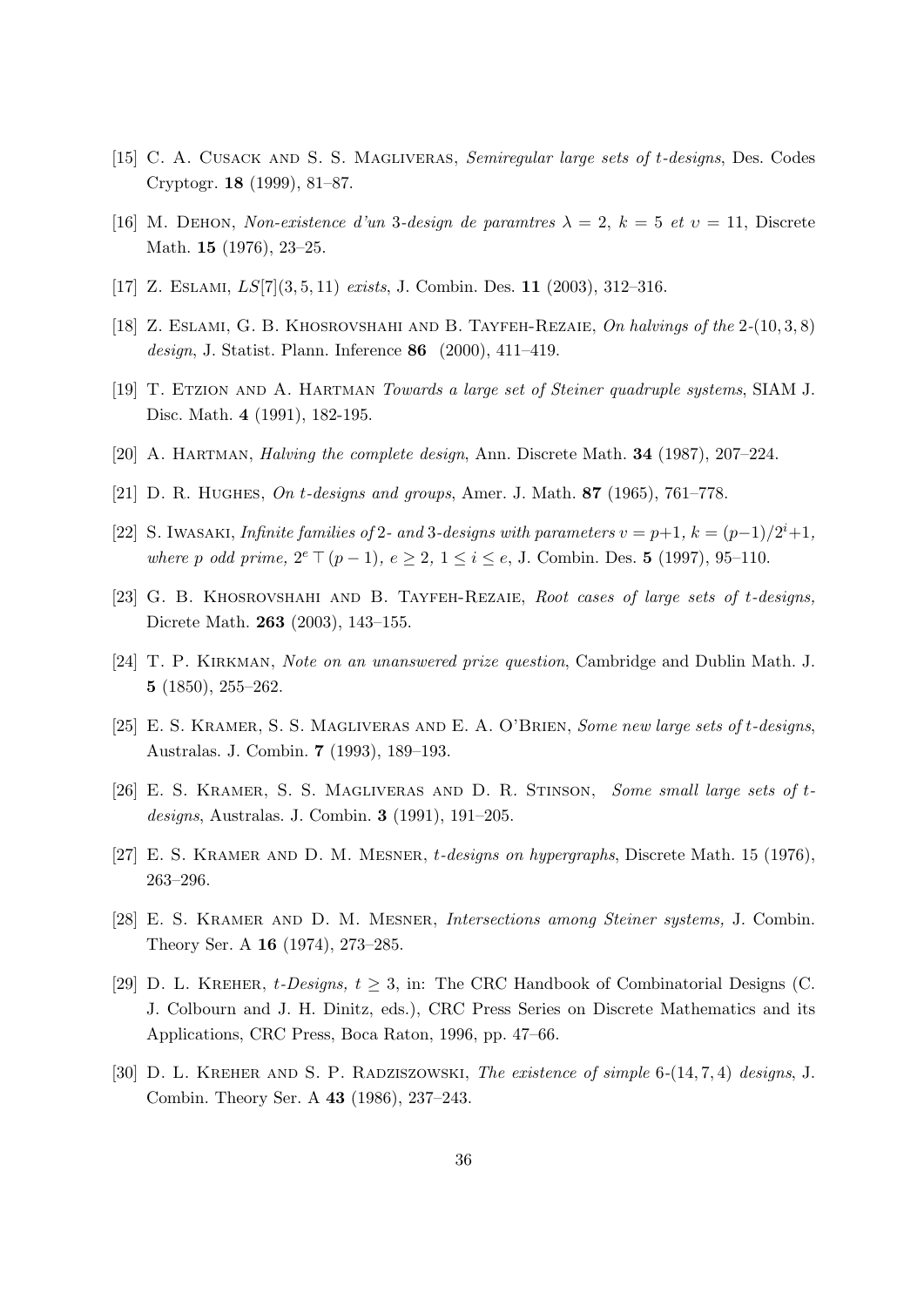- [31] R. Laue, Halvings on small point sets, J. Combin. Des. 7 (1999), 233–241.
- [32] R. Laue, S. S. Magliveras and A. Wassermann, New large sets of t-designs, J. Combin. Des. 9 (2001), 40–59.
- [33] J. X. Lu, On large sets of disjoint Steiner triple systems IV, V, VI, J. Combin. Theory Ser. A 37 (1984), 136–163, 164–188, 189–192.
- [34] J. X. Lu, On large sets of disjoint Steiner triple systems I, II, III, J. Combin. Theory Ser. A 34 (1983), 140–146, 147–155, 156–182.
- [35] N. S. MENDELSOHN AND S. H. Y. HUNG, On the Steiner systems  $S(3, 4, 14)$  and S(4, 5, 15), Utilitas Math. 1 (1972), 5–95.
- [36] M. MOHAMMAD-NOORI AND B. TAYFEH-REZAIE, Backtracking algorithm for finding tdesigns, J. Combin. Des. 11 (2003), 240–248.
- [37] G. R. OMIDI, M. R. POURNAKI AND B. TAYFEH-REZAIE,  $3$ -Designs from  $PSL(2, q)$  with block size 6 and their large sets, submitted.
- [38] B. Schmalz, The t-designs with prescribed automorphism aroup, new simple 6-designs, J. Combin. Des. 1 (1993), 125–170.
- [39] S. Schreiber, Some balanced complete block designs, Israel J. Math. 18 (1974), 31–37.
- [40] S. Schreiber, Covering all triples on n marks by disjoint Steiner systems, J. Combin. Theory Ser. A 15 (1973), 347–350.
- [41] M. J. SHARRY AND A. P. STREET, *Partitioning sets of quadruples into designs I*, Discrete Math. **77** (1989), 299-305.
- [42] D. R. STINSON AND S. A. VANSTONE, A combinatorial approach to threshold schemes, SIAM J. Discrete Math. 1 (1988), 230–236.
- [43] B. TAYFEH-REZAIE, Some infinite families of large sets of t-designs, J. Combin. Theory Ser. A 87 (1999), 239–245.
- [44] B. TAYFEH-REZAIE, On the existence of large sets of t-designs of prime sizes, submitted.
- [45] L. TEIRLINCK, Large sets of disjoint designs and related structures, Contemporary design theory, A collection of surveys (J. H. Dinitz and D. R. Stinson, eds.), Wiley, New York (1992), pp. 561–592
- [46] L. TEIRLINCK, A completion of Lu's determination of the spectrum for large sets of Steiner triple systems, J.Combin. Theory Ser. A  $57$  (1991), 302–305.